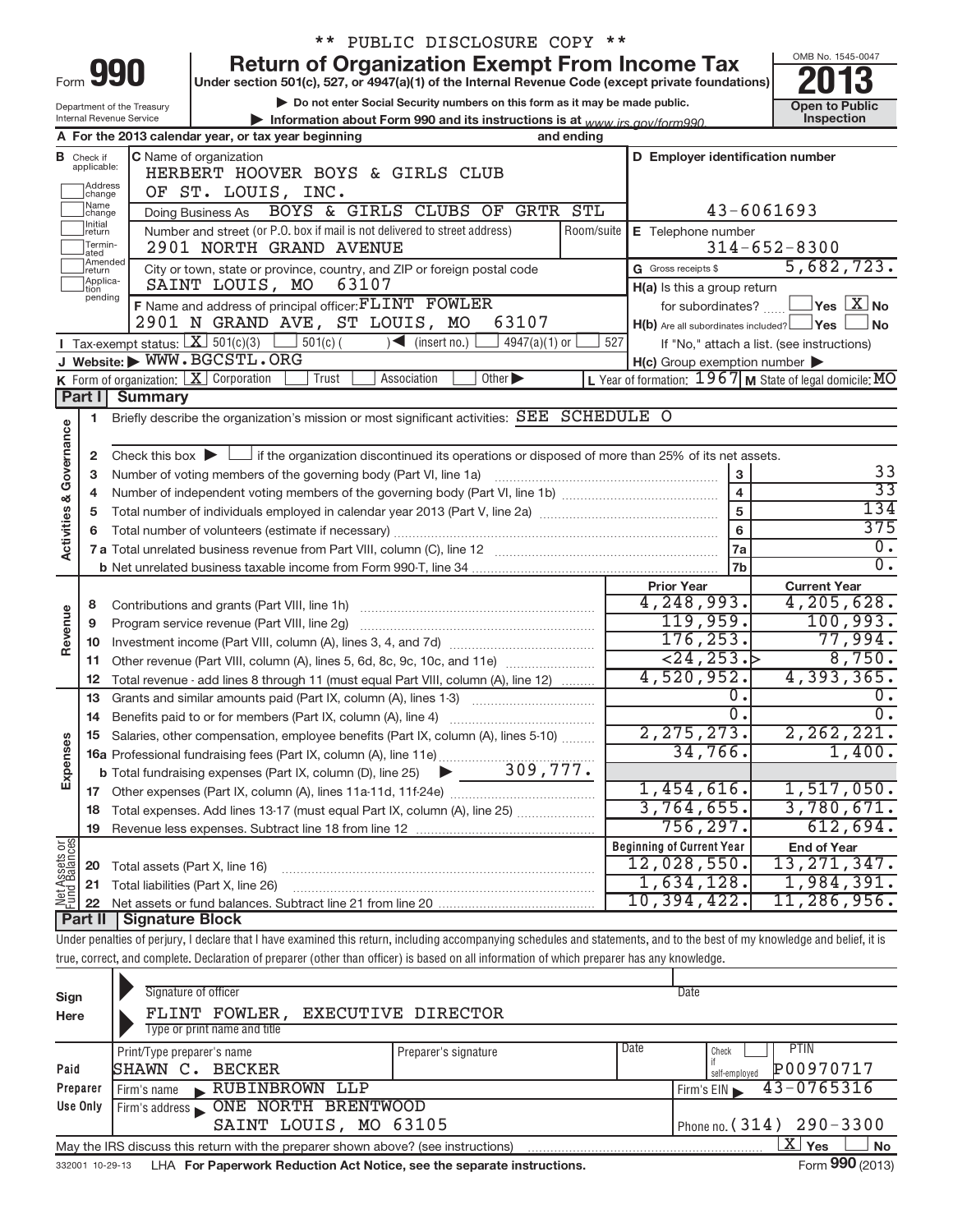|                | $43 - 6061693$<br>OF ST. LOUIS, INC.<br>Form 990 (2013)<br>Page 2<br><b>Part III   Statement of Program Service Accomplishments</b>                                                                                                                                                      |
|----------------|------------------------------------------------------------------------------------------------------------------------------------------------------------------------------------------------------------------------------------------------------------------------------------------|
|                |                                                                                                                                                                                                                                                                                          |
|                |                                                                                                                                                                                                                                                                                          |
| $\mathbf{1}$   | Briefly describe the organization's mission:<br>SEE SCHEDULE O                                                                                                                                                                                                                           |
|                |                                                                                                                                                                                                                                                                                          |
|                |                                                                                                                                                                                                                                                                                          |
|                |                                                                                                                                                                                                                                                                                          |
|                |                                                                                                                                                                                                                                                                                          |
| $\overline{2}$ | Did the organization undertake any significant program services during the year which were not listed on<br>Yes $X$ No                                                                                                                                                                   |
|                | the prior Form 990 or 990-EZ?                                                                                                                                                                                                                                                            |
|                | If "Yes," describe these new services on Schedule O.                                                                                                                                                                                                                                     |
| 3              | $\gamma_{\mathsf{es}}$ $\boxed{\mathrm{X}}$ No<br>Did the organization cease conducting, or make significant changes in how it conducts, any program services?                                                                                                                           |
|                | If "Yes," describe these changes on Schedule O.                                                                                                                                                                                                                                          |
| 4              | Describe the organization's program service accomplishments for each of its three largest program services, as measured by expenses.                                                                                                                                                     |
|                | Section 501(c)(3) and 501(c)(4) organizations are required to report the amount of grants and allocations to others, the total expenses, and                                                                                                                                             |
|                | revenue, if any, for each program service reported.                                                                                                                                                                                                                                      |
| 4a             | 72,087.<br>$\overline{1,848}$ , $324$ . including grants of \$<br>) (Expenses \$<br>) (Revenue \$<br>(Code:                                                                                                                                                                              |
|                | HERBERT HOOVER (FORMALLY SPORTSMANS PARK) CLUB -<br>THIS FACILITY                                                                                                                                                                                                                        |
|                | CURRENTLY SERVES OVER 2,200 YOUTH WITH AN AVERAGE OF 230 YOUTH                                                                                                                                                                                                                           |
|                | ATTENDING DAILY. OPEN 48 WEEKS A YEAR, FIVE DAYS A WEEK,<br>THE 78,000                                                                                                                                                                                                                   |
|                | SQUARE-FOOT FACILITY HOUSES A VISION CLINIC, AQUATICS CENTER, LEARNING                                                                                                                                                                                                                   |
|                | CENTER, AND SPORTS FIELD, AS WELL AS A DENTAL CLINIC, READING ROOM,                                                                                                                                                                                                                      |
|                | SCIENCE ROOM, TECHNOLOGY CENTER, GAME ROOM, TENNIS COURTS, FOOTBALL                                                                                                                                                                                                                      |
|                | FIELD, GYMNASIUM, ART ROOM, TEEN CENTER, PERFORMING ARTS/DANCE STUDIO,                                                                                                                                                                                                                   |
|                | MULTI-PURPOSE ROOM, CAFETERIA AND KITCHEN, FITNESS CENTER, AND A NEW                                                                                                                                                                                                                     |
|                | <b>MUSIC STUDIO.</b>                                                                                                                                                                                                                                                                     |
|                |                                                                                                                                                                                                                                                                                          |
|                |                                                                                                                                                                                                                                                                                          |
|                | 75 MEMBERS ATTENDING DAILY. THE 28,000 SQUARE-FOOT CENTER OFFERS<br>RECREATIONAL AND SOCIAL ACTIVITIES, AS WELL AS<br>EDUCATIONAL,<br>TEEN-FOCUSED PROGRAMS. THE FACILITY INCLUDES A GYM, DANCE STUDIO,<br>FITNESS CENTER, GAME ROOM, COMPUTER LAB, EYECARE CLINIC, AND<br>SPORTS FIELD. |
|                |                                                                                                                                                                                                                                                                                          |
|                |                                                                                                                                                                                                                                                                                          |
|                | $154,082$ .<br>15,018.<br>including grants of \$<br>(Code:<br>) (Expenses \$<br>) (Revenue \$                                                                                                                                                                                            |
|                | SOUTHEAST MIDDLE SCHOOL CLUB - IS THE ORGANIZATION'S FIRST                                                                                                                                                                                                                               |
|                | PARTNERSHIP<br>SCHOOL-BASED<br>SITE<br>ΙN<br>WITH<br>THE HAZELWOOD SCHOOL                                                                                                                                                                                                                |
|                | DISTRICT AND<br>ST LOUIS COUNTY.<br>THIS UNIT SHARES A GYMNASIUM,                                                                                                                                                                                                                        |
|                | PERFORMANCE STAGE, LIBRARY, TECHNOLOGY CENTER,<br>CAFETERIA, ART ROOM                                                                                                                                                                                                                    |
|                | AND GAME ROOM WITH THE SCHOOL AND SERVES APPROXIMATELY 330 YOUTH                                                                                                                                                                                                                         |
|                | WITH 35 ATTENDING DAILY. THE CENTER OFFERS EDUCATIONAL,                                                                                                                                                                                                                                  |
|                | RECREATIONAL, AND SOCIAL ACTIVITIES, AS WELL AS TEEN-FOCUSED                                                                                                                                                                                                                             |
|                | PROGRAMS. MEMBERS CAN ALSO ACCESS THE DENTAL AND VISION CLINICS AT                                                                                                                                                                                                                       |
|                | OTHER LOCATIONS.                                                                                                                                                                                                                                                                         |
|                |                                                                                                                                                                                                                                                                                          |
|                | 4d Other program services (Describe in Schedule O.)                                                                                                                                                                                                                                      |
|                | 4,114.<br>255, 305. including grants of \$<br>(Expenses \$<br>(Revenue \$<br>2,712,048.<br>4e Total program service expenses                                                                                                                                                             |
| 4c<br>332002   | Form 990 (2013)                                                                                                                                                                                                                                                                          |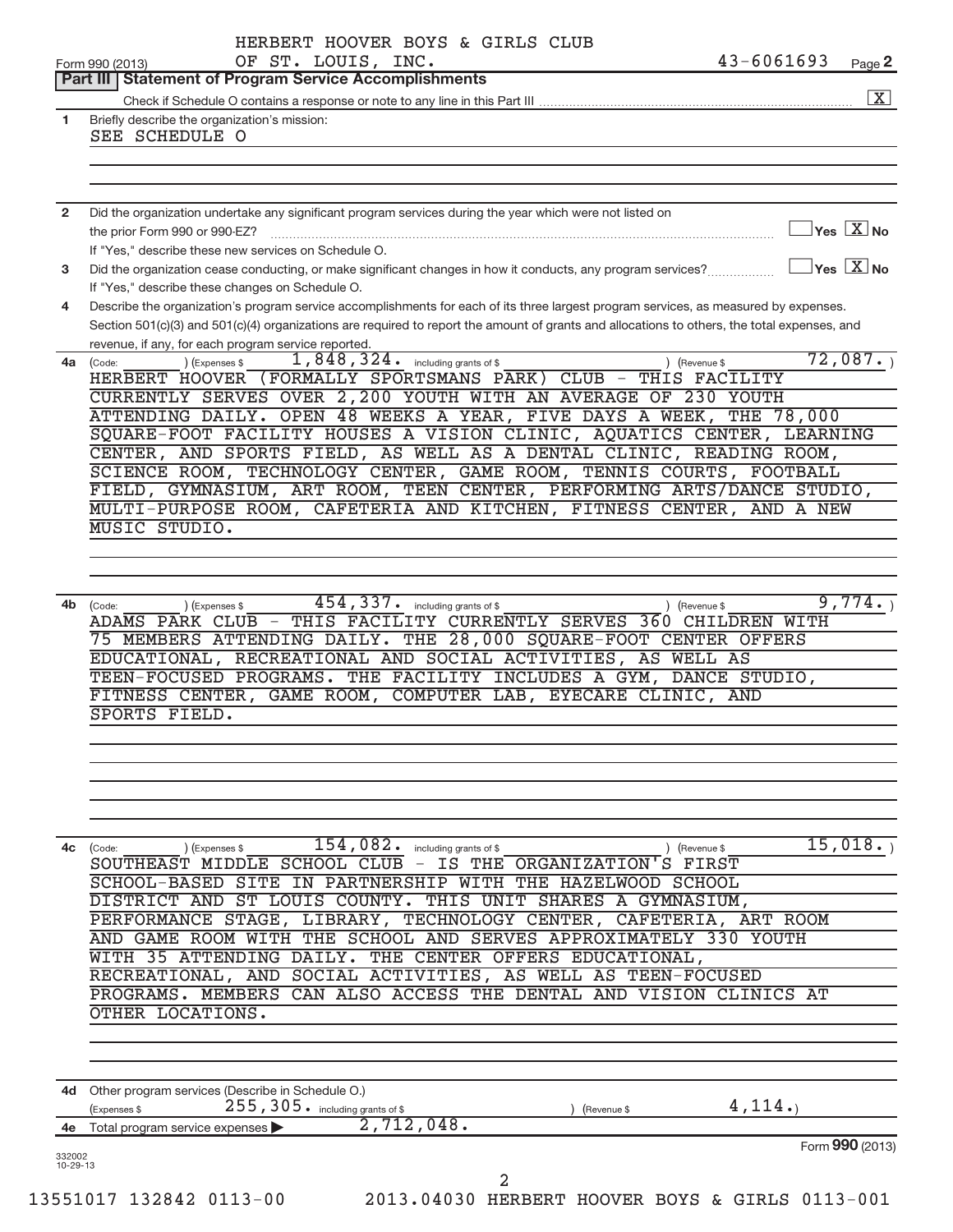OF ST. LOUIS, INC.

**Part IV Checklist of Required Schedules**

|     |                                                                                                                                                                                                                                           |                 | Yes                              | No                      |
|-----|-------------------------------------------------------------------------------------------------------------------------------------------------------------------------------------------------------------------------------------------|-----------------|----------------------------------|-------------------------|
| 1   | Is the organization described in section $501(c)(3)$ or $4947(a)(1)$ (other than a private foundation)?                                                                                                                                   |                 |                                  |                         |
|     | If "Yes," complete Schedule A                                                                                                                                                                                                             | 1               | Х<br>$\overline{\textnormal{x}}$ |                         |
| 2   |                                                                                                                                                                                                                                           | $\overline{2}$  |                                  |                         |
| з   | Did the organization engage in direct or indirect political campaign activities on behalf of or in opposition to candidates for                                                                                                           |                 |                                  | X.                      |
|     | public office? If "Yes," complete Schedule C, Part I<br>Section 501(c)(3) organizations. Did the organization engage in lobbying activities, or have a section 501(h) election in effect                                                  | 3               |                                  |                         |
| 4   |                                                                                                                                                                                                                                           | 4               |                                  | х                       |
| 5   | Is the organization a section 501(c)(4), 501(c)(5), or 501(c)(6) organization that receives membership dues, assessments, or                                                                                                              |                 |                                  |                         |
|     |                                                                                                                                                                                                                                           | 5               |                                  | х                       |
| 6   | Did the organization maintain any donor advised funds or any similar funds or accounts for which donors have the right to                                                                                                                 |                 |                                  |                         |
|     | provide advice on the distribution or investment of amounts in such funds or accounts? If "Yes," complete Schedule D, Part I                                                                                                              | 6               |                                  | х                       |
| 7   | Did the organization receive or hold a conservation easement, including easements to preserve open space,                                                                                                                                 |                 |                                  |                         |
|     |                                                                                                                                                                                                                                           | $\overline{7}$  |                                  | х                       |
| 8   | Did the organization maintain collections of works of art, historical treasures, or other similar assets? If "Yes," complete                                                                                                              |                 |                                  |                         |
|     | Schedule D, Part III <b>Process Constructs</b> Construction and the Construction of the Construction of the Construction of the Construction of the Construction of the Construction of the Construction of the Construction of the       | 8               |                                  | X                       |
| 9   | Did the organization report an amount in Part X, line 21, for escrow or custodial account liability; serve as a custodian for                                                                                                             |                 |                                  |                         |
|     | amounts not listed in Part X; or provide credit counseling, debt management, credit repair, or debt negotiation services?                                                                                                                 |                 |                                  |                         |
|     | If "Yes," complete Schedule D, Part IV                                                                                                                                                                                                    | 9               |                                  | х                       |
| 10  | Did the organization, directly or through a related organization, hold assets in temporarily restricted endowments, permanent                                                                                                             |                 |                                  |                         |
|     |                                                                                                                                                                                                                                           | 10              | Х                                |                         |
| 11  | If the organization's answer to any of the following questions is "Yes," then complete Schedule D, Parts VI, VII, VIII, IX, or X                                                                                                          |                 |                                  |                         |
|     | as applicable.                                                                                                                                                                                                                            |                 |                                  |                         |
|     | a Did the organization report an amount for land, buildings, and equipment in Part X, line 10? If "Yes," complete Schedule D,                                                                                                             |                 | Χ                                |                         |
|     |                                                                                                                                                                                                                                           | 11a             |                                  |                         |
|     | b Did the organization report an amount for investments - other securities in Part X, line 12 that is 5% or more of its total                                                                                                             |                 |                                  | x                       |
|     | c Did the organization report an amount for investments - program related in Part X, line 13 that is 5% or more of its total                                                                                                              | 11 <sub>b</sub> |                                  |                         |
|     |                                                                                                                                                                                                                                           | 11c             |                                  | х                       |
|     | d Did the organization report an amount for other assets in Part X, line 15 that is 5% or more of its total assets reported in                                                                                                            |                 |                                  |                         |
|     |                                                                                                                                                                                                                                           | 11d             |                                  | х                       |
|     |                                                                                                                                                                                                                                           | 11e             |                                  | $\overline{\mathbf{X}}$ |
| f.  | Did the organization's separate or consolidated financial statements for the tax year include a footnote that addresses                                                                                                                   |                 |                                  |                         |
|     | the organization's liability for uncertain tax positions under FIN 48 (ASC 740)? If "Yes," complete Schedule D, Part X                                                                                                                    | 11f             |                                  | х                       |
|     | 12a Did the organization obtain separate, independent audited financial statements for the tax year? If "Yes," complete                                                                                                                   |                 |                                  |                         |
|     | Schedule D, Parts XI and XII                                                                                                                                                                                                              | 12a             |                                  | X                       |
|     | <b>b</b> Was the organization included in consolidated, independent audited financial statements for the tax year?                                                                                                                        |                 |                                  |                         |
|     | If "Yes," and if the organization answered "No" to line 12a, then completing Schedule D, Parts XI and XII is optional                                                                                                                     | 12 <sub>b</sub> | X                                |                         |
| 13  | Is the organization a school described in section 170(b)(1)(A)(ii)? If "Yes," complete Schedule E [ [ [ [ [ [ [ [ ] ]]]                                                                                                                   | 13              |                                  | $\overline{\mathbf{X}}$ |
| 14a |                                                                                                                                                                                                                                           | 14a             |                                  | X                       |
| b   | Did the organization have aggregate revenues or expenses of more than \$10,000 from grantmaking, fundraising, business,                                                                                                                   |                 |                                  |                         |
|     | investment, and program service activities outside the United States, or aggregate foreign investments valued at \$100,000                                                                                                                |                 |                                  |                         |
|     |                                                                                                                                                                                                                                           | 14b             |                                  | x                       |
| 15  | Did the organization report on Part IX, column (A), line 3, more than \$5,000 of grants or other assistance to or for any                                                                                                                 |                 |                                  | x                       |
|     |                                                                                                                                                                                                                                           | 15              |                                  |                         |
| 16  | Did the organization report on Part IX, column (A), line 3, more than \$5,000 of aggregate grants or other assistance to                                                                                                                  |                 |                                  | x                       |
| 17  | or for foreign individuals? If "Yes," complete Schedule F, Parts III and IV [11] mann and intermal manufacture<br>Did the organization report a total of more than \$15,000 of expenses for professional fundraising services on Part IX, | 16              |                                  |                         |
|     |                                                                                                                                                                                                                                           | 17              |                                  | X.                      |
| 18  | Did the organization report more than \$15,000 total of fundraising event gross income and contributions on Part VIII, lines                                                                                                              |                 |                                  |                         |
|     |                                                                                                                                                                                                                                           | 18              | Х                                |                         |
| 19  | Did the organization report more than \$15,000 of gross income from gaming activities on Part VIII, line 9a? If "Yes,"                                                                                                                    |                 |                                  |                         |
|     |                                                                                                                                                                                                                                           | 19              |                                  | x                       |
|     |                                                                                                                                                                                                                                           | 20a             |                                  | $\overline{X}$          |
|     |                                                                                                                                                                                                                                           | 20 <sub>b</sub> |                                  |                         |
|     |                                                                                                                                                                                                                                           |                 |                                  | Form 990 (2013)         |

332003 10-29-13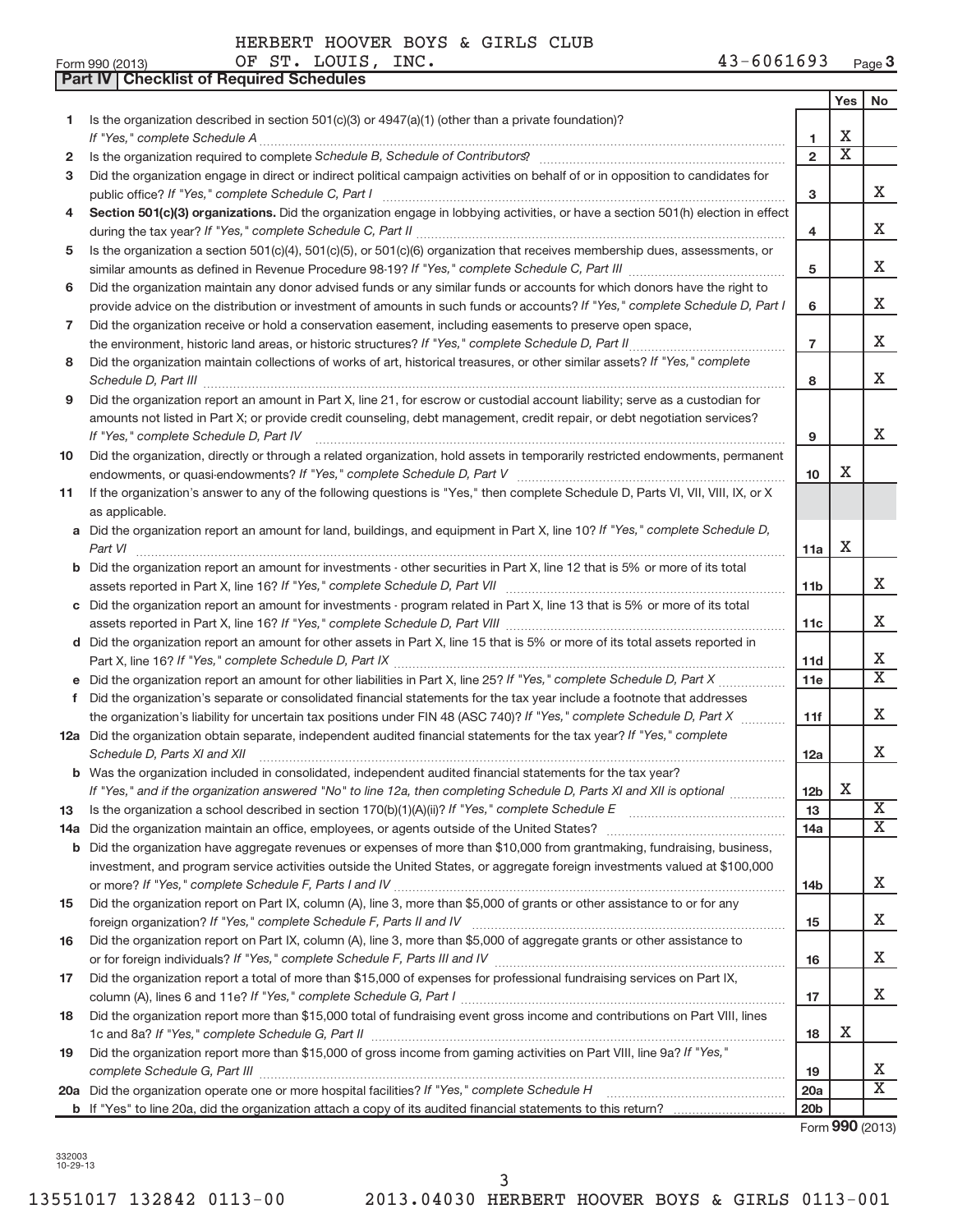|    | OF ST. LOUIS, INC.<br>$43 - 6061693$<br>Form 990 (2013)                                                                             |                 |                       | Page 4                  |
|----|-------------------------------------------------------------------------------------------------------------------------------------|-----------------|-----------------------|-------------------------|
|    | <b>Part IV   Checklist of Required Schedules (continued)</b>                                                                        |                 |                       |                         |
|    |                                                                                                                                     |                 | Yes                   | No                      |
| 21 | Did the organization report more than \$5,000 of grants or other assistance to any domestic organization or                         |                 |                       |                         |
|    | government on Part IX, column (A), line 1? If "Yes," complete Schedule I, Parts I and II                                            | 21              |                       | x                       |
| 22 | Did the organization report more than \$5,000 of grants or other assistance to individuals in the United States on Part IX,         |                 |                       |                         |
|    | column (A), line 2? If "Yes," complete Schedule I, Parts I and III                                                                  | 22              |                       | X                       |
| 23 | Did the organization answer "Yes" to Part VII, Section A, line 3, 4, or 5 about compensation of the organization's current          |                 |                       |                         |
|    | and former officers, directors, trustees, key employees, and highest compensated employees? If "Yes," complete                      |                 |                       |                         |
|    | Schedule J <b>Execute Schedule J Execute Schedule J</b>                                                                             | 23              | х                     |                         |
|    | 24a Did the organization have a tax-exempt bond issue with an outstanding principal amount of more than \$100,000 as of the         |                 |                       |                         |
|    | last day of the year, that was issued after December 31, 2002? If "Yes," answer lines 24b through 24d and complete                  |                 |                       |                         |
|    | Schedule K. If "No", go to line 25a                                                                                                 | 24a             |                       | X.                      |
|    |                                                                                                                                     | 24 <sub>b</sub> |                       |                         |
|    | Did the organization maintain an escrow account other than a refunding escrow at any time during the year to defease                |                 |                       |                         |
|    | any tax-exempt bonds?                                                                                                               | 24c             |                       |                         |
|    |                                                                                                                                     | 24d             |                       |                         |
|    | 25a Section 501(c)(3) and 501(c)(4) organizations. Did the organization engage in an excess benefit transaction with a              |                 |                       |                         |
|    | disqualified person during the year? If "Yes," complete Schedule L, Part I                                                          | 25a             |                       | X                       |
|    | <b>b</b> Is the organization aware that it engaged in an excess benefit transaction with a disqualified person in a prior year, and |                 |                       |                         |
|    | that the transaction has not been reported on any of the organization's prior Forms 990 or 990-EZ? If "Yes," complete               |                 |                       |                         |
|    | Schedule L, Part I                                                                                                                  | 25 <sub>b</sub> |                       | X.                      |
| 26 | Did the organization report any amount on Part X, line 5, 6, or 22 for receivables from or payables to any current or               |                 |                       |                         |
|    | former officers, directors, trustees, key employees, highest compensated employees, or disqualified persons? If so,                 |                 |                       |                         |
|    | complete Schedule L, Part II                                                                                                        | 26              |                       | X.                      |
| 27 | Did the organization provide a grant or other assistance to an officer, director, trustee, key employee, substantial                |                 |                       |                         |
|    | contributor or employee thereof, a grant selection committee member, or to a 35% controlled entity or family member                 |                 |                       |                         |
|    |                                                                                                                                     | 27              |                       | X.                      |
| 28 | Was the organization a party to a business transaction with one of the following parties (see Schedule L, Part IV                   |                 |                       |                         |
|    | instructions for applicable filing thresholds, conditions, and exceptions):                                                         |                 |                       |                         |
|    | a A current or former officer, director, trustee, or key employee? If "Yes," complete Schedule L, Part IV                           | 28a             |                       | X.                      |
|    | <b>b</b> A family member of a current or former officer, director, trustee, or key employee? If "Yes," complete Schedule L, Part IV | 28 <sub>b</sub> |                       | $\overline{\textbf{x}}$ |
|    | c An entity of which a current or former officer, director, trustee, or key employee (or a family member thereof) was an officer,   |                 |                       |                         |
|    | director, trustee, or direct or indirect owner? If "Yes," complete Schedule L, Part IV                                              | 28c             |                       | X                       |
| 29 |                                                                                                                                     | 29              | $\overline{\text{X}}$ |                         |
| 30 | Did the organization receive contributions of art, historical treasures, or other similar assets, or qualified conservation         |                 |                       |                         |
|    |                                                                                                                                     | 30              |                       | x                       |
| 31 | Did the organization liquidate, terminate, or dissolve and cease operations?                                                        |                 |                       |                         |
|    | If "Yes," complete Schedule N, Part I                                                                                               | 31              |                       | х                       |
| 32 | Did the organization sell, exchange, dispose of, or transfer more than 25% of its net assets? If "Yes," complete                    |                 |                       |                         |
|    | Schedule N, Part II                                                                                                                 | 32              |                       | X.                      |
| 33 | Did the organization own 100% of an entity disregarded as separate from the organization under Regulations                          |                 |                       |                         |
|    |                                                                                                                                     | 33              |                       | X.                      |
| 34 | Was the organization related to any tax-exempt or taxable entity? If "Yes," complete Schedule R, Part II, III, or IV, and           |                 |                       |                         |
|    | Part V, line 1                                                                                                                      | 34              | х                     |                         |
|    |                                                                                                                                     | 35a             |                       | X                       |
|    | b If "Yes" to line 35a, did the organization receive any payment from or engage in any transaction with a controlled entity         |                 |                       |                         |
|    |                                                                                                                                     | 35 <sub>b</sub> |                       |                         |
| 36 | Section 501(c)(3) organizations. Did the organization make any transfers to an exempt non-charitable related organization?          |                 |                       |                         |
|    |                                                                                                                                     | 36              |                       | X.                      |
| 37 | Did the organization conduct more than 5% of its activities through an entity that is not a related organization                    |                 |                       | x                       |
|    |                                                                                                                                     | 37              |                       |                         |
| 38 | Did the organization complete Schedule O and provide explanations in Schedule O for Part VI, lines 11b and 19?                      |                 | х                     |                         |
|    |                                                                                                                                     | 38              | $000 \approx$         |                         |

Form **990** (2013)

332004 10-29-13

OF ST. LOUIS, INC.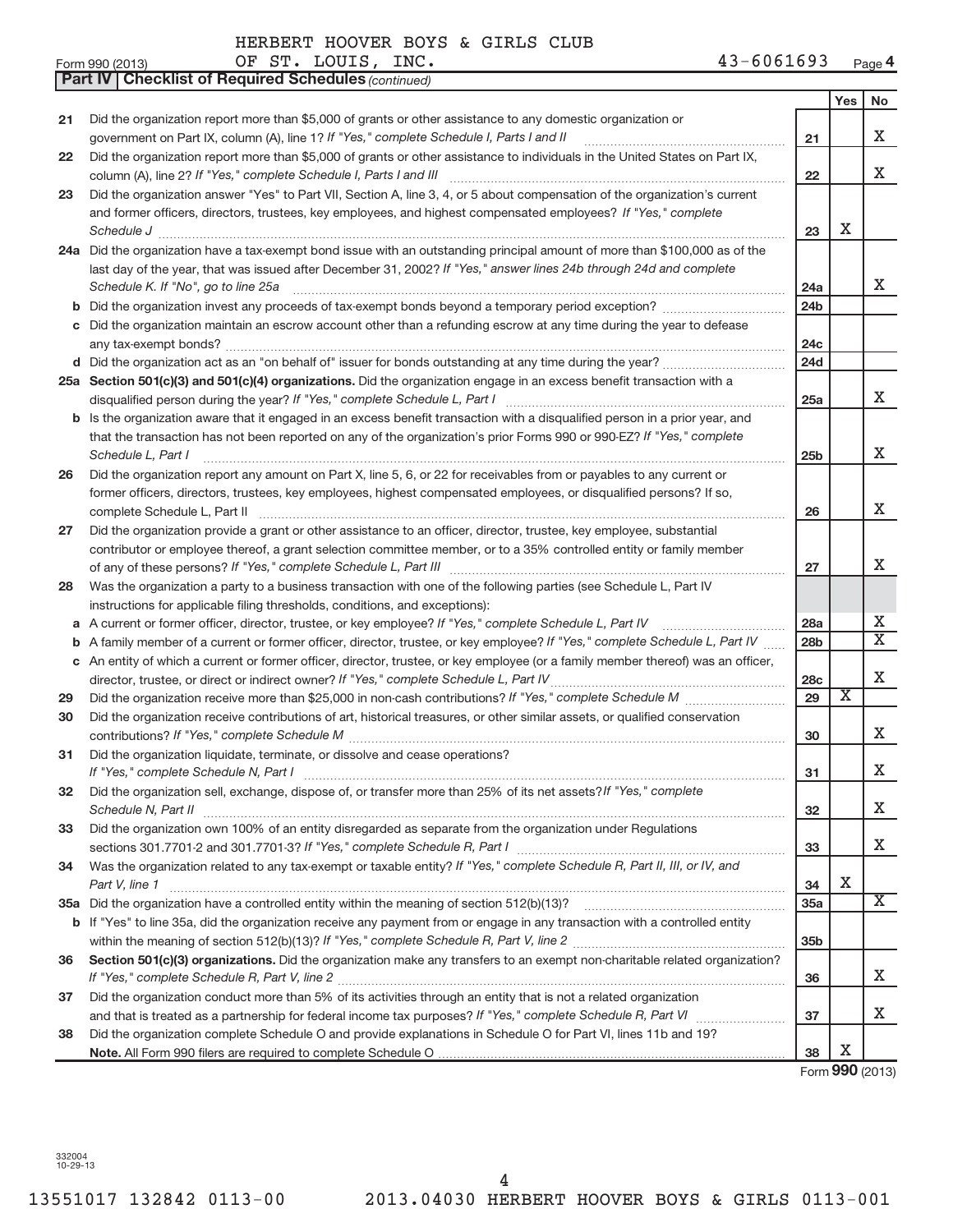#### HERBERT HOOVER BOYS & GIRLS CLUB OF ST. LOUIS, INC.

|    | Part V<br><b>Statements Regarding Other IRS Filings and Tax Compliance</b><br>Check if Schedule O contains a response or note to any line in this Part V |                                    |    |                        |     |                         |  |  |  |  |
|----|----------------------------------------------------------------------------------------------------------------------------------------------------------|------------------------------------|----|------------------------|-----|-------------------------|--|--|--|--|
|    |                                                                                                                                                          |                                    |    |                        | Yes | No                      |  |  |  |  |
|    |                                                                                                                                                          | 1a                                 | 48 |                        |     |                         |  |  |  |  |
| b  | $\Omega$<br>1 <sub>b</sub><br>Enter the number of Forms W-2G included in line 1a. Enter -0- if not applicable                                            |                                    |    |                        |     |                         |  |  |  |  |
| c  | Did the organization comply with backup withholding rules for reportable payments to vendors and reportable gaming                                       |                                    |    |                        |     |                         |  |  |  |  |
|    |                                                                                                                                                          |                                    |    |                        |     |                         |  |  |  |  |
|    | 2a Enter the number of employees reported on Form W-3, Transmittal of Wage and Tax Statements,                                                           |                                    |    |                        |     |                         |  |  |  |  |
|    | 134<br>filed for the calendar year ending with or within the year covered by this return<br>2a                                                           |                                    |    |                        |     |                         |  |  |  |  |
|    | b If at least one is reported on line 2a, did the organization file all required federal employment tax returns?                                         |                                    |    | 2 <sub>b</sub>         | Х   |                         |  |  |  |  |
|    |                                                                                                                                                          |                                    |    |                        |     |                         |  |  |  |  |
|    | 3a Did the organization have unrelated business gross income of \$1,000 or more during the year?                                                         |                                    |    | 3a                     |     | x                       |  |  |  |  |
|    |                                                                                                                                                          |                                    |    | 3 <sub>b</sub>         |     |                         |  |  |  |  |
|    | 4a At any time during the calendar year, did the organization have an interest in, or a signature or other authority over, a                             |                                    |    |                        |     |                         |  |  |  |  |
|    | financial account in a foreign country (such as a bank account, securities account, or other financial account)?                                         |                                    |    | 4a                     |     | х                       |  |  |  |  |
|    | <b>b</b> If "Yes," enter the name of the foreign country: $\blacktriangleright$                                                                          |                                    |    |                        |     |                         |  |  |  |  |
|    | See instructions for filing requirements for Form TD F 90-22.1, Report of Foreign Bank and Financial Accounts.                                           |                                    |    |                        |     |                         |  |  |  |  |
| 5a |                                                                                                                                                          |                                    |    | 5a                     |     | Х                       |  |  |  |  |
| b  |                                                                                                                                                          |                                    |    | 5 <sub>b</sub>         |     | $\overline{\mathbf{X}}$ |  |  |  |  |
|    |                                                                                                                                                          |                                    |    | 5c                     |     |                         |  |  |  |  |
|    | 6a Does the organization have annual gross receipts that are normally greater than \$100,000, and did the organization solicit                           |                                    |    |                        |     |                         |  |  |  |  |
|    |                                                                                                                                                          |                                    |    | 6a                     |     | х                       |  |  |  |  |
|    | b If "Yes," did the organization include with every solicitation an express statement that such contributions or gifts                                   |                                    |    |                        |     |                         |  |  |  |  |
|    |                                                                                                                                                          |                                    |    |                        |     |                         |  |  |  |  |
| 7  | Organizations that may receive deductible contributions under section 170(c).                                                                            |                                    |    |                        |     |                         |  |  |  |  |
| a  | Did the organization receive a payment in excess of \$75 made partly as a contribution and partly for goods and services provided to the payor?          |                                    |    |                        |     |                         |  |  |  |  |
|    |                                                                                                                                                          |                                    |    |                        |     |                         |  |  |  |  |
|    | c Did the organization sell, exchange, or otherwise dispose of tangible personal property for which it was required                                      |                                    |    |                        |     |                         |  |  |  |  |
|    |                                                                                                                                                          |                                    |    |                        |     |                         |  |  |  |  |
|    | 7d                                                                                                                                                       |                                    |    |                        |     |                         |  |  |  |  |
| е  |                                                                                                                                                          |                                    |    | 7e                     |     | Х                       |  |  |  |  |
| f  |                                                                                                                                                          |                                    |    | 7f                     |     | $\overline{\mathbf{X}}$ |  |  |  |  |
| g  | If the organization received a contribution of qualified intellectual property, did the organization file Form 8899 as required?                         |                                    |    | 7g                     |     |                         |  |  |  |  |
| h  | If the organization received a contribution of cars, boats, airplanes, or other vehicles, did the organization file a Form 1098-C?                       |                                    |    | 7h                     |     |                         |  |  |  |  |
| 8  | Sponsoring organizations maintaining donor advised funds and section 509(a)(3) supporting organizations. Did the supporting                              |                                    |    |                        |     |                         |  |  |  |  |
|    | organization, or a donor advised fund maintained by a sponsoring organization, have excess business holdings at any time during the year?                |                                    |    | 8                      |     |                         |  |  |  |  |
| 9  | Sponsoring organizations maintaining donor advised funds.                                                                                                |                                    |    |                        |     |                         |  |  |  |  |
|    |                                                                                                                                                          |                                    |    | 9a                     |     |                         |  |  |  |  |
|    |                                                                                                                                                          |                                    |    | 9b                     |     |                         |  |  |  |  |
| 10 | Section 501(c)(7) organizations. Enter:                                                                                                                  |                                    |    |                        |     |                         |  |  |  |  |
| а  |                                                                                                                                                          | 10a                                |    |                        |     |                         |  |  |  |  |
| b  | Gross receipts, included on Form 990, Part VIII, line 12, for public use of club facilities <i>manumum</i>                                               | 10 <sub>b</sub>                    |    |                        |     |                         |  |  |  |  |
| 11 | Section 501(c)(12) organizations. Enter:                                                                                                                 |                                    |    |                        |     |                         |  |  |  |  |
| а  | 11a                                                                                                                                                      |                                    |    |                        |     |                         |  |  |  |  |
| b  | Gross income from other sources (Do not net amounts due or paid to other sources against                                                                 |                                    |    |                        |     |                         |  |  |  |  |
|    |                                                                                                                                                          | 11b                                |    | 12a                    |     |                         |  |  |  |  |
|    | 12a Section 4947(a)(1) non-exempt charitable trusts. Is the organization filing Form 990 in lieu of Form 1041?                                           |                                    |    |                        |     |                         |  |  |  |  |
|    | <b>b</b> If "Yes," enter the amount of tax-exempt interest received or accrued during the year                                                           | <b>12b</b>                         |    |                        |     |                         |  |  |  |  |
| 13 | Section 501(c)(29) qualified nonprofit health insurance issuers.                                                                                         |                                    |    |                        |     |                         |  |  |  |  |
|    |                                                                                                                                                          |                                    |    | 1За                    |     |                         |  |  |  |  |
|    | Note. See the instructions for additional information the organization must report on Schedule O.                                                        |                                    |    |                        |     |                         |  |  |  |  |
|    | <b>b</b> Enter the amount of reserves the organization is required to maintain by the states in which the                                                |                                    |    |                        |     |                         |  |  |  |  |
|    |                                                                                                                                                          | 13 <sub>b</sub><br>13 <sub>c</sub> |    |                        |     |                         |  |  |  |  |
|    | 14a Did the organization receive any payments for indoor tanning services during the tax year?                                                           |                                    |    |                        |     | x                       |  |  |  |  |
|    |                                                                                                                                                          |                                    |    | 14a<br>14 <sub>b</sub> |     |                         |  |  |  |  |
|    |                                                                                                                                                          |                                    |    |                        |     |                         |  |  |  |  |

332005 10-29-13

**Form 990 (2013)**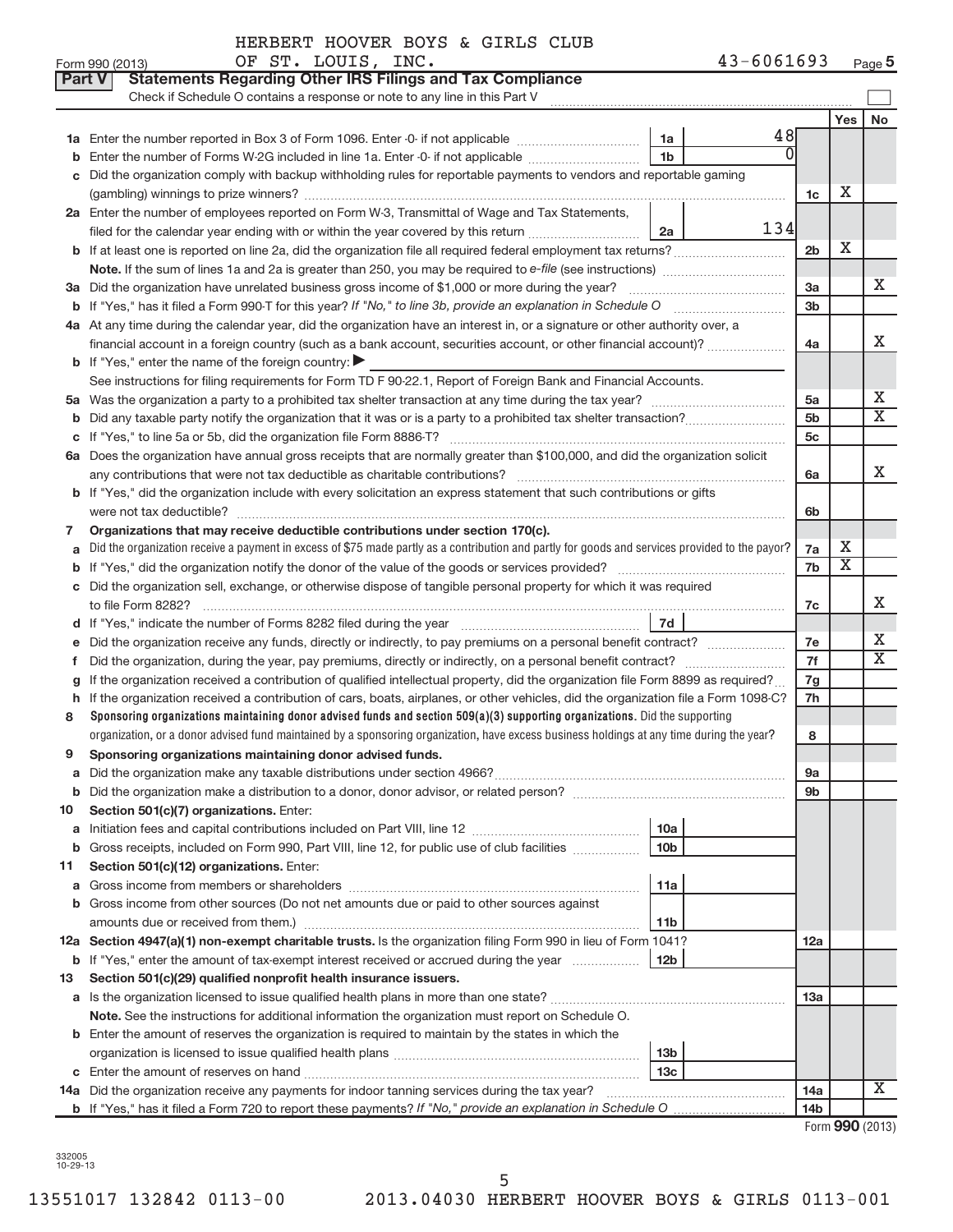|     |                                                                                                                                                                                                                                        |                               |    |                         |                         | $\overline{\mathbf{X}}$ |
|-----|----------------------------------------------------------------------------------------------------------------------------------------------------------------------------------------------------------------------------------------|-------------------------------|----|-------------------------|-------------------------|-------------------------|
|     | <b>Section A. Governing Body and Management</b>                                                                                                                                                                                        |                               |    |                         |                         |                         |
|     |                                                                                                                                                                                                                                        |                               |    |                         | Yes                     | No                      |
|     | 1a Enter the number of voting members of the governing body at the end of the tax year                                                                                                                                                 | 1a                            | 33 |                         |                         |                         |
|     | If there are material differences in voting rights among members of the governing body, or if the governing<br>body delegated broad authority to an executive committee or similar committee, explain in Schedule O.                   |                               |    |                         |                         |                         |
|     |                                                                                                                                                                                                                                        |                               | 33 |                         |                         |                         |
|     | <b>b</b> Enter the number of voting members included in line 1a, above, who are independent <i>manumum</i><br>Did any officer, director, trustee, or key employee have a family relationship or a business relationship with any other | 1b                            |    |                         |                         |                         |
| 2   | officer, director, trustee, or key employee?                                                                                                                                                                                           |                               |    | $\overline{\mathbf{2}}$ |                         |                         |
| з   | Did the organization delegate control over management duties customarily performed by or under the direct supervision                                                                                                                  |                               |    |                         |                         |                         |
|     |                                                                                                                                                                                                                                        |                               |    | 3                       |                         |                         |
| 4   | Did the organization make any significant changes to its governing documents since the prior Form 990 was filed?                                                                                                                       |                               |    | $\overline{\mathbf{4}}$ |                         |                         |
| 5   |                                                                                                                                                                                                                                        |                               |    | 5                       |                         |                         |
| 6   |                                                                                                                                                                                                                                        |                               |    | 6                       |                         |                         |
| 7a  | Did the organization have members, stockholders, or other persons who had the power to elect or appoint one or                                                                                                                         |                               |    |                         |                         |                         |
|     |                                                                                                                                                                                                                                        |                               |    | 7a                      |                         |                         |
|     | <b>b</b> Are any governance decisions of the organization reserved to (or subject to approval by) members, stockholders, or                                                                                                            |                               |    |                         |                         |                         |
|     | persons other than the governing body?                                                                                                                                                                                                 |                               |    | 7b                      |                         |                         |
| 8   | Did the organization contemporaneously document the meetings held or written actions undertaken during the year by the following:                                                                                                      |                               |    |                         |                         |                         |
| a   |                                                                                                                                                                                                                                        |                               |    | 8а                      | Х                       |                         |
|     |                                                                                                                                                                                                                                        |                               |    | 8b                      | $\overline{\mathbf{X}}$ |                         |
| 9   | Is there any officer, director, trustee, or key employee listed in Part VII, Section A, who cannot be reached at the                                                                                                                   |                               |    |                         |                         |                         |
|     |                                                                                                                                                                                                                                        |                               |    | 9                       |                         |                         |
|     | Section B. Policies (This Section B requests information about policies not required by the Internal Revenue Code.)                                                                                                                    |                               |    |                         |                         |                         |
|     |                                                                                                                                                                                                                                        |                               |    |                         | Yes                     |                         |
|     |                                                                                                                                                                                                                                        |                               |    | 10a                     | х                       |                         |
|     | b If "Yes," did the organization have written policies and procedures governing the activities of such chapters, affiliates,                                                                                                           |                               |    |                         |                         |                         |
|     |                                                                                                                                                                                                                                        |                               |    | 10 <sub>b</sub>         | Χ                       |                         |
|     | 11a Has the organization provided a complete copy of this Form 990 to all members of its governing body before filing the form?                                                                                                        |                               |    | 11a                     |                         |                         |
|     | <b>b</b> Describe in Schedule O the process, if any, used by the organization to review this Form 990.                                                                                                                                 |                               |    |                         |                         |                         |
| 12a | Did the organization have a written conflict of interest policy? If "No," go to line 13                                                                                                                                                |                               |    | 12a                     | х                       |                         |
| b   | Were officers, directors, or trustees, and key employees required to disclose annually interests that could give rise to conflicts?                                                                                                    |                               |    | 12 <sub>b</sub>         | $\overline{\mathbf{X}}$ |                         |
| c   | Did the organization regularly and consistently monitor and enforce compliance with the policy? If "Yes," describe                                                                                                                     |                               |    |                         |                         |                         |
|     | in Schedule O how this was done <b>construction</b> and the set of the set of the set of the set of the set of the set of the set of the set of the set of the set of the set of the set of the set of the set of the set of the se    |                               |    | 12 <sub>c</sub>         | х                       |                         |
| 13  |                                                                                                                                                                                                                                        |                               |    | 13                      | $\overline{\mathbf{X}}$ |                         |
| 14  | Did the organization have a written document retention and destruction policy? [11] manufaction in the organization have a written document retention and destruction policy?                                                          |                               |    | 14                      | $\overline{\mathbf{X}}$ |                         |
| 15  | Did the process for determining compensation of the following persons include a review and approval by independent                                                                                                                     |                               |    |                         |                         |                         |
|     | persons, comparability data, and contemporaneous substantiation of the deliberation and decision?                                                                                                                                      |                               |    |                         |                         |                         |
|     |                                                                                                                                                                                                                                        |                               |    | <b>15a</b>              | Х                       |                         |
|     |                                                                                                                                                                                                                                        |                               |    | 15b                     | Χ                       |                         |
|     | If "Yes" to line 15a or 15b, describe the process in Schedule O (see instructions).                                                                                                                                                    |                               |    |                         |                         |                         |
|     | 16a Did the organization invest in, contribute assets to, or participate in a joint venture or similar arrangement with a                                                                                                              |                               |    |                         |                         |                         |
|     | taxable entity during the year?                                                                                                                                                                                                        |                               |    | <b>16a</b>              |                         |                         |
|     | <b>b</b> If "Yes," did the organization follow a written policy or procedure requiring the organization to evaluate its participation                                                                                                  |                               |    |                         |                         |                         |
|     | in joint venture arrangements under applicable federal tax law, and take steps to safeguard the organization's                                                                                                                         |                               |    |                         |                         |                         |
|     | exempt status with respect to such arrangements?                                                                                                                                                                                       |                               |    | 16 <sub>b</sub>         |                         |                         |
|     | <b>Section C. Disclosure</b>                                                                                                                                                                                                           |                               |    |                         |                         |                         |
| 17  | <b>NONE</b><br>List the states with which a copy of this Form 990 is required to be filed $\blacktriangleright$                                                                                                                        |                               |    |                         |                         |                         |
| 18  | Section 6104 requires an organization to make its Forms 1023 (or 1024 if applicable), 990, and 990-T (Section 501(c)(3)s only) available                                                                                               |                               |    |                         |                         |                         |
|     | for public inspection. Indicate how you made these available. Check all that apply.                                                                                                                                                    |                               |    |                         |                         |                         |
|     | $\lfloor x \rfloor$ Upon request<br>Own website<br>Another's website                                                                                                                                                                   | Other (explain in Schedule O) |    |                         |                         |                         |
| 19  | Describe in Schedule O whether (and if so, how), the organization made its governing documents, conflict of interest policy, and financial                                                                                             |                               |    |                         |                         |                         |
|     | statements available to the public during the tax year.                                                                                                                                                                                |                               |    |                         |                         |                         |
| 20  | State the name, physical address, and telephone number of the person who possesses the books and records of the organization:                                                                                                          |                               |    |                         |                         |                         |
|     | FLINT FOWLER - 314-335-8000                                                                                                                                                                                                            |                               |    |                         |                         |                         |
|     | 63107<br>2901 NORTH GRAND AVE, ST LOUIS, MO                                                                                                                                                                                            |                               |    |                         |                         |                         |
|     |                                                                                                                                                                                                                                        |                               |    |                         |                         |                         |
|     | 332006 10-29-13                                                                                                                                                                                                                        |                               |    | Form 990 (2013)         |                         |                         |
|     | 6                                                                                                                                                                                                                                      |                               |    |                         |                         |                         |

**Part VI** Governance, Management, and Disclosure For each "Yes" response to lines 2 through 7b below, and for a "No" response *to line 8a, 8b, or 10b below, describe the circumstances, processes, or changes in Schedule O. See instructions.*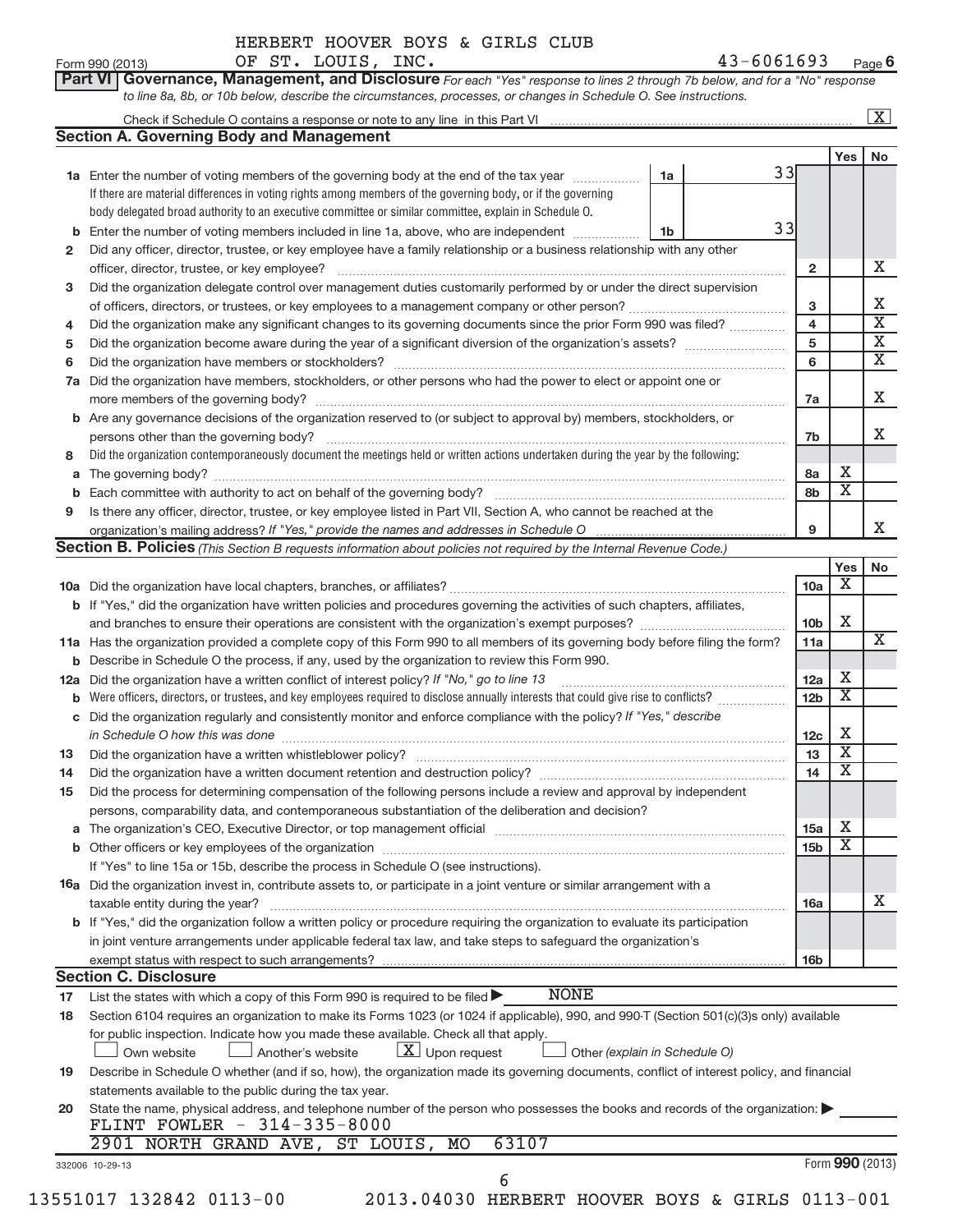-

#### **Part VII Compensation of Officers, Directors, Trustees, Key Employees, Highest CompensatedEmployees, and Independent Contractors**

## Check if Schedule O contains a response or note to any line in this Part VII

**Section A. Officers, Directors, Trustees, Key Employees, and Highest Compensated Employees**

**1a** Complete this table for all persons required to be listed. Report compensation for the calendar year ending with or within the organization's tax year.

● List all of the organization's **current** officers, directors, trustees (whether individuals or organizations), regardless of amount of compensation.<br>Enter -0- in columns (D), (E), and (F) if no compensation was paid.

**Example I** List all of the organization's **current** key employees, if any. See instructions for definition of "key employee."

● List the organization's five current highest compensated employees (other than an officer, director, trustee, or key employee) who received reportable compensation (Box 5 of Form W-2 and/or Box 7 of Form 1099-MISC) of more than \$100,000 from the organization and any related organizations.

● List all of the organization's former officers, key employees, and highest compensated employees who received more than \$100,000 of reportable compensation from the organization and any related organizations.

**•** List all of the organization's former directors or trustees that received, in the capacity as a former director or trustee of the organization, more than \$10,000 of reportable compensation from the organization and any related organizations.

List persons in the following order: individual trustees or directors; institutional trustees; officers; key employees; highest compensated employees; and former such persons.

Check this box if neither the organization nor any related organization compensated any current officer, director, or trustee. -

| (A)                               | (B)                    |                                |                                                                  |             | (C)          |                                 |        | (D)                 | (E)                              | (F)                      |
|-----------------------------------|------------------------|--------------------------------|------------------------------------------------------------------|-------------|--------------|---------------------------------|--------|---------------------|----------------------------------|--------------------------|
| Name and Title                    | Average                |                                | (do not check more than one                                      | Position    |              |                                 |        | Reportable          | Reportable                       | Estimated                |
|                                   | hours per              |                                | box, unless person is both an<br>officer and a director/trustee) |             |              |                                 |        | compensation        | compensation                     | amount of                |
|                                   | week                   |                                |                                                                  |             |              |                                 |        | from                | from related                     | other                    |
|                                   | (list any<br>hours for | Individual trustee or director |                                                                  |             |              |                                 |        | the<br>organization | organizations<br>(W-2/1099-MISC) | compensation<br>from the |
|                                   | related                |                                |                                                                  |             |              |                                 |        | (W-2/1099-MISC)     |                                  | organization             |
|                                   | organizations          |                                | nstitutional trustee                                             |             |              | Highest compensated<br>employee |        |                     |                                  | and related              |
|                                   | below                  |                                |                                                                  |             | Key employee |                                 |        |                     |                                  | organizations            |
|                                   | line)                  |                                |                                                                  | Officer     |              |                                 | Former |                     |                                  |                          |
| JOAN E. SILBER, PH.D.<br>(1)      | 2.00                   |                                |                                                                  |             |              |                                 |        |                     |                                  |                          |
| <b>CHAIR</b>                      |                        | $\mathbf X$                    |                                                                  | X           |              |                                 |        | 0.                  | 0.                               | 0.                       |
| MICHAEL A. DEHAVEN<br>(2)         | 2.00                   |                                |                                                                  |             |              |                                 |        |                     |                                  |                          |
| VICE CHAIR                        |                        | $\mathbf X$                    |                                                                  | $\mathbf X$ |              |                                 |        | 0.                  | 0.                               | $0$ .                    |
| <b>JERRY GARBUTT</b><br>(3)       | 2.00                   |                                |                                                                  |             |              |                                 |        |                     |                                  |                          |
| <b>TREASURER</b>                  |                        | $\mathbf X$                    |                                                                  | $\mathbf X$ |              |                                 |        | $\mathbf 0$         | 0                                | 0.                       |
| (4) MARY M. BONACORSI             | 2.00                   |                                |                                                                  |             |              |                                 |        |                     |                                  |                          |
| <b>SECRETARY</b>                  |                        | $\mathbf X$                    |                                                                  | $\mathbf X$ |              |                                 |        | 0.                  | 0.                               | 0.                       |
| (5)<br>ERIC ANDERSON              | 2.00                   |                                |                                                                  |             |              |                                 |        |                     |                                  |                          |
| <b>BOARD MEMBER</b>               |                        | $\mathbf X$                    |                                                                  |             |              |                                 |        | 0.                  | 0                                | 0.                       |
| BARBARA BARTLEY-TURKINGTON<br>(6) | 2.00                   |                                |                                                                  |             |              |                                 |        |                     |                                  |                          |
| <b>BOARD MEMBER</b>               |                        | $\mathbf X$                    |                                                                  |             |              |                                 |        | 0.                  | 0.                               | $0$ .                    |
| STEVEN BLOOM<br>(7)               | 2.00                   |                                |                                                                  |             |              |                                 |        |                     |                                  |                          |
| <b>BOARD MEMBER</b>               |                        | $\mathbf X$                    |                                                                  |             |              |                                 |        | 0.                  | $\mathbf 0$                      | $0$ .                    |
| (8) LORENZO M. BOYD               | 2.00                   |                                |                                                                  |             |              |                                 |        |                     |                                  |                          |
| <b>BOARD MEMBER</b>               |                        | Χ                              |                                                                  |             |              |                                 |        | $\mathbf 0$         | 0.                               | 0.                       |
| JAMES J. BUTLER<br>(9)            | 2.00                   |                                |                                                                  |             |              |                                 |        |                     |                                  |                          |
| <b>BOARD MEMBER</b>               |                        | $\mathbf X$                    |                                                                  |             |              |                                 |        | 0.                  | 0.                               | $\mathbf 0$ .            |
| (10) NICHOLAS B. CLIFFORD, JR.    | 2.00                   |                                |                                                                  |             |              |                                 |        |                     |                                  |                          |
| <b>BOARD MEMBER</b>               |                        | $\mathbf X$                    |                                                                  |             |              |                                 |        | 0.                  | 0.                               | $0$ .                    |
| (11) DANIEL S. FARRELL            | 2.00                   |                                |                                                                  |             |              |                                 |        |                     |                                  |                          |
| <b>BOARD MEMBER</b>               |                        | $\mathbf X$                    |                                                                  |             |              |                                 |        | $\pmb{0}$           | $\pmb{0}$                        | $0$ .                    |
| (12) WILLIAM K. FREEMAN           | 2.00                   |                                |                                                                  |             |              |                                 |        |                     |                                  |                          |
| <b>BOARD MEMBER</b>               |                        | X                              |                                                                  |             |              |                                 |        | 0.                  | 0.                               | $\mathbf 0$ .            |
| (13) ROBERT W. FULSTONE           | 2.00                   |                                |                                                                  |             |              |                                 |        |                     |                                  |                          |
| <b>BOARD MEMBER</b>               |                        | X                              |                                                                  |             |              |                                 |        | 0.                  | 0.                               | $0$ .                    |
| (14) PEGGY GUEST, PH.D.           | 2.00                   |                                |                                                                  |             |              |                                 |        |                     |                                  |                          |
| <b>BOARD MEMBER</b>               |                        | $\mathbf X$                    |                                                                  |             |              |                                 |        | 0.                  | 0                                | $0$ .                    |
| (15) GEORGE L. HENSLEY, JR        | 2.00                   |                                |                                                                  |             |              |                                 |        |                     |                                  |                          |
| <b>BOARD MEMBER</b>               |                        | X                              |                                                                  |             |              |                                 |        | 0.                  | 0.                               | 0.                       |
| (16) WILLIAM JEHLING              | 2.00                   |                                |                                                                  |             |              |                                 |        |                     |                                  |                          |
| <b>BOARD MEMBER</b>               |                        | $\mathbf X$                    |                                                                  |             |              |                                 |        | 0.                  | 0.                               | $0$ .                    |
| (17) RUTH E. KIM                  | 2.00                   |                                |                                                                  |             |              |                                 |        |                     |                                  |                          |
| <b>BOARD MEMBER</b>               |                        | X                              |                                                                  |             |              |                                 |        | 0.                  | $\mathbf 0$                      | $0$ .                    |
| 332007 10-29-13                   |                        |                                |                                                                  |             |              |                                 |        |                     |                                  | Form 990 (2013)          |

7

332007 10-29-13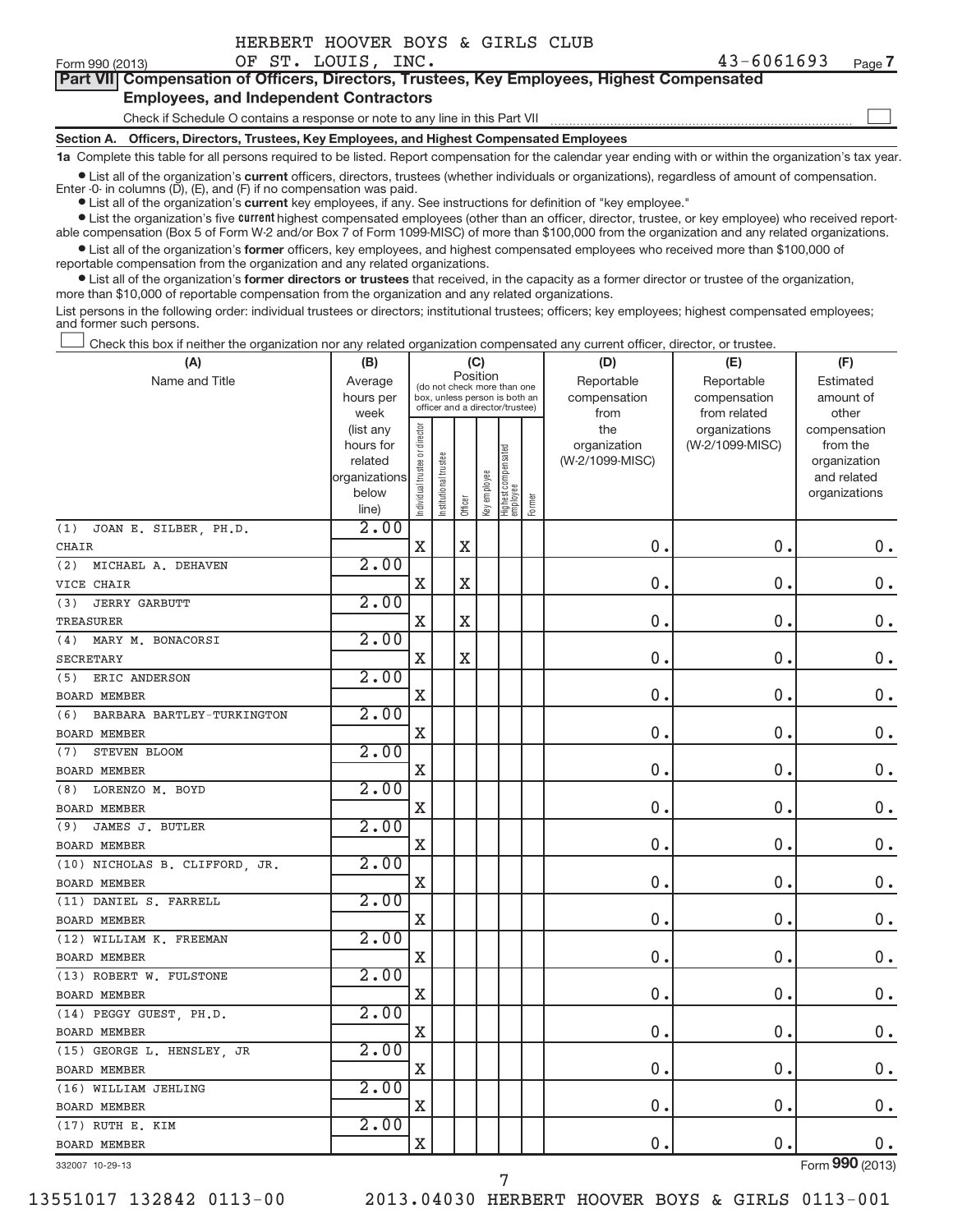Form 990 (2013) **DE ST. LOUIS, INC.** 43-6061693 Page 8

|  |  | OF ST. | LOUIS, | INC. |
|--|--|--------|--------|------|
|--|--|--------|--------|------|

| <b>Part VII</b><br>Section A. Officers, Directors, Trustees, Key Employees, and Highest Compensated Employees (continued)                      |                        |                                |                       |          |              |                                                              |        |                              |                  |   |               |                  |  |
|------------------------------------------------------------------------------------------------------------------------------------------------|------------------------|--------------------------------|-----------------------|----------|--------------|--------------------------------------------------------------|--------|------------------------------|------------------|---|---------------|------------------|--|
| (A)                                                                                                                                            | (B)                    |                                |                       | (C)      |              |                                                              |        | (D)                          | (E)              |   | (F)           |                  |  |
| Name and title                                                                                                                                 | Average                |                                |                       | Position |              |                                                              |        | Reportable                   | Reportable       |   | Estimated     |                  |  |
|                                                                                                                                                | hours per              |                                |                       |          |              | (do not check more than one<br>box, unless person is both an |        | compensation<br>compensation |                  |   | amount of     |                  |  |
|                                                                                                                                                | week                   |                                |                       |          |              | officer and a director/trustee)                              |        | from                         | from related     |   | other         |                  |  |
|                                                                                                                                                | (list any              |                                |                       |          |              |                                                              |        | the                          | organizations    |   | compensation  |                  |  |
|                                                                                                                                                | hours for              |                                |                       |          |              |                                                              |        | organization                 | (W-2/1099-MISC)  |   | from the      |                  |  |
|                                                                                                                                                | related                |                                |                       |          |              |                                                              |        | (W-2/1099-MISC)              |                  |   | organization  |                  |  |
|                                                                                                                                                | organizations<br>below |                                |                       |          |              |                                                              |        |                              |                  |   | and related   |                  |  |
|                                                                                                                                                | line)                  | Individual trustee or director | Institutional trustee | Officer  | Key employee | Highest compensated<br>employee                              | Former |                              |                  |   | organizations |                  |  |
|                                                                                                                                                | 2.00                   |                                |                       |          |              |                                                              |        |                              |                  |   |               |                  |  |
| (18) KEN E. KOTIZA<br><b>BOARD MEMBER</b>                                                                                                      |                        | X                              |                       |          |              |                                                              |        | $\mathbf 0$ .                | 0.               |   |               | $0$ .            |  |
|                                                                                                                                                | 2.00                   |                                |                       |          |              |                                                              |        |                              |                  |   |               |                  |  |
| (19) EDWARD F. LAWLOR, PH.D.<br><b>BOARD MEMBER</b>                                                                                            |                        | X                              |                       |          |              |                                                              |        | 0.                           | 0.               |   |               | $0$ .            |  |
|                                                                                                                                                | 2.00                   |                                |                       |          |              |                                                              |        |                              |                  |   |               |                  |  |
| (20) KEITH LUEKING                                                                                                                             |                        | X                              |                       |          |              |                                                              |        | 0.                           | 0.               |   |               | $0$ .            |  |
| <b>BOARD MEMBER</b>                                                                                                                            |                        |                                |                       |          |              |                                                              |        |                              |                  |   |               |                  |  |
| (21) JOHN MEARA                                                                                                                                | 2.00                   |                                |                       |          |              |                                                              |        |                              |                  |   |               |                  |  |
| <b>BOARD MEMBER</b>                                                                                                                            |                        | $\mathbf X$                    |                       |          |              |                                                              |        | 0.                           | 0.               |   |               | $0$ .            |  |
| (22) RICHARD H. MILES                                                                                                                          | 2.00                   |                                |                       |          |              |                                                              |        |                              |                  |   |               |                  |  |
| <b>BOARD MEMBER</b>                                                                                                                            |                        | X                              |                       |          |              |                                                              |        | 0.                           | 0.               |   |               | $0$ .            |  |
| (23) PAUL I. MILLER                                                                                                                            | 2.00                   |                                |                       |          |              |                                                              |        | 0.                           | 0.               |   |               |                  |  |
| <b>BOARD MEMBER</b>                                                                                                                            | 2.00                   | X                              |                       |          |              |                                                              |        |                              |                  |   |               | $0$ .            |  |
| (24) LARRY E. PARRES<br><b>BOARD MEMBER</b>                                                                                                    |                        | X                              |                       |          |              |                                                              |        | 0.                           | 0.               |   |               | $0$ .            |  |
| (25) EMILY PITTS                                                                                                                               | 2.00                   |                                |                       |          |              |                                                              |        |                              |                  |   |               |                  |  |
| <b>BOARD MEMBER</b>                                                                                                                            |                        | $\mathbf X$                    |                       |          |              |                                                              |        | 0.                           | 0.               |   |               | $0$ .            |  |
| (26) MEGAN RIDGEWAY                                                                                                                            | 2.00                   |                                |                       |          |              |                                                              |        |                              |                  |   |               |                  |  |
| <b>BOARD MEMBER</b>                                                                                                                            |                        | $\mathbf x$                    |                       |          |              |                                                              |        | 0.                           | 0.               |   |               | $0$ .            |  |
| 1b Sub-total                                                                                                                                   |                        |                                |                       |          |              |                                                              |        | $\Omega$ .                   | $\overline{0}$ . |   |               | $\overline{0}$ . |  |
| c Total from continuation sheets to Part VII, Section A manufactured:                                                                          |                        |                                |                       |          |              |                                                              |        | 200,688.                     | $\overline{0}$ . |   | 23,400.       |                  |  |
| d                                                                                                                                              |                        |                                |                       |          |              |                                                              |        | 200,688.                     | $\overline{0}$ . |   | 23,400.       |                  |  |
| Total number of individuals (including but not limited to those listed above) who received more than \$100,000 of reportable<br>$\overline{2}$ |                        |                                |                       |          |              |                                                              |        |                              |                  |   |               |                  |  |
| compensation from the organization $\blacktriangleright$                                                                                       |                        |                                |                       |          |              |                                                              |        |                              |                  |   |               |                  |  |
|                                                                                                                                                |                        |                                |                       |          |              |                                                              |        |                              |                  |   | Yes           | No               |  |
| Did the organization list any former officer, director, or trustee, key employee, or highest compensated employee on<br>3                      |                        |                                |                       |          |              |                                                              |        |                              |                  |   |               |                  |  |
| line 1a? If "Yes," complete Schedule J for such individual                                                                                     |                        |                                |                       |          |              |                                                              |        |                              |                  | 3 |               | х                |  |
| For any individual listed on line 1a, is the sum of reportable compensation and other compensation from the organization<br>4                  |                        |                                |                       |          |              |                                                              |        |                              |                  |   |               |                  |  |
|                                                                                                                                                |                        |                                |                       |          |              |                                                              |        |                              |                  | 4 | $\mathbf X$   |                  |  |
| Did any person listed on line 1a receive or accrue compensation from any unrelated organization or individual for services<br>5                |                        |                                |                       |          |              |                                                              |        |                              |                  |   |               |                  |  |
|                                                                                                                                                |                        |                                |                       |          |              |                                                              |        |                              |                  | 5 |               | X                |  |
| <b>Section B. Independent Contractors</b>                                                                                                      |                        |                                |                       |          |              |                                                              |        |                              |                  |   |               |                  |  |
| Complete this table for your five highest compensated independent contractors that received more than \$100,000 of compensation from<br>1      |                        |                                |                       |          |              |                                                              |        |                              |                  |   |               |                  |  |
| the organization. Report compensation for the calendar year ending with or within the organization's tax year.                                 |                        |                                |                       |          |              |                                                              |        |                              |                  |   |               |                  |  |
| (A)                                                                                                                                            |                        |                                |                       |          |              |                                                              |        | (B)                          |                  |   | (C)           |                  |  |
| Name and business address                                                                                                                      |                        |                                |                       |          |              |                                                              |        | Description of services      |                  |   | Compensation  |                  |  |
| WHELAN SECURITY                                                                                                                                |                        |                                |                       |          |              |                                                              |        |                              |                  |   |               |                  |  |
| 1750 S HANLEY RD, ST. LOUIS, MO 63144                                                                                                          |                        |                                |                       |          |              |                                                              |        | SECURITY                     |                  |   | 102,025.      |                  |  |
|                                                                                                                                                |                        |                                |                       |          |              |                                                              |        |                              |                  |   |               |                  |  |
|                                                                                                                                                |                        |                                |                       |          |              |                                                              |        |                              |                  |   |               |                  |  |
|                                                                                                                                                |                        |                                |                       |          |              |                                                              |        |                              |                  |   |               |                  |  |
|                                                                                                                                                |                        |                                |                       |          |              |                                                              |        |                              |                  |   |               |                  |  |
|                                                                                                                                                |                        |                                |                       |          |              |                                                              |        |                              |                  |   |               |                  |  |
|                                                                                                                                                |                        |                                |                       |          |              |                                                              |        |                              |                  |   |               |                  |  |
|                                                                                                                                                |                        |                                |                       |          |              |                                                              |        |                              |                  |   |               |                  |  |
| Total number of independent contractors (including but not limited to those listed above) who received more than                               |                        |                                |                       |          |              |                                                              |        |                              |                  |   |               |                  |  |
| 2<br>$$100,000$ of compensation from the organization                                                                                          |                        |                                |                       |          |              |                                                              |        |                              |                  |   |               |                  |  |

|                          |  | \$100,000 of compensation from the organization $\blacktriangleright$ |                                             |  |                 |
|--------------------------|--|-----------------------------------------------------------------------|---------------------------------------------|--|-----------------|
| 332008<br>$10 - 29 - 13$ |  |                                                                       | SEE PART VII, SECTION A CONTINUATION SHEETS |  | Form 990 (2013) |
|                          |  |                                                                       |                                             |  |                 |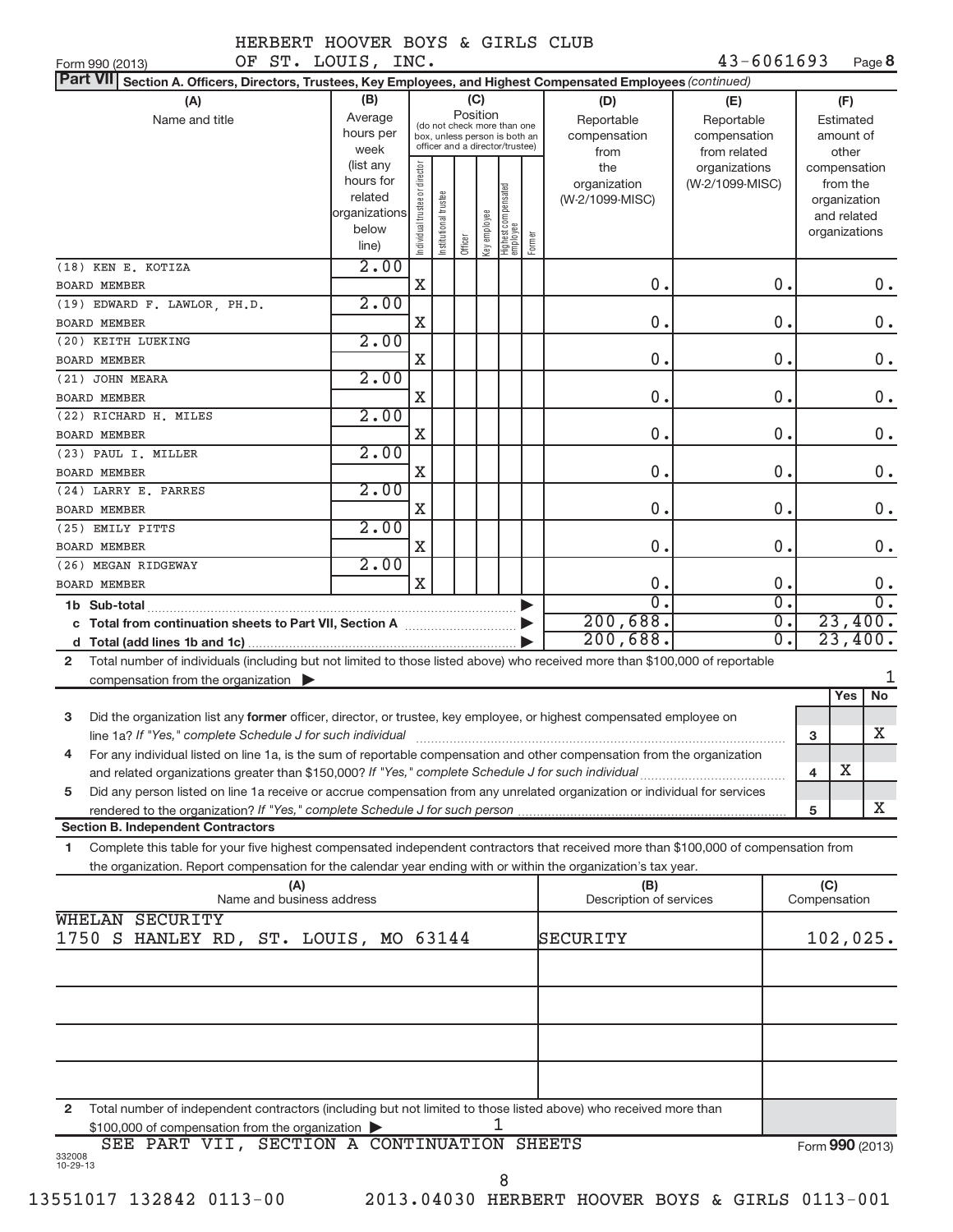OF ST. LOUIS, INC. 43-6061693

| OF ST. LOUIS, INC.<br>Form 990                                                                                            |                      |                                |                       |         |              |                              |        |                 | $43 - 6061693$  |                             |
|---------------------------------------------------------------------------------------------------------------------------|----------------------|--------------------------------|-----------------------|---------|--------------|------------------------------|--------|-----------------|-----------------|-----------------------------|
| <b>Part VII</b><br>Section A. Officers, Directors, Trustees, Key Employees, and Highest Compensated Employees (continued) |                      |                                |                       |         |              |                              |        |                 |                 |                             |
| (A)                                                                                                                       | (B)                  |                                |                       |         | (C)          |                              |        | (D)             | (E)             | (F)                         |
| Name and title                                                                                                            | Average              |                                |                       |         | Position     |                              |        | Reportable      | Reportable      | Estimated                   |
|                                                                                                                           | hours                |                                |                       |         |              | (check all that apply)       |        | compensation    | compensation    | amount of                   |
|                                                                                                                           | per                  |                                |                       |         |              |                              |        | from            | from related    | other                       |
|                                                                                                                           | week                 |                                |                       |         |              |                              |        | the             | organizations   | compensation                |
|                                                                                                                           | (list any            |                                |                       |         |              |                              |        | organization    | (W-2/1099-MISC) | from the                    |
|                                                                                                                           | hours for<br>related |                                |                       |         |              |                              |        | (W-2/1099-MISC) |                 | organization<br>and related |
|                                                                                                                           | organizations        |                                |                       |         |              |                              |        |                 |                 | organizations               |
|                                                                                                                           | below                | Individual trustee or director | Institutional trustee |         |              |                              |        |                 |                 |                             |
|                                                                                                                           | line)                |                                |                       | Officer | Key employee | Highest compensated employee | Former |                 |                 |                             |
| (27) SUSAN D. SCHLICHTER                                                                                                  | 2.00                 |                                |                       |         |              |                              |        |                 |                 |                             |
| <b>BOARD MEMBER</b>                                                                                                       |                      | $\mathbf X$                    |                       |         |              |                              |        | 0.              | 0.              | $0$ .                       |
| (28) FRANKLIN SEARS                                                                                                       | 2.00                 |                                |                       |         |              |                              |        |                 |                 |                             |
| <b>BOARD MEMBER</b>                                                                                                       |                      | $\mathbf X$                    |                       |         |              |                              |        | 0.              | 0.              | $0$ .                       |
| (29) DAVID M. TOUCHETTE                                                                                                   | 2.00                 |                                |                       |         |              |                              |        |                 |                 |                             |
| <b>BOARD MEMBER</b>                                                                                                       |                      | $\mathbf X$                    |                       |         |              |                              |        | 0.              | $0$ .           | $0$ .                       |
| (30) A. KEITH TURNER                                                                                                      | 2.00                 |                                |                       |         |              |                              |        |                 |                 |                             |
| <b>BOARD MEMBER</b>                                                                                                       |                      | X                              |                       |         |              |                              |        | 0.              | $0$ .           | $0$ .                       |
| (31) BARRETT P. UPCHURCH                                                                                                  | 2.00                 |                                |                       |         |              |                              |        |                 |                 |                             |
| <b>BOARD MEMBER</b>                                                                                                       |                      | $\mathbf X$                    |                       |         |              |                              |        | 0.              | 0.              | $0$ .                       |
| (32) JAMES E. WILLIAMS                                                                                                    | 2.00                 |                                |                       |         |              |                              |        |                 |                 |                             |
| <b>BOARD MEMBER</b>                                                                                                       |                      | $\mathbf X$                    |                       |         |              |                              |        | 0.              | 0.              | $0$ .                       |
| (33) PETER LAZAROFF                                                                                                       | 2.00                 |                                |                       |         |              |                              |        |                 |                 |                             |
| BOARD MEMBER                                                                                                              |                      | $\mathbf X$                    |                       |         |              |                              |        | 0.              | $0$ .           | $0$ .                       |
| (34) FLINT FOWLER                                                                                                         | 60.00                |                                |                       |         |              |                              |        |                 |                 |                             |
| EXECUTIVE DIRECTOR                                                                                                        |                      |                                |                       | X       |              |                              |        | 160,000.        | $0$ .           | 23, 118.                    |
| (35) JOHN KLOS                                                                                                            | 40.00                |                                |                       |         |              |                              |        |                 |                 |                             |
| VICE PRESIDENT OF FINANCE                                                                                                 |                      |                                |                       | X       |              |                              |        | 40,688.         | $0$ .           | 282.                        |
|                                                                                                                           |                      |                                |                       |         |              |                              |        |                 |                 |                             |
|                                                                                                                           |                      |                                |                       |         |              |                              |        |                 |                 |                             |
|                                                                                                                           |                      |                                |                       |         |              |                              |        |                 |                 |                             |
|                                                                                                                           |                      |                                |                       |         |              |                              |        |                 |                 |                             |
|                                                                                                                           |                      |                                |                       |         |              |                              |        |                 |                 |                             |
|                                                                                                                           |                      |                                |                       |         |              |                              |        |                 |                 |                             |
|                                                                                                                           |                      |                                |                       |         |              |                              |        |                 |                 |                             |
|                                                                                                                           |                      |                                |                       |         |              |                              |        |                 |                 |                             |
|                                                                                                                           |                      |                                |                       |         |              |                              |        |                 |                 |                             |
|                                                                                                                           |                      |                                |                       |         |              |                              |        |                 |                 |                             |
|                                                                                                                           |                      |                                |                       |         |              |                              |        |                 |                 |                             |
|                                                                                                                           |                      |                                |                       |         |              |                              |        |                 |                 |                             |
|                                                                                                                           |                      |                                |                       |         |              |                              |        |                 |                 |                             |
|                                                                                                                           |                      |                                |                       |         |              |                              |        |                 |                 |                             |
|                                                                                                                           |                      |                                |                       |         |              |                              |        |                 |                 |                             |
|                                                                                                                           |                      |                                |                       |         |              |                              |        |                 |                 |                             |
|                                                                                                                           |                      |                                |                       |         |              |                              |        |                 |                 |                             |
|                                                                                                                           |                      |                                |                       |         |              |                              |        |                 |                 |                             |
|                                                                                                                           |                      |                                |                       |         |              |                              |        |                 |                 |                             |
|                                                                                                                           |                      |                                |                       |         |              |                              |        |                 |                 |                             |
|                                                                                                                           |                      |                                |                       |         |              |                              |        |                 |                 |                             |
|                                                                                                                           |                      |                                |                       |         |              |                              |        | 200,688.        |                 | 23,400.                     |
| Total to Part VII, Section A, line 1c                                                                                     |                      |                                |                       |         |              |                              |        |                 |                 |                             |

332201 05-01-13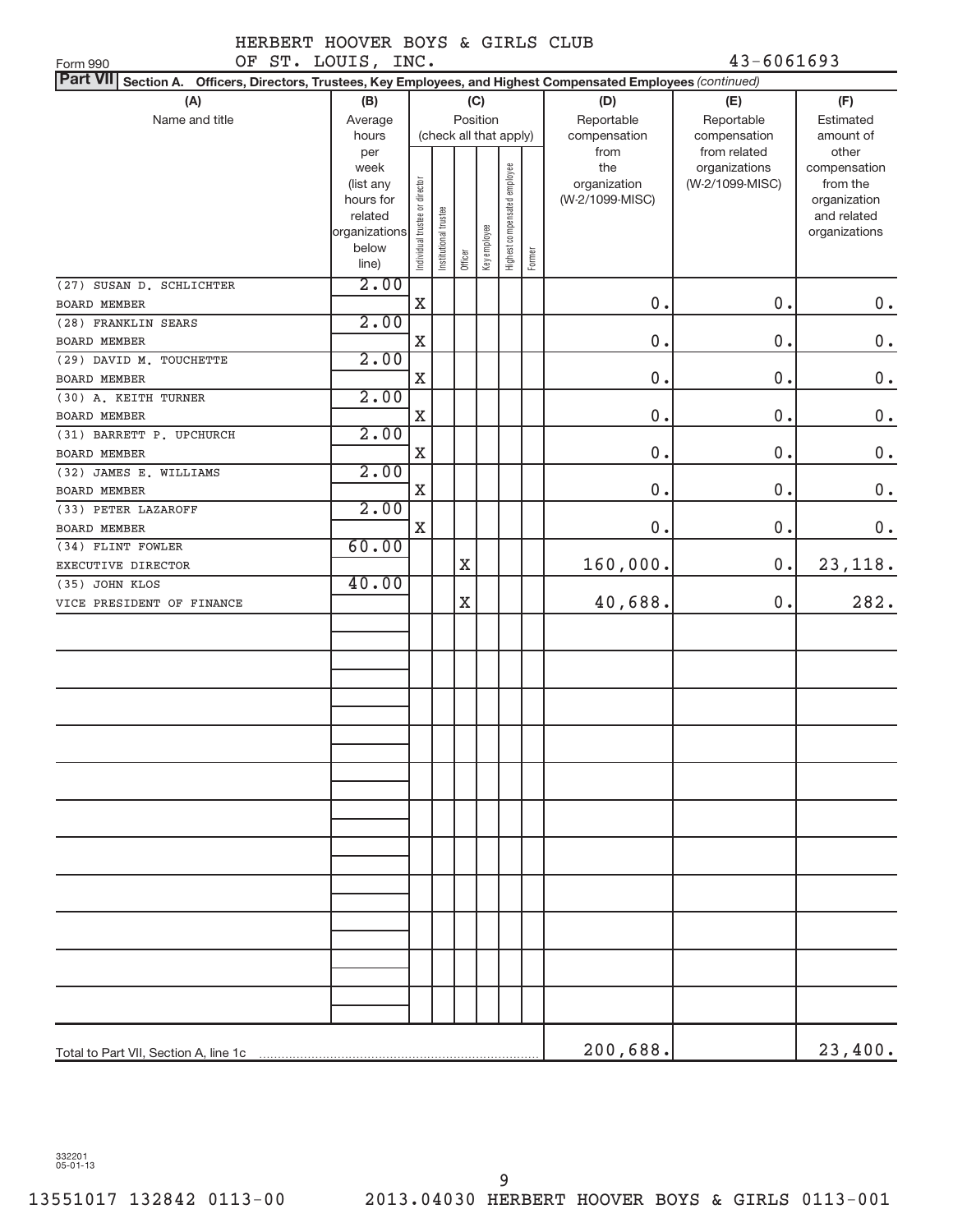| (A)<br>Total revenue<br>Contributions, Gifts, Grants<br>630,802.<br>1 a Federated campaigns<br>1a<br>17,072.<br>1 <sub>b</sub><br><b>b</b> Membership dues<br>388,830.<br>1 <sub>c</sub><br>1 <sub>d</sub><br>d Related organizations<br>.<br>528,394.<br>e Government grants (contributions)<br>1e<br>f All other contributions, gifts, grants, and<br>similar amounts not included above<br>2,640,530.<br>1f<br>228,949<br>g Noncash contributions included in lines 1a-1f: \$<br>4, 205, 628,<br><b>Business Code</b><br>900099<br>100,993.<br>PROGRAM REVENUE<br>Program Service<br>2a<br>b<br>c<br>d<br>f All other program service revenue<br>100,993.<br>Investment income (including dividends, interest, and<br>3<br>32,467.<br>Income from investment of tax-exempt bond proceeds<br>4<br>5<br>(i) Real<br>(ii) Personal<br>1,800,<br>6 a Gross rents<br>0.<br><b>b</b> Less: rental expenses<br>1,800.<br>c Rental income or (loss)<br>1,800<br>d Net rental income or (loss)<br>7 a Gross amount from sales of<br>(i) Securities<br>(ii) Other<br>1, 136, 458.<br>assets other than inventory<br><b>b</b> Less: cost or other basis<br>1,090,931.<br>and sales expenses [[11,11,11]<br>45,527.<br>8 a Gross income from fundraising events (not<br><b>Other Revenue</b><br>including \$<br>contributions reported on line 1c). See<br>167,256.<br>a<br>193,669.<br>$\mathbf b$<br>~126, 413.<br>c Net income or (loss) from fundraising events<br>▶<br>9 a Gross income from gaming activities. See<br>9,515.<br>a<br>4,758.<br>$\mathbf b$<br>4,757.<br>c Net income or (loss) from gaming activities<br>10 a Gross sales of inventory, less returns<br>$\mathbf b$ | (B)<br>Related or<br>exempt function<br>revenue | (C)<br>Unrelated<br>business<br>revenue | (D)<br>Revenue excluded<br>from tax under<br>sections<br>512 - 514 |
|----------------------------------------------------------------------------------------------------------------------------------------------------------------------------------------------------------------------------------------------------------------------------------------------------------------------------------------------------------------------------------------------------------------------------------------------------------------------------------------------------------------------------------------------------------------------------------------------------------------------------------------------------------------------------------------------------------------------------------------------------------------------------------------------------------------------------------------------------------------------------------------------------------------------------------------------------------------------------------------------------------------------------------------------------------------------------------------------------------------------------------------------------------------------------------------------------------------------------------------------------------------------------------------------------------------------------------------------------------------------------------------------------------------------------------------------------------------------------------------------------------------------------------------------------------------------------------------------------------------------------------------------------------------------------------|-------------------------------------------------|-----------------------------------------|--------------------------------------------------------------------|
|                                                                                                                                                                                                                                                                                                                                                                                                                                                                                                                                                                                                                                                                                                                                                                                                                                                                                                                                                                                                                                                                                                                                                                                                                                                                                                                                                                                                                                                                                                                                                                                                                                                                                  |                                                 |                                         |                                                                    |
|                                                                                                                                                                                                                                                                                                                                                                                                                                                                                                                                                                                                                                                                                                                                                                                                                                                                                                                                                                                                                                                                                                                                                                                                                                                                                                                                                                                                                                                                                                                                                                                                                                                                                  |                                                 |                                         |                                                                    |
|                                                                                                                                                                                                                                                                                                                                                                                                                                                                                                                                                                                                                                                                                                                                                                                                                                                                                                                                                                                                                                                                                                                                                                                                                                                                                                                                                                                                                                                                                                                                                                                                                                                                                  |                                                 |                                         |                                                                    |
|                                                                                                                                                                                                                                                                                                                                                                                                                                                                                                                                                                                                                                                                                                                                                                                                                                                                                                                                                                                                                                                                                                                                                                                                                                                                                                                                                                                                                                                                                                                                                                                                                                                                                  |                                                 |                                         |                                                                    |
|                                                                                                                                                                                                                                                                                                                                                                                                                                                                                                                                                                                                                                                                                                                                                                                                                                                                                                                                                                                                                                                                                                                                                                                                                                                                                                                                                                                                                                                                                                                                                                                                                                                                                  |                                                 |                                         |                                                                    |
|                                                                                                                                                                                                                                                                                                                                                                                                                                                                                                                                                                                                                                                                                                                                                                                                                                                                                                                                                                                                                                                                                                                                                                                                                                                                                                                                                                                                                                                                                                                                                                                                                                                                                  |                                                 |                                         |                                                                    |
|                                                                                                                                                                                                                                                                                                                                                                                                                                                                                                                                                                                                                                                                                                                                                                                                                                                                                                                                                                                                                                                                                                                                                                                                                                                                                                                                                                                                                                                                                                                                                                                                                                                                                  |                                                 |                                         |                                                                    |
|                                                                                                                                                                                                                                                                                                                                                                                                                                                                                                                                                                                                                                                                                                                                                                                                                                                                                                                                                                                                                                                                                                                                                                                                                                                                                                                                                                                                                                                                                                                                                                                                                                                                                  |                                                 |                                         |                                                                    |
|                                                                                                                                                                                                                                                                                                                                                                                                                                                                                                                                                                                                                                                                                                                                                                                                                                                                                                                                                                                                                                                                                                                                                                                                                                                                                                                                                                                                                                                                                                                                                                                                                                                                                  |                                                 |                                         |                                                                    |
|                                                                                                                                                                                                                                                                                                                                                                                                                                                                                                                                                                                                                                                                                                                                                                                                                                                                                                                                                                                                                                                                                                                                                                                                                                                                                                                                                                                                                                                                                                                                                                                                                                                                                  |                                                 |                                         |                                                                    |
|                                                                                                                                                                                                                                                                                                                                                                                                                                                                                                                                                                                                                                                                                                                                                                                                                                                                                                                                                                                                                                                                                                                                                                                                                                                                                                                                                                                                                                                                                                                                                                                                                                                                                  |                                                 |                                         |                                                                    |
|                                                                                                                                                                                                                                                                                                                                                                                                                                                                                                                                                                                                                                                                                                                                                                                                                                                                                                                                                                                                                                                                                                                                                                                                                                                                                                                                                                                                                                                                                                                                                                                                                                                                                  |                                                 |                                         |                                                                    |
|                                                                                                                                                                                                                                                                                                                                                                                                                                                                                                                                                                                                                                                                                                                                                                                                                                                                                                                                                                                                                                                                                                                                                                                                                                                                                                                                                                                                                                                                                                                                                                                                                                                                                  | 100,993.                                        |                                         |                                                                    |
|                                                                                                                                                                                                                                                                                                                                                                                                                                                                                                                                                                                                                                                                                                                                                                                                                                                                                                                                                                                                                                                                                                                                                                                                                                                                                                                                                                                                                                                                                                                                                                                                                                                                                  |                                                 |                                         |                                                                    |
|                                                                                                                                                                                                                                                                                                                                                                                                                                                                                                                                                                                                                                                                                                                                                                                                                                                                                                                                                                                                                                                                                                                                                                                                                                                                                                                                                                                                                                                                                                                                                                                                                                                                                  |                                                 |                                         |                                                                    |
|                                                                                                                                                                                                                                                                                                                                                                                                                                                                                                                                                                                                                                                                                                                                                                                                                                                                                                                                                                                                                                                                                                                                                                                                                                                                                                                                                                                                                                                                                                                                                                                                                                                                                  |                                                 |                                         |                                                                    |
|                                                                                                                                                                                                                                                                                                                                                                                                                                                                                                                                                                                                                                                                                                                                                                                                                                                                                                                                                                                                                                                                                                                                                                                                                                                                                                                                                                                                                                                                                                                                                                                                                                                                                  |                                                 |                                         |                                                                    |
|                                                                                                                                                                                                                                                                                                                                                                                                                                                                                                                                                                                                                                                                                                                                                                                                                                                                                                                                                                                                                                                                                                                                                                                                                                                                                                                                                                                                                                                                                                                                                                                                                                                                                  |                                                 |                                         |                                                                    |
|                                                                                                                                                                                                                                                                                                                                                                                                                                                                                                                                                                                                                                                                                                                                                                                                                                                                                                                                                                                                                                                                                                                                                                                                                                                                                                                                                                                                                                                                                                                                                                                                                                                                                  |                                                 |                                         |                                                                    |
|                                                                                                                                                                                                                                                                                                                                                                                                                                                                                                                                                                                                                                                                                                                                                                                                                                                                                                                                                                                                                                                                                                                                                                                                                                                                                                                                                                                                                                                                                                                                                                                                                                                                                  |                                                 |                                         |                                                                    |
|                                                                                                                                                                                                                                                                                                                                                                                                                                                                                                                                                                                                                                                                                                                                                                                                                                                                                                                                                                                                                                                                                                                                                                                                                                                                                                                                                                                                                                                                                                                                                                                                                                                                                  |                                                 |                                         | 32,467.                                                            |
|                                                                                                                                                                                                                                                                                                                                                                                                                                                                                                                                                                                                                                                                                                                                                                                                                                                                                                                                                                                                                                                                                                                                                                                                                                                                                                                                                                                                                                                                                                                                                                                                                                                                                  |                                                 |                                         |                                                                    |
|                                                                                                                                                                                                                                                                                                                                                                                                                                                                                                                                                                                                                                                                                                                                                                                                                                                                                                                                                                                                                                                                                                                                                                                                                                                                                                                                                                                                                                                                                                                                                                                                                                                                                  |                                                 |                                         |                                                                    |
|                                                                                                                                                                                                                                                                                                                                                                                                                                                                                                                                                                                                                                                                                                                                                                                                                                                                                                                                                                                                                                                                                                                                                                                                                                                                                                                                                                                                                                                                                                                                                                                                                                                                                  |                                                 |                                         |                                                                    |
|                                                                                                                                                                                                                                                                                                                                                                                                                                                                                                                                                                                                                                                                                                                                                                                                                                                                                                                                                                                                                                                                                                                                                                                                                                                                                                                                                                                                                                                                                                                                                                                                                                                                                  |                                                 |                                         |                                                                    |
|                                                                                                                                                                                                                                                                                                                                                                                                                                                                                                                                                                                                                                                                                                                                                                                                                                                                                                                                                                                                                                                                                                                                                                                                                                                                                                                                                                                                                                                                                                                                                                                                                                                                                  |                                                 |                                         |                                                                    |
|                                                                                                                                                                                                                                                                                                                                                                                                                                                                                                                                                                                                                                                                                                                                                                                                                                                                                                                                                                                                                                                                                                                                                                                                                                                                                                                                                                                                                                                                                                                                                                                                                                                                                  |                                                 |                                         |                                                                    |
|                                                                                                                                                                                                                                                                                                                                                                                                                                                                                                                                                                                                                                                                                                                                                                                                                                                                                                                                                                                                                                                                                                                                                                                                                                                                                                                                                                                                                                                                                                                                                                                                                                                                                  |                                                 |                                         | 1,800.                                                             |
|                                                                                                                                                                                                                                                                                                                                                                                                                                                                                                                                                                                                                                                                                                                                                                                                                                                                                                                                                                                                                                                                                                                                                                                                                                                                                                                                                                                                                                                                                                                                                                                                                                                                                  |                                                 |                                         |                                                                    |
|                                                                                                                                                                                                                                                                                                                                                                                                                                                                                                                                                                                                                                                                                                                                                                                                                                                                                                                                                                                                                                                                                                                                                                                                                                                                                                                                                                                                                                                                                                                                                                                                                                                                                  |                                                 |                                         |                                                                    |
|                                                                                                                                                                                                                                                                                                                                                                                                                                                                                                                                                                                                                                                                                                                                                                                                                                                                                                                                                                                                                                                                                                                                                                                                                                                                                                                                                                                                                                                                                                                                                                                                                                                                                  |                                                 |                                         |                                                                    |
|                                                                                                                                                                                                                                                                                                                                                                                                                                                                                                                                                                                                                                                                                                                                                                                                                                                                                                                                                                                                                                                                                                                                                                                                                                                                                                                                                                                                                                                                                                                                                                                                                                                                                  |                                                 |                                         |                                                                    |
|                                                                                                                                                                                                                                                                                                                                                                                                                                                                                                                                                                                                                                                                                                                                                                                                                                                                                                                                                                                                                                                                                                                                                                                                                                                                                                                                                                                                                                                                                                                                                                                                                                                                                  |                                                 |                                         |                                                                    |
|                                                                                                                                                                                                                                                                                                                                                                                                                                                                                                                                                                                                                                                                                                                                                                                                                                                                                                                                                                                                                                                                                                                                                                                                                                                                                                                                                                                                                                                                                                                                                                                                                                                                                  |                                                 |                                         | 45,527.                                                            |
|                                                                                                                                                                                                                                                                                                                                                                                                                                                                                                                                                                                                                                                                                                                                                                                                                                                                                                                                                                                                                                                                                                                                                                                                                                                                                                                                                                                                                                                                                                                                                                                                                                                                                  |                                                 |                                         |                                                                    |
|                                                                                                                                                                                                                                                                                                                                                                                                                                                                                                                                                                                                                                                                                                                                                                                                                                                                                                                                                                                                                                                                                                                                                                                                                                                                                                                                                                                                                                                                                                                                                                                                                                                                                  |                                                 |                                         |                                                                    |
|                                                                                                                                                                                                                                                                                                                                                                                                                                                                                                                                                                                                                                                                                                                                                                                                                                                                                                                                                                                                                                                                                                                                                                                                                                                                                                                                                                                                                                                                                                                                                                                                                                                                                  |                                                 |                                         |                                                                    |
|                                                                                                                                                                                                                                                                                                                                                                                                                                                                                                                                                                                                                                                                                                                                                                                                                                                                                                                                                                                                                                                                                                                                                                                                                                                                                                                                                                                                                                                                                                                                                                                                                                                                                  |                                                 |                                         |                                                                    |
|                                                                                                                                                                                                                                                                                                                                                                                                                                                                                                                                                                                                                                                                                                                                                                                                                                                                                                                                                                                                                                                                                                                                                                                                                                                                                                                                                                                                                                                                                                                                                                                                                                                                                  |                                                 |                                         |                                                                    |
|                                                                                                                                                                                                                                                                                                                                                                                                                                                                                                                                                                                                                                                                                                                                                                                                                                                                                                                                                                                                                                                                                                                                                                                                                                                                                                                                                                                                                                                                                                                                                                                                                                                                                  |                                                 |                                         | $<$ 26,413.>                                                       |
|                                                                                                                                                                                                                                                                                                                                                                                                                                                                                                                                                                                                                                                                                                                                                                                                                                                                                                                                                                                                                                                                                                                                                                                                                                                                                                                                                                                                                                                                                                                                                                                                                                                                                  |                                                 |                                         |                                                                    |
|                                                                                                                                                                                                                                                                                                                                                                                                                                                                                                                                                                                                                                                                                                                                                                                                                                                                                                                                                                                                                                                                                                                                                                                                                                                                                                                                                                                                                                                                                                                                                                                                                                                                                  |                                                 |                                         |                                                                    |
|                                                                                                                                                                                                                                                                                                                                                                                                                                                                                                                                                                                                                                                                                                                                                                                                                                                                                                                                                                                                                                                                                                                                                                                                                                                                                                                                                                                                                                                                                                                                                                                                                                                                                  |                                                 |                                         |                                                                    |
|                                                                                                                                                                                                                                                                                                                                                                                                                                                                                                                                                                                                                                                                                                                                                                                                                                                                                                                                                                                                                                                                                                                                                                                                                                                                                                                                                                                                                                                                                                                                                                                                                                                                                  |                                                 |                                         | 4,757.                                                             |
|                                                                                                                                                                                                                                                                                                                                                                                                                                                                                                                                                                                                                                                                                                                                                                                                                                                                                                                                                                                                                                                                                                                                                                                                                                                                                                                                                                                                                                                                                                                                                                                                                                                                                  |                                                 |                                         |                                                                    |
|                                                                                                                                                                                                                                                                                                                                                                                                                                                                                                                                                                                                                                                                                                                                                                                                                                                                                                                                                                                                                                                                                                                                                                                                                                                                                                                                                                                                                                                                                                                                                                                                                                                                                  |                                                 |                                         |                                                                    |
|                                                                                                                                                                                                                                                                                                                                                                                                                                                                                                                                                                                                                                                                                                                                                                                                                                                                                                                                                                                                                                                                                                                                                                                                                                                                                                                                                                                                                                                                                                                                                                                                                                                                                  |                                                 |                                         |                                                                    |
| c Net income or (loss) from sales of inventory                                                                                                                                                                                                                                                                                                                                                                                                                                                                                                                                                                                                                                                                                                                                                                                                                                                                                                                                                                                                                                                                                                                                                                                                                                                                                                                                                                                                                                                                                                                                                                                                                                   |                                                 |                                         |                                                                    |
| Miscellaneous Revenue<br><b>Business Code</b>                                                                                                                                                                                                                                                                                                                                                                                                                                                                                                                                                                                                                                                                                                                                                                                                                                                                                                                                                                                                                                                                                                                                                                                                                                                                                                                                                                                                                                                                                                                                                                                                                                    |                                                 |                                         |                                                                    |
| 11 a MISCELLANEOUS<br>900099<br>28,606.                                                                                                                                                                                                                                                                                                                                                                                                                                                                                                                                                                                                                                                                                                                                                                                                                                                                                                                                                                                                                                                                                                                                                                                                                                                                                                                                                                                                                                                                                                                                                                                                                                          |                                                 |                                         | 28,606.                                                            |
| b<br><u> 1989 - Jan Barnett, fransk politik (</u>                                                                                                                                                                                                                                                                                                                                                                                                                                                                                                                                                                                                                                                                                                                                                                                                                                                                                                                                                                                                                                                                                                                                                                                                                                                                                                                                                                                                                                                                                                                                                                                                                                |                                                 |                                         |                                                                    |
| с                                                                                                                                                                                                                                                                                                                                                                                                                                                                                                                                                                                                                                                                                                                                                                                                                                                                                                                                                                                                                                                                                                                                                                                                                                                                                                                                                                                                                                                                                                                                                                                                                                                                                |                                                 |                                         |                                                                    |
|                                                                                                                                                                                                                                                                                                                                                                                                                                                                                                                                                                                                                                                                                                                                                                                                                                                                                                                                                                                                                                                                                                                                                                                                                                                                                                                                                                                                                                                                                                                                                                                                                                                                                  |                                                 |                                         |                                                                    |
| 28,606.                                                                                                                                                                                                                                                                                                                                                                                                                                                                                                                                                                                                                                                                                                                                                                                                                                                                                                                                                                                                                                                                                                                                                                                                                                                                                                                                                                                                                                                                                                                                                                                                                                                                          |                                                 |                                         |                                                                    |
| 4,393,365.<br>12<br>332009<br>10-29-13                                                                                                                                                                                                                                                                                                                                                                                                                                                                                                                                                                                                                                                                                                                                                                                                                                                                                                                                                                                                                                                                                                                                                                                                                                                                                                                                                                                                                                                                                                                                                                                                                                           | 100,993.                                        | 0.                                      | 86,744.                                                            |

10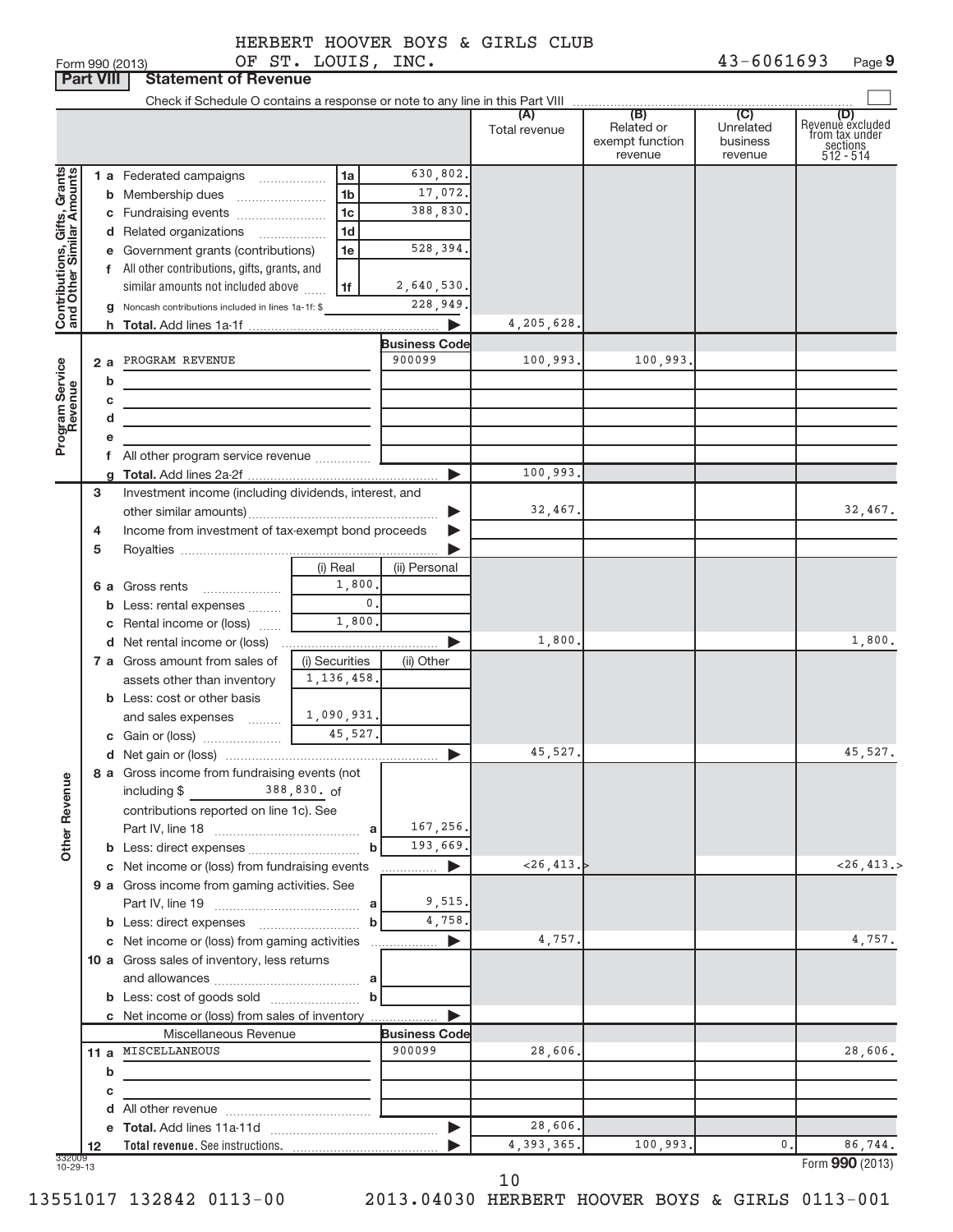**10**

#### Form 990 (2013) Page OF ST. LOUIS, INC.

|          | <b>Part IX   Statement of Functional Expenses</b>                                                                                                                                                                                    |                       |                                    |                                           |                                |  |  |  |  |  |
|----------|--------------------------------------------------------------------------------------------------------------------------------------------------------------------------------------------------------------------------------------|-----------------------|------------------------------------|-------------------------------------------|--------------------------------|--|--|--|--|--|
|          | Section 501(c)(3) and 501(c)(4) organizations must complete all columns. All other organizations must complete column (A).                                                                                                           |                       |                                    |                                           |                                |  |  |  |  |  |
|          | Check if Schedule O contains a response or note to any line in this Part IX                                                                                                                                                          |                       |                                    |                                           |                                |  |  |  |  |  |
|          | Do not include amounts reported on lines 6b,<br>7b, 8b, 9b, and 10b of Part VIII.                                                                                                                                                    | (A)<br>Total expenses | (B)<br>Program service<br>expenses | (C)<br>Management and<br>general expenses | (D)<br>Fundraising<br>expenses |  |  |  |  |  |
| 1        | Grants and other assistance to governments and                                                                                                                                                                                       |                       |                                    |                                           |                                |  |  |  |  |  |
|          | organizations in the United States. See Part IV, line 21                                                                                                                                                                             |                       |                                    |                                           |                                |  |  |  |  |  |
| 2        | Grants and other assistance to individuals in                                                                                                                                                                                        |                       |                                    |                                           |                                |  |  |  |  |  |
|          | the United States. See Part IV, line 22                                                                                                                                                                                              |                       |                                    |                                           |                                |  |  |  |  |  |
| 3        | Grants and other assistance to governments,                                                                                                                                                                                          |                       |                                    |                                           |                                |  |  |  |  |  |
|          | organizations, and individuals outside the                                                                                                                                                                                           |                       |                                    |                                           |                                |  |  |  |  |  |
|          | United States. See Part IV, lines 15 and 16                                                                                                                                                                                          |                       |                                    |                                           |                                |  |  |  |  |  |
| 4        | Benefits paid to or for members                                                                                                                                                                                                      |                       |                                    |                                           |                                |  |  |  |  |  |
| 5        | Compensation of current officers, directors,                                                                                                                                                                                         | 224,088.              | 45,780.                            | 132,528.                                  | 45,780.                        |  |  |  |  |  |
|          | trustees, and key employees<br>Compensation not included above, to disqualified                                                                                                                                                      |                       |                                    |                                           |                                |  |  |  |  |  |
| 6        | persons (as defined under section 4958(f)(1)) and                                                                                                                                                                                    |                       |                                    |                                           |                                |  |  |  |  |  |
|          | persons described in section 4958(c)(3)(B)                                                                                                                                                                                           |                       |                                    |                                           |                                |  |  |  |  |  |
| 7        |                                                                                                                                                                                                                                      | 1,749,972.            | 1,360,304.                         | 209,976.                                  | 179,692.                       |  |  |  |  |  |
| 8        | Pension plan accruals and contributions (include                                                                                                                                                                                     |                       |                                    |                                           |                                |  |  |  |  |  |
|          | section 401(k) and 403(b) employer contributions)                                                                                                                                                                                    |                       |                                    |                                           |                                |  |  |  |  |  |
| 9        |                                                                                                                                                                                                                                      | 143, 714.             | 114, 185.                          | 16,488.                                   | 13,041.                        |  |  |  |  |  |
| 10       |                                                                                                                                                                                                                                      | 144,447.              | 103,693.                           | 24,486.                                   | 16, 268.                       |  |  |  |  |  |
| 11       | Fees for services (non-employees):                                                                                                                                                                                                   |                       |                                    |                                           |                                |  |  |  |  |  |
| a        |                                                                                                                                                                                                                                      | 22,325.               | 22,325.                            |                                           |                                |  |  |  |  |  |
| b        |                                                                                                                                                                                                                                      | 2,038.                |                                    | 2,038.                                    |                                |  |  |  |  |  |
|          |                                                                                                                                                                                                                                      | 45,591.               |                                    | 45,591.                                   |                                |  |  |  |  |  |
| d        | Lobbying                                                                                                                                                                                                                             |                       |                                    |                                           |                                |  |  |  |  |  |
|          | Professional fundraising services. See Part IV, line 17                                                                                                                                                                              | 1,400.                |                                    |                                           | 1,400.                         |  |  |  |  |  |
| f        | Investment management fees                                                                                                                                                                                                           | 31, 265.              |                                    | 31, 265.                                  |                                |  |  |  |  |  |
| q        | Other. (If line 11g amount exceeds 10% of line 25,                                                                                                                                                                                   |                       |                                    |                                           |                                |  |  |  |  |  |
|          | column (A) amount, list line 11g expenses on Sch O.)                                                                                                                                                                                 |                       |                                    |                                           |                                |  |  |  |  |  |
| 12       |                                                                                                                                                                                                                                      | 45, 257.              | 10, 225.                           | 3,056.                                    | 31,976.                        |  |  |  |  |  |
| 13       |                                                                                                                                                                                                                                      | 134,369.              | 66, 733.                           | 51,901.                                   | 15,735.                        |  |  |  |  |  |
| 14       |                                                                                                                                                                                                                                      | 44,625.               | 31, 237.                           | 13,388.                                   |                                |  |  |  |  |  |
| 15       |                                                                                                                                                                                                                                      |                       |                                    |                                           |                                |  |  |  |  |  |
| 16       | Occupancy <u>with and the community of the community of the community of the community of the community of the community of the community of the community of the community of the community of the community of the community o</u> | 316,608.<br>12,829.   | 316,592.<br>1,551.                 | 16.<br>9,699.                             |                                |  |  |  |  |  |
| 17       | Travel                                                                                                                                                                                                                               |                       |                                    |                                           | 1,579.                         |  |  |  |  |  |
| 18       | Payments of travel or entertainment expenses                                                                                                                                                                                         |                       |                                    |                                           |                                |  |  |  |  |  |
|          | for any federal, state, or local public officials                                                                                                                                                                                    | 32,523.               | 612.                               | 29,621.                                   | 2,290.                         |  |  |  |  |  |
| 19       | Conferences, conventions, and meetings<br>Interest                                                                                                                                                                                   | 64,083.               | 57,675.                            | 6,408.                                    |                                |  |  |  |  |  |
| 20<br>21 |                                                                                                                                                                                                                                      |                       |                                    |                                           |                                |  |  |  |  |  |
| 22       | Depreciation, depletion, and amortization                                                                                                                                                                                            | 340, 850.             | 306, 765.                          | 34,085.                                   |                                |  |  |  |  |  |
| 23       | Insurance                                                                                                                                                                                                                            | 79,079.               | 72,376.                            | 6,703.                                    |                                |  |  |  |  |  |
| 24       | Other expenses. Itemize expenses not covered                                                                                                                                                                                         |                       |                                    |                                           |                                |  |  |  |  |  |
|          | above. (List miscellaneous expenses in line 24e. If line<br>24e amount exceeds 10% of line 25, column (A)                                                                                                                            |                       |                                    |                                           |                                |  |  |  |  |  |
|          | amount, list line 24e expenses on Schedule O.)                                                                                                                                                                                       |                       |                                    |                                           |                                |  |  |  |  |  |
| a        | CONTRACTED SERVS & SPLY                                                                                                                                                                                                              | 200, 463.             | 177,811.                           | 22,138.                                   | 514.                           |  |  |  |  |  |
| b        | DONATED ITEMS TO MBRS                                                                                                                                                                                                                | 84,399.               |                                    | 84,399.                                   |                                |  |  |  |  |  |
| C        | EQUIP RENTAL & MAINT                                                                                                                                                                                                                 | 30, 743.              | 22,005.                            | 8,426.                                    | 312.                           |  |  |  |  |  |
| d        | <b>MEMBERSHIP</b>                                                                                                                                                                                                                    | 30,003.               | 2,179.                             | 26,634.                                   | 1,190.                         |  |  |  |  |  |
|          | e All other expenses                                                                                                                                                                                                                 |                       |                                    |                                           |                                |  |  |  |  |  |
| 25       | Total functional expenses. Add lines 1 through 24e                                                                                                                                                                                   | 3,780,671.            | 2,712,048.                         | 758,846.                                  | 309,777.                       |  |  |  |  |  |
| 26       | Joint costs. Complete this line only if the organization                                                                                                                                                                             |                       |                                    |                                           |                                |  |  |  |  |  |
|          | reported in column (B) joint costs from a combined                                                                                                                                                                                   |                       |                                    |                                           |                                |  |  |  |  |  |
|          | educational campaign and fundraising solicitation.                                                                                                                                                                                   |                       |                                    |                                           |                                |  |  |  |  |  |
|          | Check here<br>if following SOP 98-2 (ASC 958-720)                                                                                                                                                                                    |                       |                                    |                                           |                                |  |  |  |  |  |

332010 10-29-13

13551017 132842 0113-00 2013.04030 HERBERT HOOVER BOYS & GIRLS 0113-001

11

Form **990** (2013)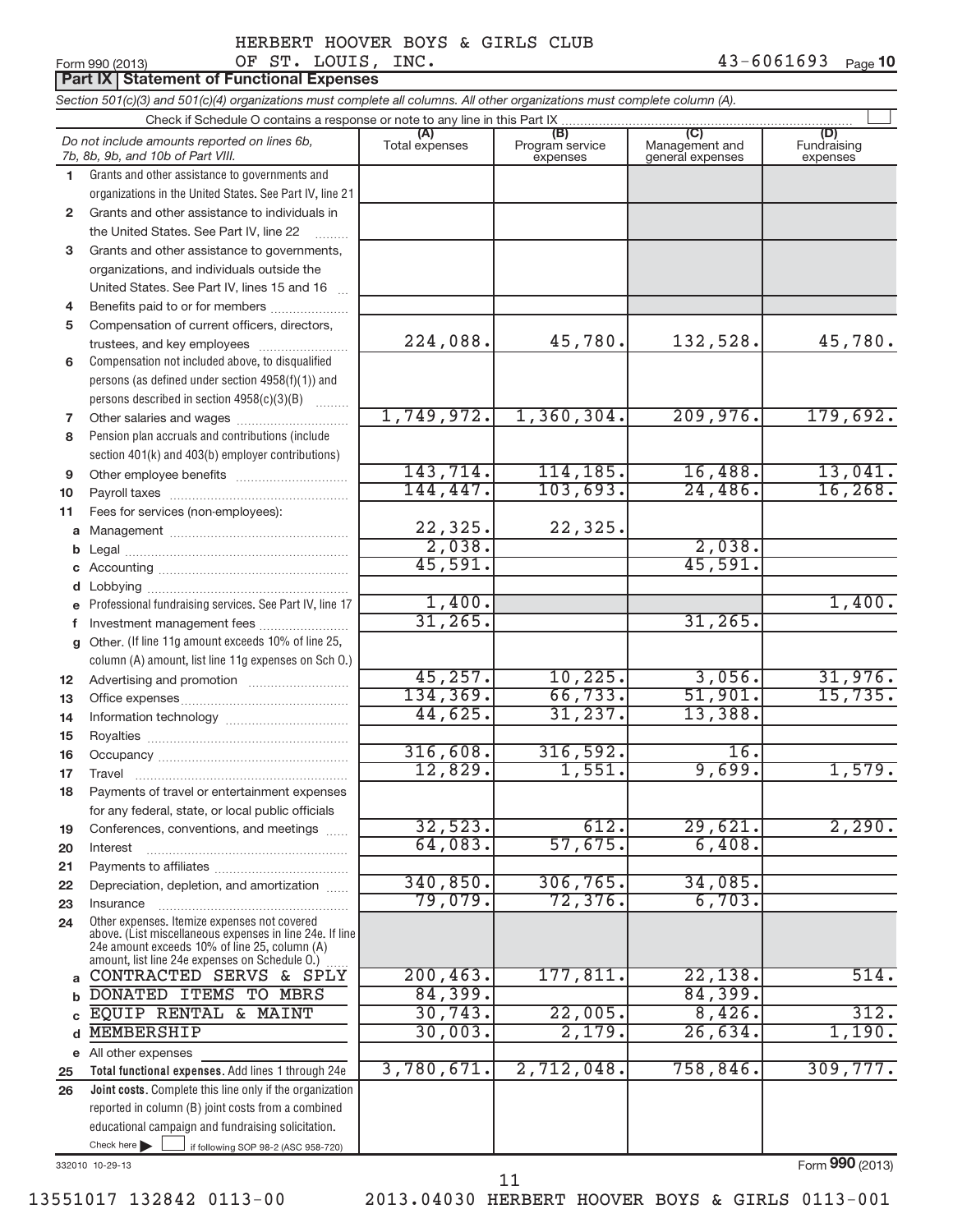Form 990 (2013)  $OF ST. LOUIS, INC.$ **11**

|                             | Part X       | <b>Balance Sheet</b>                                                                                                                                                                                                           |                          |                 |                            |
|-----------------------------|--------------|--------------------------------------------------------------------------------------------------------------------------------------------------------------------------------------------------------------------------------|--------------------------|-----------------|----------------------------|
|                             |              |                                                                                                                                                                                                                                |                          |                 |                            |
|                             |              |                                                                                                                                                                                                                                | (A)<br>Beginning of year |                 | (B)<br>End of year         |
|                             | 1            |                                                                                                                                                                                                                                | 15,786.                  | $\mathbf{1}$    | 3,406.                     |
|                             | $\mathbf{2}$ |                                                                                                                                                                                                                                | 217,981.                 | $\overline{2}$  | 242,978.                   |
|                             | 3            |                                                                                                                                                                                                                                | 2, 294, 743.             | $\mathbf{3}$    | 2,364,471.                 |
|                             | 4            |                                                                                                                                                                                                                                |                          | 4               |                            |
|                             | 5            | Loans and other receivables from current and former officers, directors,                                                                                                                                                       |                          |                 |                            |
|                             |              | trustees, key employees, and highest compensated employees. Complete                                                                                                                                                           |                          |                 |                            |
|                             |              | Part II of Schedule L                                                                                                                                                                                                          |                          | 5               |                            |
|                             | 6            | Loans and other receivables from other disqualified persons (as defined under                                                                                                                                                  |                          |                 |                            |
|                             |              | section 4958(f)(1)), persons described in section 4958(c)(3)(B), and contributing                                                                                                                                              |                          |                 |                            |
|                             |              | employers and sponsoring organizations of section 501(c)(9) voluntary                                                                                                                                                          |                          |                 |                            |
|                             |              | employees' beneficiary organizations (see instr). Complete Part II of Sch L                                                                                                                                                    |                          | 6               |                            |
| Assets                      | 7            |                                                                                                                                                                                                                                |                          | $\overline{7}$  |                            |
|                             | 8            |                                                                                                                                                                                                                                |                          | 8               |                            |
|                             | 9            | Prepaid expenses and deferred charges                                                                                                                                                                                          | 0.                       | 9               | 27,410.                    |
|                             |              | 10a Land, buildings, and equipment: cost or other                                                                                                                                                                              |                          |                 |                            |
|                             |              |                                                                                                                                                                                                                                |                          |                 |                            |
|                             |              | <b>b</b> Less: accumulated depreciation                                                                                                                                                                                        | 7,036,461.               | 10 <sub>c</sub> | $7,515,565.$<br>2,958,030. |
|                             | 11           |                                                                                                                                                                                                                                | 2,408,568.               | 11              |                            |
|                             | 12           |                                                                                                                                                                                                                                |                          | 12              |                            |
|                             | 13           |                                                                                                                                                                                                                                |                          | 13              |                            |
|                             | 14           |                                                                                                                                                                                                                                |                          | 14              |                            |
|                             | 15           |                                                                                                                                                                                                                                | 55,011.                  | 15              | 159,487.                   |
|                             | 16           |                                                                                                                                                                                                                                | 12,028,550.              | 16              | 13, 271, 347.              |
|                             | 17           |                                                                                                                                                                                                                                | 232,695.                 | 17              | 160, 364.                  |
|                             | 18           |                                                                                                                                                                                                                                |                          | 18              |                            |
|                             | 19           | Deferred revenue manual contracts and contracts are all the contracts and contracts are contracted and contracts are contracted and contract are contracted and contract are contracted and contract are contracted and contra |                          | 19              |                            |
|                             | 20           |                                                                                                                                                                                                                                |                          | 20              |                            |
|                             | 21           | Escrow or custodial account liability. Complete Part IV of Schedule D                                                                                                                                                          |                          | 21              |                            |
|                             | 22           | Loans and other payables to current and former officers, directors, trustees,                                                                                                                                                  |                          |                 |                            |
| Liabilities                 |              | key employees, highest compensated employees, and disqualified persons.                                                                                                                                                        |                          |                 |                            |
|                             |              |                                                                                                                                                                                                                                |                          | 22              | 1,824,027.                 |
|                             | 23           | Secured mortgages and notes payable to unrelated third parties                                                                                                                                                                 | 1,401,433.               | 23              |                            |
|                             | 24           |                                                                                                                                                                                                                                |                          | 24              |                            |
|                             | 25           | Other liabilities (including federal income tax, payables to related third                                                                                                                                                     |                          |                 |                            |
|                             |              | parties, and other liabilities not included on lines 17-24). Complete Part X of                                                                                                                                                |                          |                 |                            |
|                             |              | Schedule D                                                                                                                                                                                                                     | 1,634,128.               | 25              | 1,984,391.                 |
|                             | 26           | Total liabilities. Add lines 17 through 25<br>Organizations that follow SFAS 117 (ASC 958), check here $\blacktriangleright \begin{array}{c} \boxed{X} \end{array}$ and                                                        |                          | 26              |                            |
|                             |              | complete lines 27 through 29, and lines 33 and 34.                                                                                                                                                                             |                          |                 |                            |
|                             | 27           |                                                                                                                                                                                                                                | 6, 250, 032.             | 27              | 6,494,217.                 |
|                             | 28           | Temporarily restricted net assets                                                                                                                                                                                              | 1,752,186.               | 28              | 2, 267, 114.               |
|                             | 29           | Permanently restricted net assets                                                                                                                                                                                              | 2,392,204.               | 29              | 2,525,625.                 |
|                             |              | Organizations that do not follow SFAS 117 (ASC 958), check here ▶                                                                                                                                                              |                          |                 |                            |
|                             |              | and complete lines 30 through 34.                                                                                                                                                                                              |                          |                 |                            |
|                             | 30           |                                                                                                                                                                                                                                |                          | 30              |                            |
| Net Assets or Fund Balances | 31           | Paid-in or capital surplus, or land, building, or equipment fund                                                                                                                                                               |                          | 31              |                            |
|                             | 32           | Retained earnings, endowment, accumulated income, or other funds                                                                                                                                                               |                          | 32              |                            |
|                             | 33           |                                                                                                                                                                                                                                | 10,394,422.              | 33              | 11,286,956.                |
|                             | 34           |                                                                                                                                                                                                                                | 12,028,550.              | 34              | 13, 271, 347.              |
|                             |              |                                                                                                                                                                                                                                |                          |                 | Form 990 (2013)            |

332011 10-29-13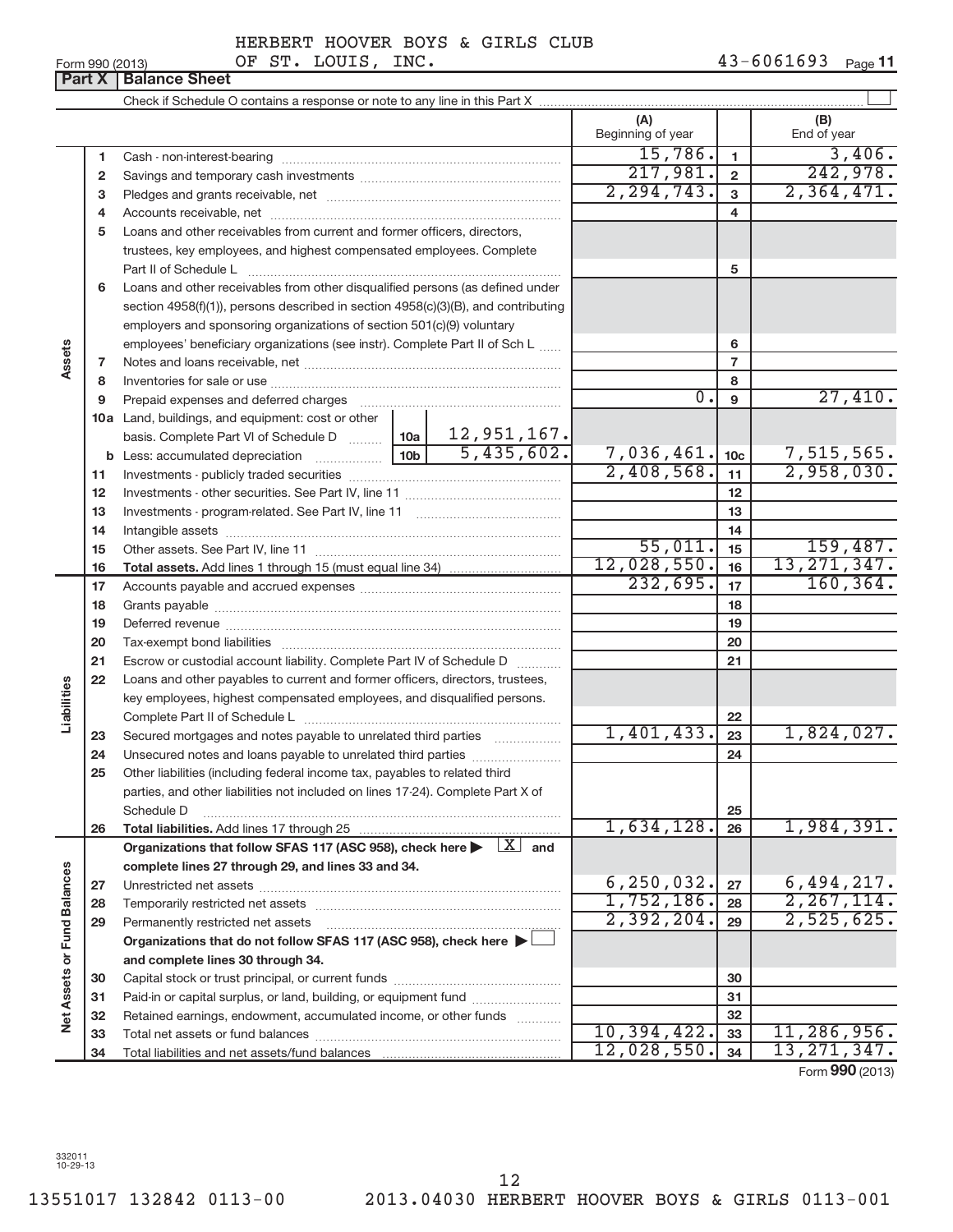|    | OF ST. LOUIS, INC.<br>Form 990 (2013)                                                                                                                                                                                                                                                                                                                                                                                                                                    |                         | $43 - 6061693$ | Page 12                     |                  |
|----|--------------------------------------------------------------------------------------------------------------------------------------------------------------------------------------------------------------------------------------------------------------------------------------------------------------------------------------------------------------------------------------------------------------------------------------------------------------------------|-------------------------|----------------|-----------------------------|------------------|
|    | <b>Part XI   Reconciliation of Net Assets</b>                                                                                                                                                                                                                                                                                                                                                                                                                            |                         |                |                             |                  |
|    | Check if Schedule O contains a response or note to any line in this Part XI [11] [12] Check if Schedule O contains a response or note to any line in this Part XI                                                                                                                                                                                                                                                                                                        |                         |                |                             |                  |
|    |                                                                                                                                                                                                                                                                                                                                                                                                                                                                          |                         |                |                             |                  |
| 1  |                                                                                                                                                                                                                                                                                                                                                                                                                                                                          | $\mathbf{1}$            | 4,393,365.     |                             |                  |
| 2  |                                                                                                                                                                                                                                                                                                                                                                                                                                                                          | $\overline{2}$          | 3,780,671.     |                             |                  |
| 3  | Revenue less expenses. Subtract line 2 from line 1                                                                                                                                                                                                                                                                                                                                                                                                                       | 3                       |                | 612,694.                    |                  |
| 4  |                                                                                                                                                                                                                                                                                                                                                                                                                                                                          | $\overline{\mathbf{4}}$ | 10, 394, 422.  |                             |                  |
| 5  | Net unrealized gains (losses) on investments [11] matter contracts and the state of the state of the state of the state of the state of the state of the state of the state of the state of the state of the state of the stat                                                                                                                                                                                                                                           | 5                       |                | 279,840.                    |                  |
| 6  | Donated services and use of facilities                                                                                                                                                                                                                                                                                                                                                                                                                                   | 6                       |                |                             |                  |
| 7  | Investment expenses                                                                                                                                                                                                                                                                                                                                                                                                                                                      | $\overline{7}$          |                |                             |                  |
| 8  | Prior period adjustments<br>$\begin{minipage}{0.5\textwidth} \begin{tabular}{ l l l } \hline \multicolumn{1}{ l l } \hline \multicolumn{1}{ l } \multicolumn{1}{ l } \multicolumn{1}{ l } \multicolumn{1}{ l } \multicolumn{1}{ l } \multicolumn{1}{ l } \multicolumn{1}{ l } \multicolumn{1}{ l } \multicolumn{1}{ l } \multicolumn{1}{ l } \multicolumn{1}{ l } \multicolumn{1}{ l } \multicolumn{1}{ l } \multicolumn{1}{ l } \multicolumn{1}{ l } \multicolumn{1}{ $ | 8                       |                |                             |                  |
| 9  |                                                                                                                                                                                                                                                                                                                                                                                                                                                                          | $\mathbf{Q}$            |                |                             | $\overline{0}$ . |
| 10 | Net assets or fund balances at end of year. Combine lines 3 through 9 (must equal Part X, line 33,                                                                                                                                                                                                                                                                                                                                                                       |                         |                |                             |                  |
|    | column (B))                                                                                                                                                                                                                                                                                                                                                                                                                                                              | 10                      | 11,286,956.    |                             |                  |
|    | Part XII Financial Statements and Reporting                                                                                                                                                                                                                                                                                                                                                                                                                              |                         |                |                             |                  |
|    |                                                                                                                                                                                                                                                                                                                                                                                                                                                                          |                         |                |                             |                  |
|    |                                                                                                                                                                                                                                                                                                                                                                                                                                                                          |                         |                | <b>No</b><br><b>Yes</b>     |                  |
| 1  | $\mathbf{X}$ Accrual<br>Accounting method used to prepare the Form 990: $\Box$ Cash<br>Other                                                                                                                                                                                                                                                                                                                                                                             |                         |                |                             |                  |
|    | If the organization changed its method of accounting from a prior year or checked "Other," explain in Schedule O.                                                                                                                                                                                                                                                                                                                                                        |                         |                |                             |                  |
|    |                                                                                                                                                                                                                                                                                                                                                                                                                                                                          |                         | 2a             | x                           |                  |
|    | If "Yes," check a box below to indicate whether the financial statements for the year were compiled or reviewed on a                                                                                                                                                                                                                                                                                                                                                     |                         |                |                             |                  |
|    | separate basis, consolidated basis, or both:                                                                                                                                                                                                                                                                                                                                                                                                                             |                         |                |                             |                  |
|    | Both consolidated and separate basis<br>Separate basis<br>Consolidated basis                                                                                                                                                                                                                                                                                                                                                                                             |                         |                |                             |                  |
|    |                                                                                                                                                                                                                                                                                                                                                                                                                                                                          |                         | 2 <sub>b</sub> | Χ                           |                  |
|    | If "Yes," check a box below to indicate whether the financial statements for the year were audited on a separate basis,                                                                                                                                                                                                                                                                                                                                                  |                         |                |                             |                  |
|    | consolidated basis, or both:                                                                                                                                                                                                                                                                                                                                                                                                                                             |                         |                |                             |                  |
|    | $\boxed{\textbf{X}}$ Consolidated basis<br>Both consolidated and separate basis<br>Separate basis                                                                                                                                                                                                                                                                                                                                                                        |                         |                |                             |                  |
|    | c If "Yes" to line 2a or 2b, does the organization have a committee that assumes responsibility for oversight of the audit,                                                                                                                                                                                                                                                                                                                                              |                         |                |                             |                  |
|    |                                                                                                                                                                                                                                                                                                                                                                                                                                                                          |                         | 2 <sub>c</sub> | Χ                           |                  |
|    | If the organization changed either its oversight process or selection process during the tax year, explain in Schedule O.                                                                                                                                                                                                                                                                                                                                                |                         |                |                             |                  |
|    | 3a As a result of a federal award, was the organization required to undergo an audit or audits as set forth in the Single Audit                                                                                                                                                                                                                                                                                                                                          |                         |                |                             |                  |
|    |                                                                                                                                                                                                                                                                                                                                                                                                                                                                          |                         | 3a             | Χ                           |                  |
|    | b If "Yes," did the organization undergo the required audit or audits? If the organization did not undergo the required audit                                                                                                                                                                                                                                                                                                                                            |                         |                |                             |                  |
|    |                                                                                                                                                                                                                                                                                                                                                                                                                                                                          |                         | 3b             |                             |                  |
|    |                                                                                                                                                                                                                                                                                                                                                                                                                                                                          |                         |                | $F_{\text{orm}}$ 990 (2013) |                  |

Form (2013) **990**

332012 10-29-13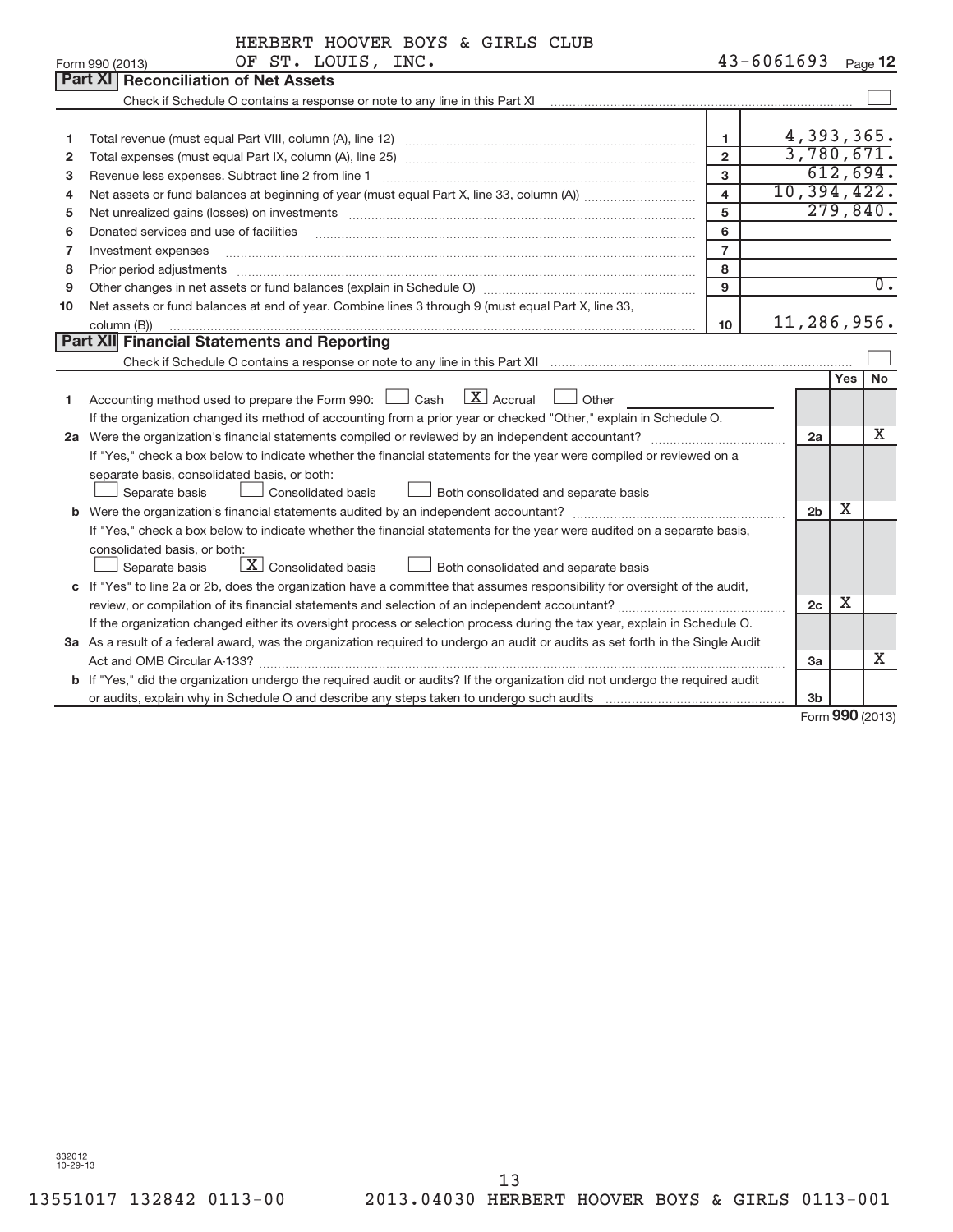| Internal Revenue Service       | <b>SCHEDULE A</b><br>(Form 990 or 990-EZ)<br>Department of the Treasury                                                                       |                                               | <b>Public Charity Status and Public Support</b><br>Complete if the organization is a section 501(c)(3) organization or a section<br>4947(a)(1) nonexempt charitable trust.<br>Attach to Form 990 or Form 990-EZ.<br>Information about Schedule A (Form 990 or 990-EZ) and its instructions is at www.irs.gov/form990. |                                                   |                     |                      |                      |                                     |    | OMB No. 1545-0047<br><b>Open to Public</b> | <b>Inspection</b> |     |
|--------------------------------|-----------------------------------------------------------------------------------------------------------------------------------------------|-----------------------------------------------|-----------------------------------------------------------------------------------------------------------------------------------------------------------------------------------------------------------------------------------------------------------------------------------------------------------------------|---------------------------------------------------|---------------------|----------------------|----------------------|-------------------------------------|----|--------------------------------------------|-------------------|-----|
|                                | Name of the organization                                                                                                                      |                                               | HERBERT HOOVER BOYS & GIRLS CLUB                                                                                                                                                                                                                                                                                      |                                                   |                     |                      |                      |                                     |    | <b>Employer identification number</b>      |                   |     |
|                                |                                                                                                                                               |                                               | OF ST. LOUIS, INC.                                                                                                                                                                                                                                                                                                    |                                                   |                     |                      |                      |                                     |    | $43 - 6061693$                             |                   |     |
| Part I                         |                                                                                                                                               |                                               | Reason for Public Charity Status (All organizations must complete this part.) See instructions.                                                                                                                                                                                                                       |                                                   |                     |                      |                      |                                     |    |                                            |                   |     |
|                                |                                                                                                                                               |                                               | The organization is not a private foundation because it is: (For lines 1 through 11, check only one box.)                                                                                                                                                                                                             |                                                   |                     |                      |                      |                                     |    |                                            |                   |     |
| 1                              |                                                                                                                                               |                                               | A church, convention of churches, or association of churches described in section 170(b)(1)(A)(i).                                                                                                                                                                                                                    |                                                   |                     |                      |                      |                                     |    |                                            |                   |     |
| 2                              |                                                                                                                                               |                                               | A school described in section 170(b)(1)(A)(ii). (Attach Schedule E.)                                                                                                                                                                                                                                                  |                                                   |                     |                      |                      |                                     |    |                                            |                   |     |
| 3                              |                                                                                                                                               |                                               | A hospital or a cooperative hospital service organization described in section 170(b)(1)(A)(iii).                                                                                                                                                                                                                     |                                                   |                     |                      |                      |                                     |    |                                            |                   |     |
| 4                              |                                                                                                                                               |                                               | A medical research organization operated in conjunction with a hospital described in section 170(b)(1)(A)(iii). Enter the hospital's name,                                                                                                                                                                            |                                                   |                     |                      |                      |                                     |    |                                            |                   |     |
|                                | city, and state:                                                                                                                              |                                               |                                                                                                                                                                                                                                                                                                                       |                                                   |                     |                      |                      |                                     |    |                                            |                   |     |
| 5                              |                                                                                                                                               |                                               | An organization operated for the benefit of a college or university owned or operated by a governmental unit described in                                                                                                                                                                                             |                                                   |                     |                      |                      |                                     |    |                                            |                   |     |
|                                |                                                                                                                                               | section 170(b)(1)(A)(iv). (Complete Part II.) |                                                                                                                                                                                                                                                                                                                       |                                                   |                     |                      |                      |                                     |    |                                            |                   |     |
| 6                              |                                                                                                                                               |                                               | A federal, state, or local government or governmental unit described in section 170(b)(1)(A)(v).                                                                                                                                                                                                                      |                                                   |                     |                      |                      |                                     |    |                                            |                   |     |
| $\mathbf{X}$<br>$\overline{7}$ |                                                                                                                                               |                                               | An organization that normally receives a substantial part of its support from a governmental unit or from the general public described in                                                                                                                                                                             |                                                   |                     |                      |                      |                                     |    |                                            |                   |     |
|                                |                                                                                                                                               | section 170(b)(1)(A)(vi). (Complete Part II.) |                                                                                                                                                                                                                                                                                                                       |                                                   |                     |                      |                      |                                     |    |                                            |                   |     |
| 8                              | A community trust described in section 170(b)(1)(A)(vi). (Complete Part II.)                                                                  |                                               |                                                                                                                                                                                                                                                                                                                       |                                                   |                     |                      |                      |                                     |    |                                            |                   |     |
| 9                              | An organization that normally receives: (1) more than 33 1/3% of its support from contributions, membership fees, and gross receipts from     |                                               |                                                                                                                                                                                                                                                                                                                       |                                                   |                     |                      |                      |                                     |    |                                            |                   |     |
|                                | activities related to its exempt functions - subject to certain exceptions, and (2) no more than 33 1/3% of its support from gross investment |                                               |                                                                                                                                                                                                                                                                                                                       |                                                   |                     |                      |                      |                                     |    |                                            |                   |     |
|                                |                                                                                                                                               |                                               | income and unrelated business taxable income (less section 511 tax) from businesses acquired by the organization after June 30, 1975.                                                                                                                                                                                 |                                                   |                     |                      |                      |                                     |    |                                            |                   |     |
|                                |                                                                                                                                               | See section 509(a)(2). (Complete Part III.)   |                                                                                                                                                                                                                                                                                                                       |                                                   |                     |                      |                      |                                     |    |                                            |                   |     |
| 10                             |                                                                                                                                               |                                               | An organization organized and operated exclusively to test for public safety. See section 509(a)(4).                                                                                                                                                                                                                  |                                                   |                     |                      |                      |                                     |    |                                            |                   |     |
| 11                             |                                                                                                                                               |                                               | An organization organized and operated exclusively for the benefit of, to perform the functions of, or to carry out the purposes of one or                                                                                                                                                                            |                                                   |                     |                      |                      |                                     |    |                                            |                   |     |
|                                |                                                                                                                                               |                                               | more publicly supported organizations described in section 509(a)(1) or section 509(a)(2). See section 509(a)(3). Check the box that                                                                                                                                                                                  |                                                   |                     |                      |                      |                                     |    |                                            |                   |     |
|                                |                                                                                                                                               |                                               | describes the type of supporting organization and complete lines 11e through 11h.                                                                                                                                                                                                                                     |                                                   |                     |                      |                      |                                     |    |                                            |                   |     |
|                                | $a \Box$ Type I                                                                                                                               | $\mathbf{b}$                                  | Type II<br>c <sub>1</sub>                                                                                                                                                                                                                                                                                             | Type III - Functionally integrated                |                     |                      |                      | d l                                 |    | Type III - Non-functionally integrated     |                   |     |
| e l                            |                                                                                                                                               |                                               | By checking this box, I certify that the organization is not controlled directly or indirectly by one or more disqualified persons other than                                                                                                                                                                         |                                                   |                     |                      |                      |                                     |    |                                            |                   |     |
|                                |                                                                                                                                               |                                               | foundation managers and other than one or more publicly supported organizations described in section 509(a)(1) or section 509(a)(2).                                                                                                                                                                                  |                                                   |                     |                      |                      |                                     |    |                                            |                   |     |
| f                              |                                                                                                                                               |                                               | If the organization received a written determination from the IRS that it is a Type I, Type II, or Type III                                                                                                                                                                                                           |                                                   |                     |                      |                      |                                     |    |                                            |                   |     |
|                                |                                                                                                                                               | supporting organization, check this box       |                                                                                                                                                                                                                                                                                                                       |                                                   |                     |                      |                      |                                     |    |                                            |                   |     |
| g                              |                                                                                                                                               |                                               | Since August 17, 2006, has the organization accepted any gift or contribution from any of the following persons?                                                                                                                                                                                                      |                                                   |                     |                      |                      |                                     |    |                                            |                   |     |
|                                | (i)                                                                                                                                           |                                               | A person who directly or indirectly controls, either alone or together with persons described in (ii) and (iii) below,                                                                                                                                                                                                |                                                   |                     |                      |                      |                                     |    |                                            | Yes               | No. |
|                                |                                                                                                                                               |                                               | the governing body of the supported organization?                                                                                                                                                                                                                                                                     |                                                   |                     |                      |                      |                                     |    | 11g(i)                                     |                   |     |
|                                |                                                                                                                                               |                                               | (ii) A family member of a person described in (i) above?                                                                                                                                                                                                                                                              |                                                   |                     |                      |                      |                                     |    | 11g(ii)                                    |                   |     |
|                                |                                                                                                                                               |                                               |                                                                                                                                                                                                                                                                                                                       |                                                   |                     |                      |                      |                                     |    | 11g(iii)                                   |                   |     |
| h                              |                                                                                                                                               |                                               | Provide the following information about the supported organization(s).                                                                                                                                                                                                                                                |                                                   |                     |                      |                      |                                     |    |                                            |                   |     |
|                                |                                                                                                                                               |                                               |                                                                                                                                                                                                                                                                                                                       |                                                   |                     |                      |                      |                                     |    |                                            |                   |     |
|                                | (i) Name of supported                                                                                                                         | (ii) EIN                                      | (iii) Type of organization                                                                                                                                                                                                                                                                                            | (iv) Is the organization $(v)$ Did you notify the |                     |                      |                      | (vi) is the<br>organizátion in col. |    | (vii) Amount of monetary                   |                   |     |
|                                | organization                                                                                                                                  |                                               | (described on lines 1-9                                                                                                                                                                                                                                                                                               | in col. (i) listed in your                        |                     | organization in col. |                      | (i) organized in the $U.S.$ ?       |    |                                            | support           |     |
|                                |                                                                                                                                               |                                               | above or IRC section<br>(see instructions))                                                                                                                                                                                                                                                                           |                                                   | governing document? |                      | (i) of your support? |                                     |    |                                            |                   |     |
|                                |                                                                                                                                               |                                               |                                                                                                                                                                                                                                                                                                                       | Yes                                               | <b>No</b>           | Yes                  | No                   | Yes                                 | No |                                            |                   |     |
|                                |                                                                                                                                               |                                               |                                                                                                                                                                                                                                                                                                                       |                                                   |                     |                      |                      |                                     |    |                                            |                   |     |
|                                |                                                                                                                                               |                                               |                                                                                                                                                                                                                                                                                                                       |                                                   |                     |                      |                      |                                     |    |                                            |                   |     |
|                                |                                                                                                                                               |                                               |                                                                                                                                                                                                                                                                                                                       |                                                   |                     |                      |                      |                                     |    |                                            |                   |     |
|                                |                                                                                                                                               |                                               |                                                                                                                                                                                                                                                                                                                       |                                                   |                     |                      |                      |                                     |    |                                            |                   |     |
|                                |                                                                                                                                               |                                               |                                                                                                                                                                                                                                                                                                                       |                                                   |                     |                      |                      |                                     |    |                                            |                   |     |
|                                |                                                                                                                                               |                                               |                                                                                                                                                                                                                                                                                                                       |                                                   |                     |                      |                      |                                     |    |                                            |                   |     |
|                                |                                                                                                                                               |                                               |                                                                                                                                                                                                                                                                                                                       |                                                   |                     |                      |                      |                                     |    |                                            |                   |     |

| -- | - - | . . |
|----|-----|-----|
|    |     |     |

**For Paperwork Reduction Act Notice, see the Instructions for** LHA **Form 990 or 990-EZ.**

**Schedule A (Form 990 or 990-EZ) 2013**

332021 09-25-13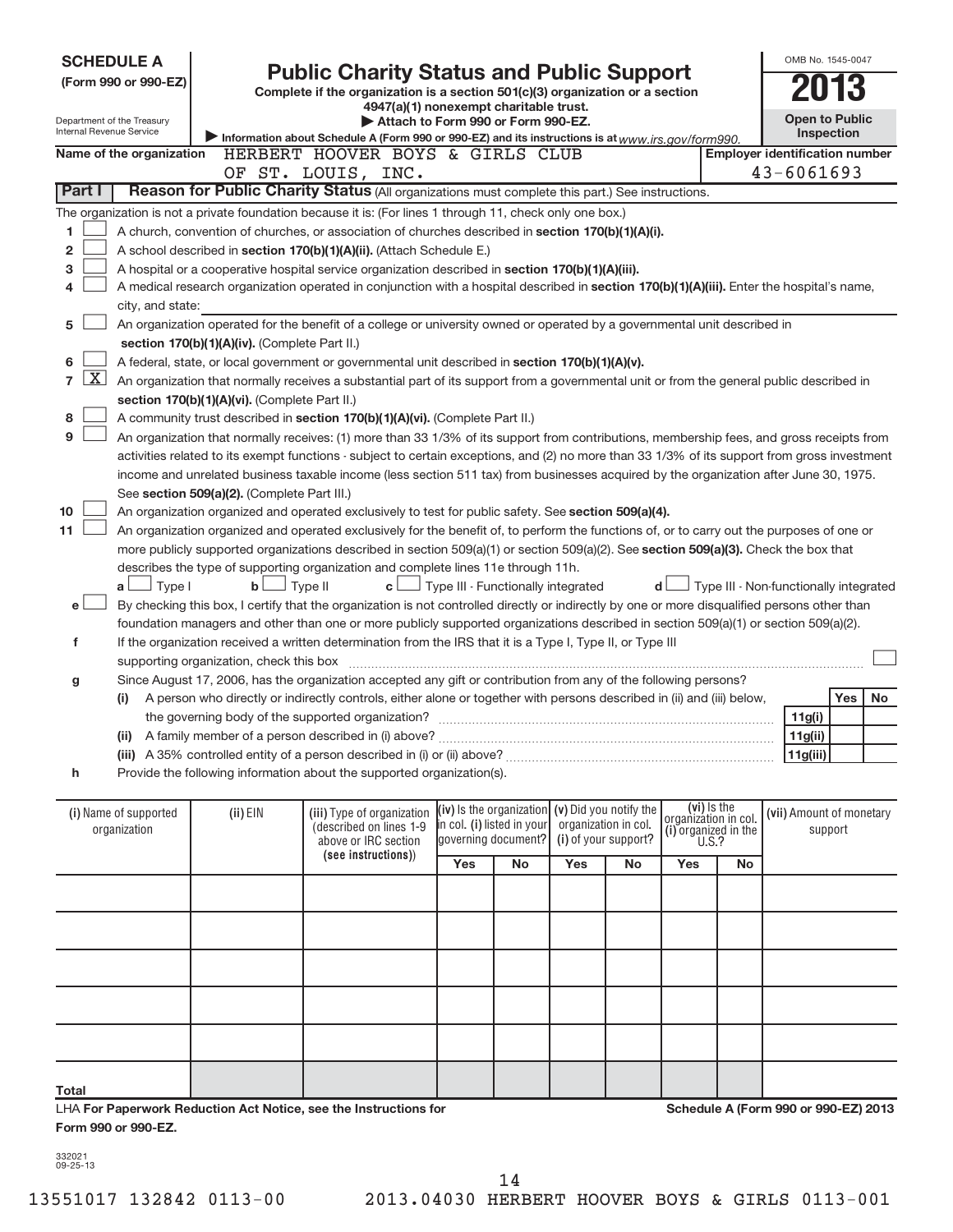## or expended on its behalf ..........

**3**The value of services or facilities furnished by a governmental unit to the organization without charge

**2** Tax revenues levied for the organ-

ization's benefit and either paid to

**Calendar year (or fiscal year beginning in)** |

membership fees received. (Do not  $include$  any "unusual grants.")  $\ldots$ 

**1**Gifts, grants, contributions, and

**Section A. Public Support**

- **4 Total.** Add lines 1 through 3  $\ldots$ ...
- **5** The portion of total contributions by each person (other than a governmental unit or publicly supported organization) included on line 1 that exceeds 2% of the amount shown on line 11, column (f) ~~~~~~~~~~~~

#### 6 Public support. Subtract line 5 from line 4. **6Section B. Total Support**

|   | oconon D. Total oapport                                                                                                                                                                                                        |            |              |              |            |                                     |                        |  |  |
|---|--------------------------------------------------------------------------------------------------------------------------------------------------------------------------------------------------------------------------------|------------|--------------|--------------|------------|-------------------------------------|------------------------|--|--|
|   | Calendar year (or fiscal year beginning in) $\blacktriangleright$                                                                                                                                                              | (a) 2009   | (b) 2010     | $(c)$ 2011   | $(d)$ 2012 | (e) 2013                            | (f) Total              |  |  |
|   | 7 Amounts from line 4                                                                                                                                                                                                          | 2,703,500. | 3, 343, 068. | 4, 171, 102. | 4,248,993. | 4, 205, 628.                        | 18,672,291.            |  |  |
| 8 | Gross income from interest,                                                                                                                                                                                                    |            |              |              |            |                                     |                        |  |  |
|   | dividends, payments received on                                                                                                                                                                                                |            |              |              |            |                                     |                        |  |  |
|   | securities loans, rents, royalties                                                                                                                                                                                             |            |              |              |            |                                     |                        |  |  |
|   | and income from similar sources                                                                                                                                                                                                | 47,739.    | 24, 409.     | 53, 126.     | 65,838.    | 32,467.                             | 223,579.               |  |  |
| 9 | Net income from unrelated business                                                                                                                                                                                             |            |              |              |            |                                     |                        |  |  |
|   | activities, whether or not the                                                                                                                                                                                                 |            |              |              |            |                                     |                        |  |  |
|   | business is regularly carried on                                                                                                                                                                                               |            |              |              |            |                                     |                        |  |  |
|   | <b>10</b> Other income. Do not include gain                                                                                                                                                                                    |            |              |              |            |                                     |                        |  |  |
|   | or loss from the sale of capital                                                                                                                                                                                               |            |              |              |            |                                     |                        |  |  |
|   | assets (Explain in Part IV.)                                                                                                                                                                                                   | 364,036.   |              |              |            | 123,990. 199,140. 140,612. 207,177. | 1,034,955.             |  |  |
|   | <b>11 Total support.</b> Add lines 7 through 10                                                                                                                                                                                |            |              |              |            |                                     | 19,930,825.            |  |  |
|   | <b>12</b> Gross receipts from related activities, etc. (see instructions)                                                                                                                                                      |            |              |              |            | 12                                  | 699,873.               |  |  |
|   | 13 First five years. If the Form 990 is for the organization's first, second, third, fourth, or fifth tax year as a section 501(c)(3)                                                                                          |            |              |              |            |                                     |                        |  |  |
|   | organization, check this box and stop here                                                                                                                                                                                     |            |              |              |            |                                     |                        |  |  |
|   | <b>Section C. Computation of Public Support Percentage</b>                                                                                                                                                                     |            |              |              |            |                                     |                        |  |  |
|   |                                                                                                                                                                                                                                |            |              |              |            | 14                                  | 83.47<br>$\frac{0}{0}$ |  |  |
|   |                                                                                                                                                                                                                                |            |              |              |            | 15                                  | 83.80<br>$\frac{0}{0}$ |  |  |
|   | 16a 33 1/3% support test - 2013. If the organization did not check the box on line 13, and line 14 is 33 1/3% or more, check this box and                                                                                      |            |              |              |            |                                     |                        |  |  |
|   | $\blacktriangleright$ $\boxed{\text{X}}$<br>stop here. The organization qualifies as a publicly supported organization                                                                                                         |            |              |              |            |                                     |                        |  |  |
|   | <b>b 33 1/3% support test - 2012.</b> If the organization did not check a box on line 13 or 16a, and line 15 is 33 1/3% or more, check this box                                                                                |            |              |              |            |                                     |                        |  |  |
|   | and stop here. The organization qualifies as a publicly supported organization [11] manuscription [11] and stop here. The organization [11] and stop here. The organization [11] and stop here. The organization [11] and stop |            |              |              |            |                                     |                        |  |  |
|   | 17a 10% -facts-and-circumstances test - 2013. If the organization did not check a box on line 13, 16a, or 16b, and line 14 is 10% or more,                                                                                     |            |              |              |            |                                     |                        |  |  |
|   |                                                                                                                                                                                                                                |            |              |              |            |                                     |                        |  |  |

**b 10% -facts-and-circumstances test - 2012.** If the organization did not check a box on line 13, 16a, 16b, or 17a, and line 15 is 10% or more, and if the organization meets the "facts-and-circumstances" test, check this box and **stop here.** Explain in Part IV how the meets the "facts-and-circumstances" test. The organization qualifies as a publicly supported organization ~~~~~~~~~~~~~~~ | organization meets the "facts-and-circumstances" test. The organization qualifies as a publicly supported organization  $\ldots$ 

and if the organization meets the "facts-and-circumstances" test, check this box and **stop here.** Explain in Part IV how the organization

18 Private foundation. If the organization did not check a box on line 13, 16a, 16b, 17a, or 17b, check this box and see instructions .........

**Schedule A (Form 990 or 990-EZ) 2013**

. <u>| </u>

2,037,014. 16,635,277.

> . <u>| </u> . <u>| </u>

332022 09-25-13

Schedule A (Form 990 or 990-EZ) 2013  $OFST. LOUIS, INC.$ **Part II** Support Schedule for Organizations Described in Sections 170(b)(1)(A)(iv) and 170(b)(1)(A)(vi)

(Complete only if you checked the box on line 5, 7, or 8 of Part I or if the organization failed to qualify under Part III. If the organization fails to qualify under the tests listed below, please complete Part III.)

**(a)** 2009 **| (b)** 2010 **| (c)** 2011 **| (d)** 2012 **| (e)** 2013 **| (f)** 

2009 **| (b)** 2010 **| (c)** 2011 **| (d)** 2012 **| (e)** 2013 **| (f)** Total

2,703,500. 3,343,068. 4,171,102. 4,248,993. 4,205,628. 18,672,291.

2,703,500. 3,343,068. 4,171,102. 4,248,993. 4,205,628. 18,672,291.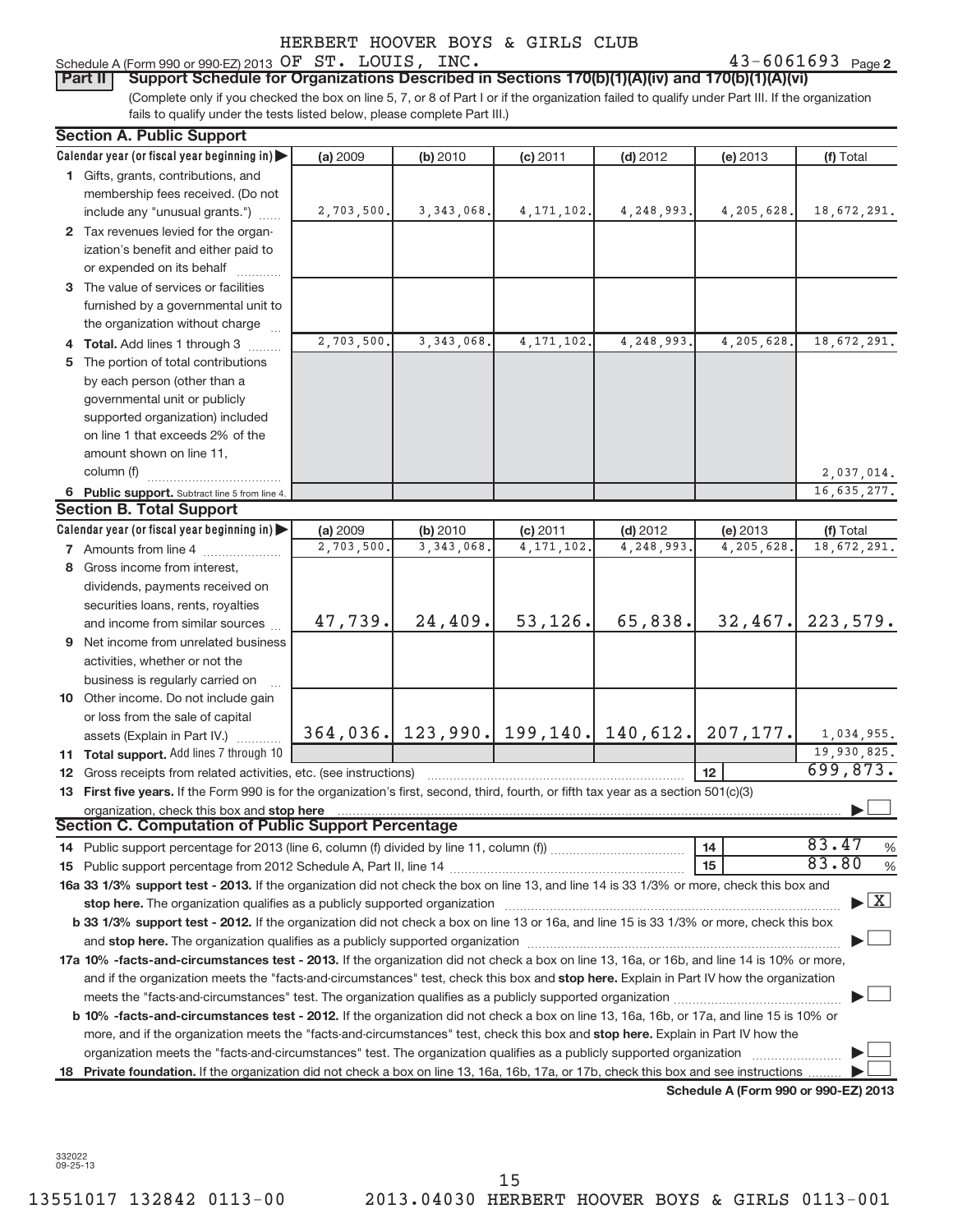**Part III | Support Schedule for Organizations Described in Section 509(a)(2)** 

(Complete only if you checked the box on line 9 of Part I or if the organization failed to qualify under Part II. If the organization fails to qualify under the tests listed below, please complete Part II.)

| <b>Section A. Public Support</b>                                                                                                                                                         |          |          |            |            |          |                                      |
|------------------------------------------------------------------------------------------------------------------------------------------------------------------------------------------|----------|----------|------------|------------|----------|--------------------------------------|
| Calendar year (or fiscal year beginning in)                                                                                                                                              | (a) 2009 | (b) 2010 | $(c)$ 2011 | $(d)$ 2012 | (e) 2013 | (f) Total                            |
| 1 Gifts, grants, contributions, and                                                                                                                                                      |          |          |            |            |          |                                      |
| membership fees received. (Do not                                                                                                                                                        |          |          |            |            |          |                                      |
| include any "unusual grants.")                                                                                                                                                           |          |          |            |            |          |                                      |
| 2 Gross receipts from admissions,<br>merchandise sold or services per-<br>formed, or facilities furnished in<br>any activity that is related to the<br>organization's tax-exempt purpose |          |          |            |            |          |                                      |
| <b>3</b> Gross receipts from activities that                                                                                                                                             |          |          |            |            |          |                                      |
| are not an unrelated trade or bus-                                                                                                                                                       |          |          |            |            |          |                                      |
| iness under section 513                                                                                                                                                                  |          |          |            |            |          |                                      |
| 4 Tax revenues levied for the organ-                                                                                                                                                     |          |          |            |            |          |                                      |
| ization's benefit and either paid to<br>or expended on its behalf<br>.                                                                                                                   |          |          |            |            |          |                                      |
| 5 The value of services or facilities                                                                                                                                                    |          |          |            |            |          |                                      |
| furnished by a governmental unit to                                                                                                                                                      |          |          |            |            |          |                                      |
| the organization without charge                                                                                                                                                          |          |          |            |            |          |                                      |
| 6 Total. Add lines 1 through 5                                                                                                                                                           |          |          |            |            |          |                                      |
| 7a Amounts included on lines 1, 2, and                                                                                                                                                   |          |          |            |            |          |                                      |
| 3 received from disqualified persons                                                                                                                                                     |          |          |            |            |          |                                      |
| <b>b</b> Amounts included on lines 2 and 3 received<br>from other than disqualified persons that<br>exceed the greater of \$5,000 or 1% of the<br>amount on line 13 for the year         |          |          |            |            |          |                                      |
| c Add lines 7a and 7b                                                                                                                                                                    |          |          |            |            |          |                                      |
| 8 Public support (Subtract line 7c from line 6.)                                                                                                                                         |          |          |            |            |          |                                      |
| <b>Section B. Total Support</b>                                                                                                                                                          |          |          |            |            |          |                                      |
| Calendar year (or fiscal year beginning in)                                                                                                                                              | (a) 2009 | (b) 2010 | $(c)$ 2011 | $(d)$ 2012 | (e) 2013 | (f) Total                            |
| 9 Amounts from line 6                                                                                                                                                                    |          |          |            |            |          |                                      |
| 10a Gross income from interest,<br>dividends, payments received on<br>securities loans, rents, royalties<br>and income from similar sources                                              |          |          |            |            |          |                                      |
| <b>b</b> Unrelated business taxable income                                                                                                                                               |          |          |            |            |          |                                      |
| (less section 511 taxes) from businesses                                                                                                                                                 |          |          |            |            |          |                                      |
| acquired after June 30, 1975                                                                                                                                                             |          |          |            |            |          |                                      |
| c Add lines 10a and 10b                                                                                                                                                                  |          |          |            |            |          |                                      |
| <b>11</b> Net income from unrelated business<br>activities not included in line 10b,<br>whether or not the business is<br>regularly carried on                                           |          |          |            |            |          |                                      |
| 12 Other income. Do not include gain<br>or loss from the sale of capital                                                                                                                 |          |          |            |            |          |                                      |
| assets (Explain in Part IV.) $\cdots$<br><b>13</b> Total support. (Add lines 9, 10c, 11, and 12.)                                                                                        |          |          |            |            |          |                                      |
| 14 First five years. If the Form 990 is for the organization's first, second, third, fourth, or fifth tax year as a section 501(c)(3) organization,                                      |          |          |            |            |          |                                      |
| check this box and stop here                                                                                                                                                             |          |          |            |            |          |                                      |
| <b>Section C. Computation of Public Support Percentage</b>                                                                                                                               |          |          |            |            |          |                                      |
|                                                                                                                                                                                          |          |          |            |            | 15       | %                                    |
| 16 Public support percentage from 2012 Schedule A, Part III, line 15                                                                                                                     |          |          |            |            | 16       | %                                    |
| Section D. Computation of Investment Income Percentage                                                                                                                                   |          |          |            |            |          |                                      |
|                                                                                                                                                                                          |          |          |            |            | 17       | %                                    |
| 18 Investment income percentage from 2012 Schedule A, Part III, line 17                                                                                                                  |          |          |            |            | 18       | %                                    |
| 19a 33 1/3% support tests - 2013. If the organization did not check the box on line 14, and line 15 is more than 33 1/3%, and line 17 is not                                             |          |          |            |            |          |                                      |
| more than 33 1/3%, check this box and stop here. The organization qualifies as a publicly supported organization                                                                         |          |          |            |            |          |                                      |
| <b>b 33 1/3% support tests - 2012.</b> If the organization did not check a box on line 14 or line 19a, and line 16 is more than 33 1/3%, and                                             |          |          |            |            |          |                                      |
| line 18 is not more than 33 1/3%, check this box and stop here. The organization qualifies as a publicly supported organization                                                          |          |          |            |            |          |                                      |
|                                                                                                                                                                                          |          |          |            |            |          |                                      |
| 332023 09-25-13                                                                                                                                                                          |          |          |            |            |          | Schedule A (Form 990 or 990-EZ) 2013 |
|                                                                                                                                                                                          |          |          | 16         |            |          |                                      |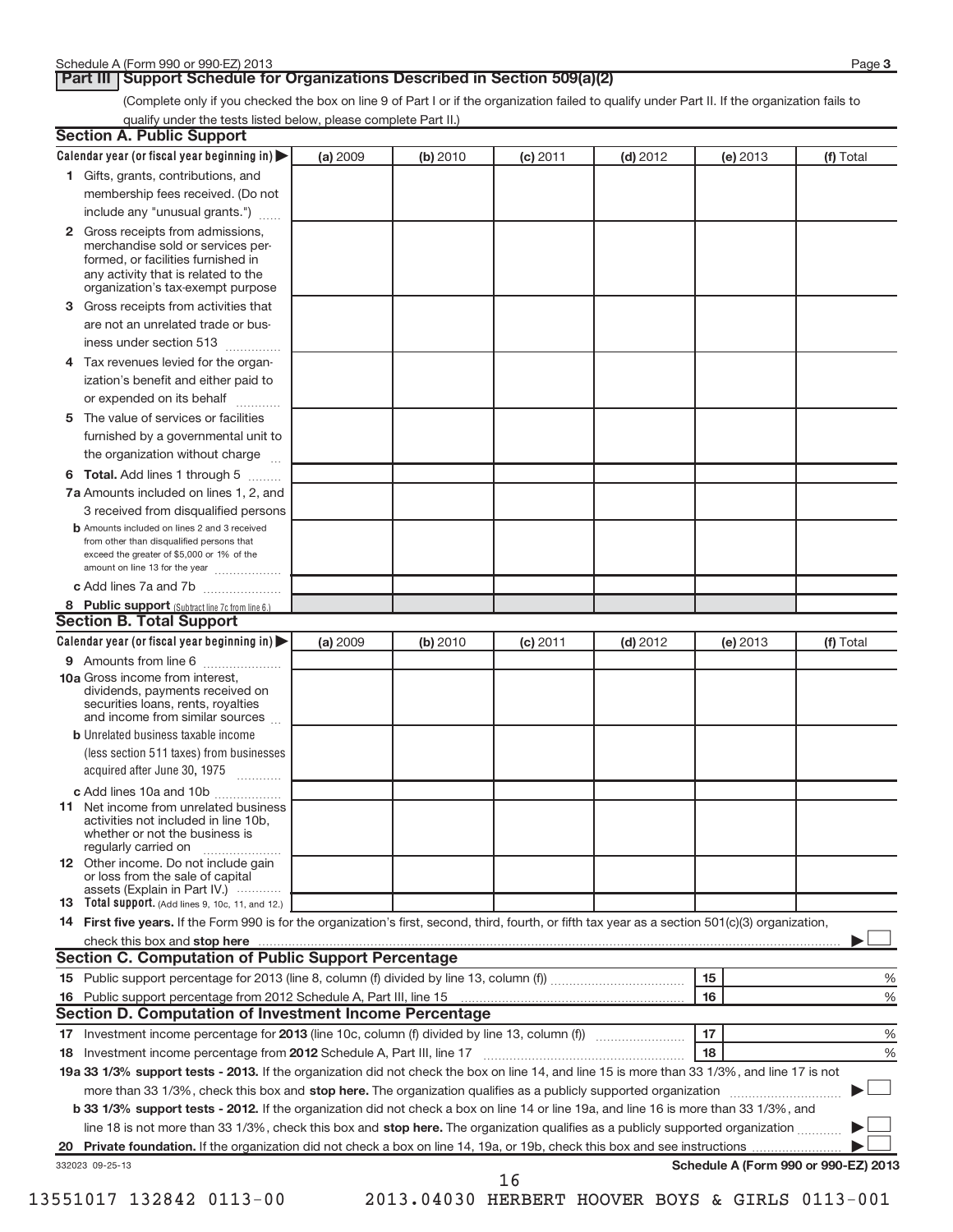|                                                                           |                                                                             | HERBERT HOOVER BOYS & GIRLS CLUB |  |  |                                                                                                                                                            |
|---------------------------------------------------------------------------|-----------------------------------------------------------------------------|----------------------------------|--|--|------------------------------------------------------------------------------------------------------------------------------------------------------------|
| Schedule A (Form 990 or 990-EZ) 2013 OF ST. LOUIS, INC.<br><b>Part IV</b> |                                                                             |                                  |  |  | $43 - 6061693$ Page 4<br>Supplemental Information. Provide the explanations required by Part II, line 10; Part II, line 17a or 17b; and Part III, line 12. |
|                                                                           | Also complete this part for any additional information. (See instructions). |                                  |  |  |                                                                                                                                                            |
| SCHEDULE A, PART II, LINE 10, EXPLANATION FOR OTHER INCOME:               |                                                                             |                                  |  |  |                                                                                                                                                            |
|                                                                           |                                                                             |                                  |  |  |                                                                                                                                                            |
| MISCELLANEOUS INCOME                                                      |                                                                             |                                  |  |  |                                                                                                                                                            |
| 2009 AMOUNT:<br>\$                                                        | 41,937.                                                                     |                                  |  |  |                                                                                                                                                            |
| 2010 AMOUNT:<br>\$                                                        | 53,819.                                                                     |                                  |  |  |                                                                                                                                                            |
| 2011 AMOUNT:<br>\$                                                        | 22,366.                                                                     |                                  |  |  |                                                                                                                                                            |
| 2012 AMOUNT:<br>\$                                                        | 2,921.                                                                      |                                  |  |  |                                                                                                                                                            |
| 2013 AMOUNT:<br>\$                                                        | 28,606.                                                                     |                                  |  |  |                                                                                                                                                            |
| SPECIAL EVENTS                                                            |                                                                             |                                  |  |  |                                                                                                                                                            |
| 2009 AMOUNT:<br>\$                                                        | 322,099.                                                                    |                                  |  |  |                                                                                                                                                            |
| 2010 AMOUNT:<br>\$                                                        | 66,471.                                                                     |                                  |  |  |                                                                                                                                                            |
| 2011 AMOUNT:<br>\$                                                        | 173,454.                                                                    |                                  |  |  |                                                                                                                                                            |
| 2012 AMOUNT:<br>\$                                                        | 131,841.                                                                    |                                  |  |  |                                                                                                                                                            |
| 2013 AMOUNT: \$                                                           | 176,771.                                                                    |                                  |  |  |                                                                                                                                                            |
| RENTAL INCOME                                                             |                                                                             |                                  |  |  |                                                                                                                                                            |
|                                                                           |                                                                             |                                  |  |  |                                                                                                                                                            |
| 2010 AMOUNT: \$                                                           | 3,700.                                                                      |                                  |  |  |                                                                                                                                                            |
| 2011 AMOUNT:<br>\$                                                        | 3,320.                                                                      |                                  |  |  |                                                                                                                                                            |
| 2012 AMOUNT:<br>\$                                                        | 5,850.                                                                      |                                  |  |  |                                                                                                                                                            |
| 2013 AMOUNT: \$                                                           | 1,800.                                                                      |                                  |  |  |                                                                                                                                                            |
|                                                                           |                                                                             |                                  |  |  |                                                                                                                                                            |
|                                                                           |                                                                             |                                  |  |  |                                                                                                                                                            |
|                                                                           |                                                                             |                                  |  |  |                                                                                                                                                            |
|                                                                           |                                                                             |                                  |  |  |                                                                                                                                                            |
|                                                                           |                                                                             |                                  |  |  |                                                                                                                                                            |
|                                                                           |                                                                             |                                  |  |  |                                                                                                                                                            |
|                                                                           |                                                                             |                                  |  |  |                                                                                                                                                            |
| 332024 09-25-13                                                           |                                                                             |                                  |  |  | Schedule A (Form 990 or 990-EZ) 2013                                                                                                                       |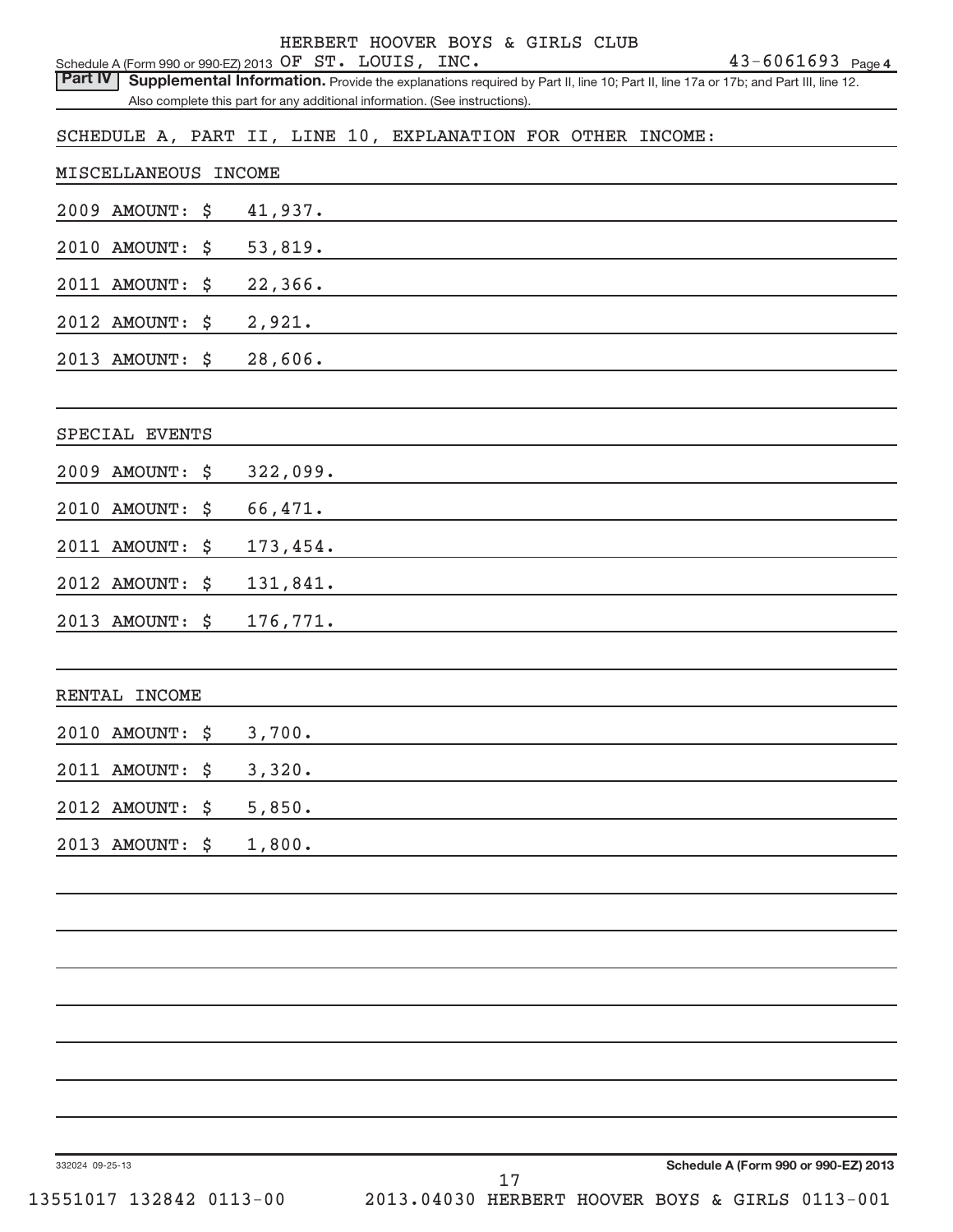|  |  | ** PUBLIC DISCLOSURE COPY ** |  |  |  |
|--|--|------------------------------|--|--|--|
|--|--|------------------------------|--|--|--|

| <b>Schedule B</b><br>(Form 990, 990-EZ,<br>or 990-PF)<br>Department of the Treasury<br>Internal Revenue Service | <b>Schedule of Contributors</b><br>Attach to Form 990, Form 990-EZ, or Form 990-PF.<br>Information about Schedule B (Form 990, 990-EZ, or 990-PF) and<br>its instructions is at www.irs.gov/form990 . | OMB No. 1545-0047<br>2013                           |  |  |  |  |  |  |  |
|-----------------------------------------------------------------------------------------------------------------|-------------------------------------------------------------------------------------------------------------------------------------------------------------------------------------------------------|-----------------------------------------------------|--|--|--|--|--|--|--|
| Name of the organization                                                                                        | HERBERT HOOVER BOYS & GIRLS CLUB<br>OF ST. LOUIS, INC.                                                                                                                                                | <b>Employer identification number</b><br>43-6061693 |  |  |  |  |  |  |  |
| <b>Organization type (check one):</b>                                                                           |                                                                                                                                                                                                       |                                                     |  |  |  |  |  |  |  |
| Filers of:                                                                                                      | Section:                                                                                                                                                                                              |                                                     |  |  |  |  |  |  |  |
| Form 990 or 990-EZ                                                                                              | $ \mathbf{X} $ 501(c)( 3) (enter number) organization                                                                                                                                                 |                                                     |  |  |  |  |  |  |  |
|                                                                                                                 | $4947(a)(1)$ nonexempt charitable trust <b>not</b> treated as a private foundation                                                                                                                    |                                                     |  |  |  |  |  |  |  |
|                                                                                                                 | 527 political organization                                                                                                                                                                            |                                                     |  |  |  |  |  |  |  |
| Form 990-PF                                                                                                     | 501(c)(3) exempt private foundation                                                                                                                                                                   |                                                     |  |  |  |  |  |  |  |
|                                                                                                                 | 4947(a)(1) nonexempt charitable trust treated as a private foundation                                                                                                                                 |                                                     |  |  |  |  |  |  |  |
|                                                                                                                 | 501(c)(3) taxable private foundation                                                                                                                                                                  |                                                     |  |  |  |  |  |  |  |
|                                                                                                                 | Check if your organization is covered by the General Rule or a Special Rule.                                                                                                                          |                                                     |  |  |  |  |  |  |  |

**Note.**  Only a section 501(c)(7), (8), or (10) organization can check boxes for both the General Rule and a Special Rule. See instructions.

#### **General Rule**

-

For an organization filing Form 990, 990-EZ, or 990-PF that received, during the year, \$5,000 or more (in money or property) from any one contributor. Complete Parts I and II.

#### **Special Rules**

509(a)(1) and 170(b)(1)(A)(vi) and received from any one contributor, during the year, a contribution of the greater of **(1)** \$5,000 or **(2)** 2%  $\boxed{\textbf{X}}$  For a section 501(c)(3) organization filing Form 990 or 990-EZ that met the 33 1/3% support test of the regulations under sections of the amount on (i) Form 990, Part VIII, line 1h, or (ii) Form 990-EZ, line 1. Complete Parts I and II.

total contributions of more than \$1,000 for use ex*clusively* for religious, charitable, scientific, literary, or educational purposes, or For a section 501(c)(7), (8), or (10) organization filing Form 990 or 990-EZ that received from any one contributor, during the year, the prevention of cruelty to children or animals. Complete Parts I, II, and III.

purpose. Do not complete any of the parts unless the **General Rule** applies to this organization because it received *nonexclusively* contributions for use exclusively for religious, charitable, etc., purposes, but these contributions did not total to more than \$1,000. If this box is checked, enter here the total contributions that were received during the year for an exclusively religious, charitable, etc., For a section 501(c)(7), (8), or (10) organization filing Form 990 or 990-EZ that received from any one contributor, during the year, religious, charitable, etc., contributions of \$5,000 or more during the year  $\longrightarrow$  \$ -

**Caution.**An organization that is not covered by the General Rule and/or the Special Rules does not file Schedule B (Form 990, 990-EZ, or 990-PF), but it **must** answer "No" on Part IV, line 2, of its Form 990; or check the box on line H of its Form 990-EZ or on its Form 990-PF, Part I, line 2, to certify that it does not meet the filing requirements of Schedule B (Form 990, 990-EZ, or 990-PF).

LHA For Paperwork Reduction Act Notice, see the Instructions for Form 990, 990-EZ, or 990-PF. Schedule B (Form 990, 990-EZ, or 990-PF) (2013)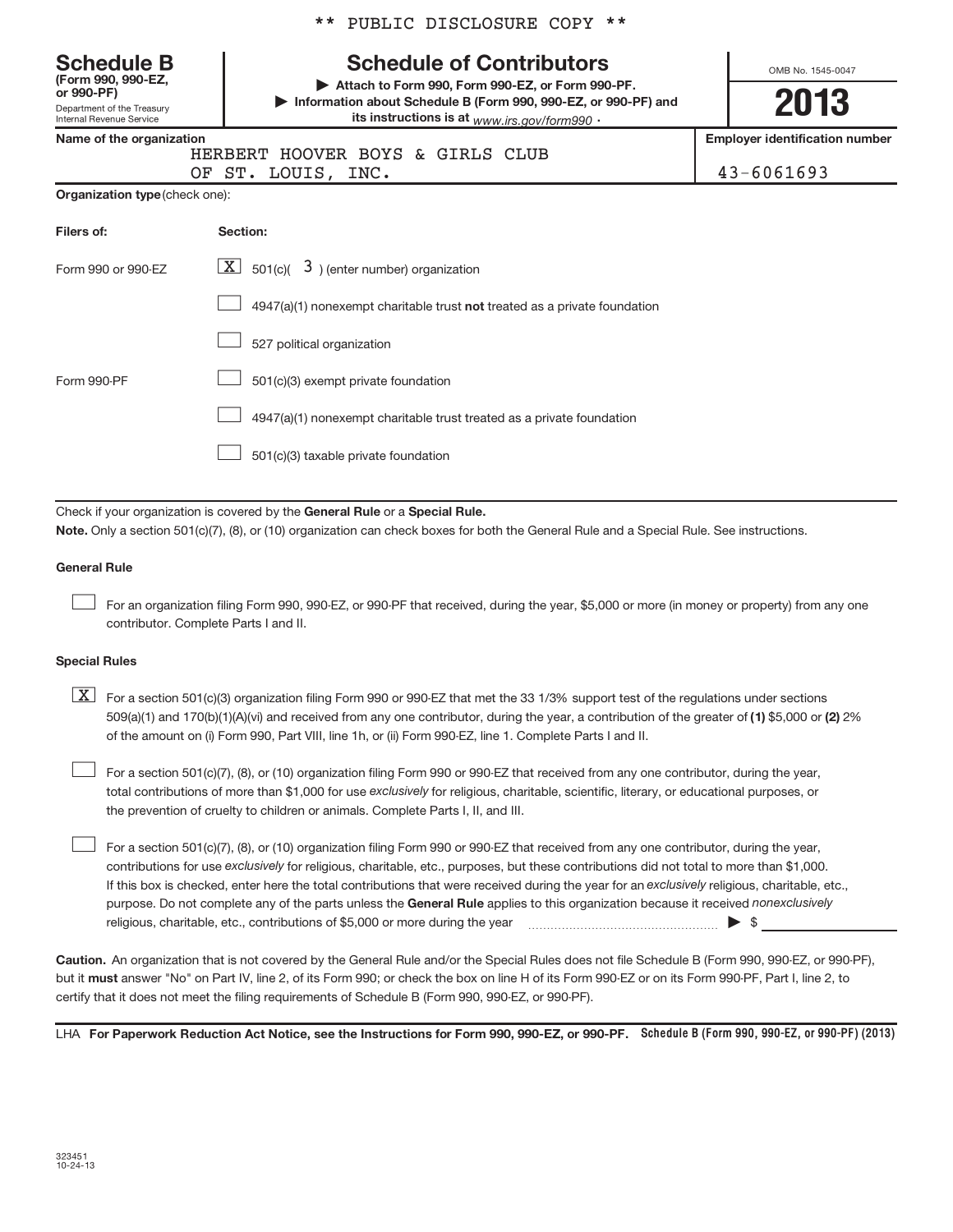| Schedule B (Form 990, 990-EZ, or 990-PF) (2013)                                                                 | Pao                                   |
|-----------------------------------------------------------------------------------------------------------------|---------------------------------------|
| Name of organization                                                                                            | <b>Employer identification number</b> |
| HERBERT HOOVER BOYS & GIRLS CLUB                                                                                |                                       |
| OF ST. LOUIS, INC.                                                                                              | $43 - 6061693$                        |
| Part I<br><b>Contributors</b> (see instructions). Use duplicate copies of Part I if additional space is needed. |                                       |

**2**

| (a)<br>No.           | (b)<br>Name, address, and ZIP + 4 | (c)<br><b>Total contributions</b> | (d)<br>Type of contribution                                                                                                                                    |
|----------------------|-----------------------------------|-----------------------------------|----------------------------------------------------------------------------------------------------------------------------------------------------------------|
| 1                    |                                   | 630,802.<br>\$                    | $\overline{\mathbf{X}}$<br>Person<br>Payroll<br><b>Noncash</b><br>(Complete Part II for<br>noncash contributions.)                                             |
| (a)<br>No.           | (b)<br>Name, address, and ZIP + 4 | (c)<br><b>Total contributions</b> | (d)<br>Type of contribution                                                                                                                                    |
| 2                    |                                   | 151,902.<br>\$                    | $\overline{\mathbf{X}}$<br>Person<br>Payroll<br><b>Noncash</b><br>(Complete Part II for<br>noncash contributions.)                                             |
| (a)<br>No.           | (b)<br>Name, address, and ZIP + 4 | (c)<br><b>Total contributions</b> | (d)<br>Type of contribution                                                                                                                                    |
| 3                    |                                   | 150,000.<br>\$                    | $\overline{\mathbf{X}}$<br>Person<br>Payroll<br><b>Noncash</b><br>(Complete Part II for<br>noncash contributions.)                                             |
| (a)<br>No.           | (b)<br>Name, address, and ZIP + 4 | (c)<br><b>Total contributions</b> | (d)<br>Type of contribution                                                                                                                                    |
| 4                    |                                   | 157,500.<br>\$                    | $\overline{\text{X}}$<br>Person<br>Payroll<br><b>Noncash</b><br>(Complete Part II for<br>noncash contributions.)                                               |
| (a)<br>No.           | (b)<br>Name, address, and ZIP + 4 | (c)<br><b>Total contributions</b> | (d)<br>Type of contribution                                                                                                                                    |
| 5                    |                                   | 96,975.<br>$\$$                   | $\overline{\mathbf{X}}$<br>Person<br>Payroll<br>Noncash<br>(Complete Part II for<br>noncash contributions.)                                                    |
| (a)<br>No.           | (b)<br>Name, address, and ZIP + 4 | (c)<br><b>Total contributions</b> | (d)<br>Type of contribution                                                                                                                                    |
| 6<br>323452 10-24-13 |                                   | 100,000.<br>\$                    | $\overline{\mathbf{X}}$<br>Person<br>Payroll<br>Noncash<br>(Complete Part II for<br>noncash contributions.)<br>Schedule B (Form 990, 990-EZ, or 990-PF) (2013) |
|                      | 19                                |                                   |                                                                                                                                                                |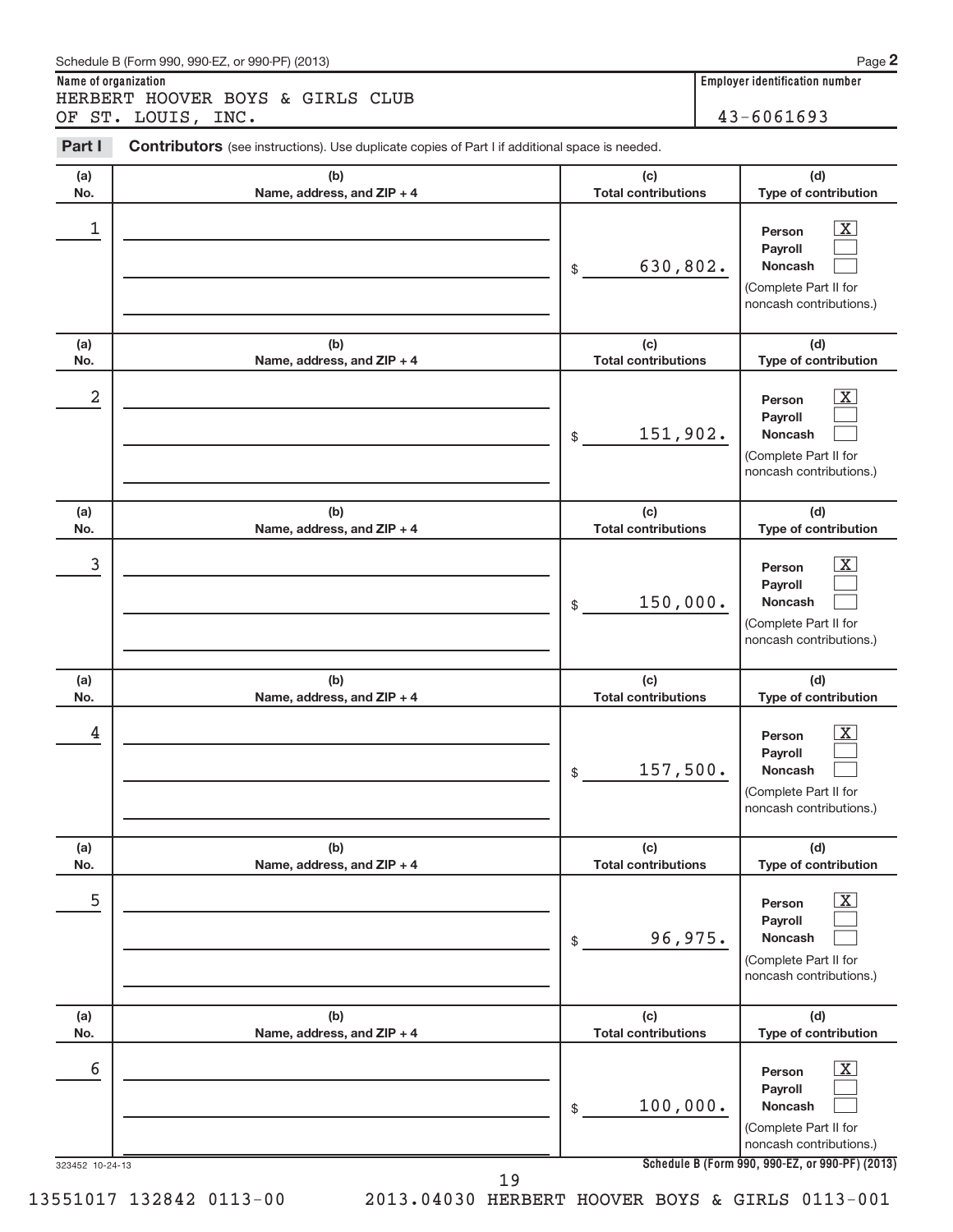| Schedule B (Form 990, 990-EZ, or 990-PF) (2013)                                                                 | Pa                                    |
|-----------------------------------------------------------------------------------------------------------------|---------------------------------------|
| Name of organization                                                                                            | <b>Employer identification number</b> |
| HERBERT HOOVER BOYS & GIRLS CLUB                                                                                |                                       |
| OF ST. LOUIS, INC.                                                                                              | $43 - 6061693$                        |
| Part I<br><b>Contributors</b> (see instructions). Use duplicate copies of Part I if additional space is needed. |                                       |

**2**

| (a)<br>No.                   | (b)<br>Name, address, and ZIP + 4 | (c)<br><b>Total contributions</b>            | (d)<br>Type of contribution                                                                                                                                                                                   |
|------------------------------|-----------------------------------|----------------------------------------------|---------------------------------------------------------------------------------------------------------------------------------------------------------------------------------------------------------------|
| 7                            |                                   | 107, 350.<br>\$                              | $\overline{\mathbf{X}}$<br>Person<br>Payroll<br><b>Noncash</b><br>(Complete Part II for<br>noncash contributions.)                                                                                            |
| (a)<br>No.                   | (b)<br>Name, address, and ZIP + 4 | (c)<br><b>Total contributions</b>            | (d)<br>Type of contribution                                                                                                                                                                                   |
| 8                            |                                   | 1,005,000.<br>\$                             | $\overline{\mathbf{X}}$<br>Person<br>Payroll<br><b>Noncash</b><br>(Complete Part II for<br>noncash contributions.)                                                                                            |
| (a)<br>No.                   | (b)<br>Name, address, and ZIP + 4 | (c)<br><b>Total contributions</b>            | (d)<br>Type of contribution                                                                                                                                                                                   |
| 9                            |                                   | 100,000.<br>\$                               | $\overline{\mathbf{X}}$<br>Person<br>Payroll<br><b>Noncash</b><br>(Complete Part II for<br>noncash contributions.)                                                                                            |
| (a)<br>No.                   | (b)<br>Name, address, and ZIP + 4 | (c)<br><b>Total contributions</b>            | (d)<br>Type of contribution                                                                                                                                                                                   |
| 10                           |                                   | 145,000.<br>\$                               | $\overline{\mathbf{X}}$<br>Person<br>Payroll<br><b>Noncash</b><br>(Complete Part II for<br>noncash contributions.)                                                                                            |
| (a)<br>No.                   | (b)<br>Name, address, and ZIP + 4 | (c)<br><b>Total contributions</b>            | (d)<br>Type of contribution                                                                                                                                                                                   |
| 11                           |                                   | 100,000.<br>\$                               | $\overline{\text{X}}$<br>Person<br>Payroll<br><b>Noncash</b><br>(Complete Part II for<br>noncash contributions.)                                                                                              |
| (a)                          | (b)                               | (c)                                          | (d)                                                                                                                                                                                                           |
| No.<br>12<br>323452 10-24-13 | Name, address, and ZIP + 4        | <b>Total contributions</b><br>102,702.<br>\$ | Type of contribution<br>$\overline{\text{X}}$<br>Person<br>Payroll<br>$\overline{\text{X}}$<br>Noncash<br>(Complete Part II for<br>noncash contributions.)<br>Schedule B (Form 990, 990-EZ, or 990-PF) (2013) |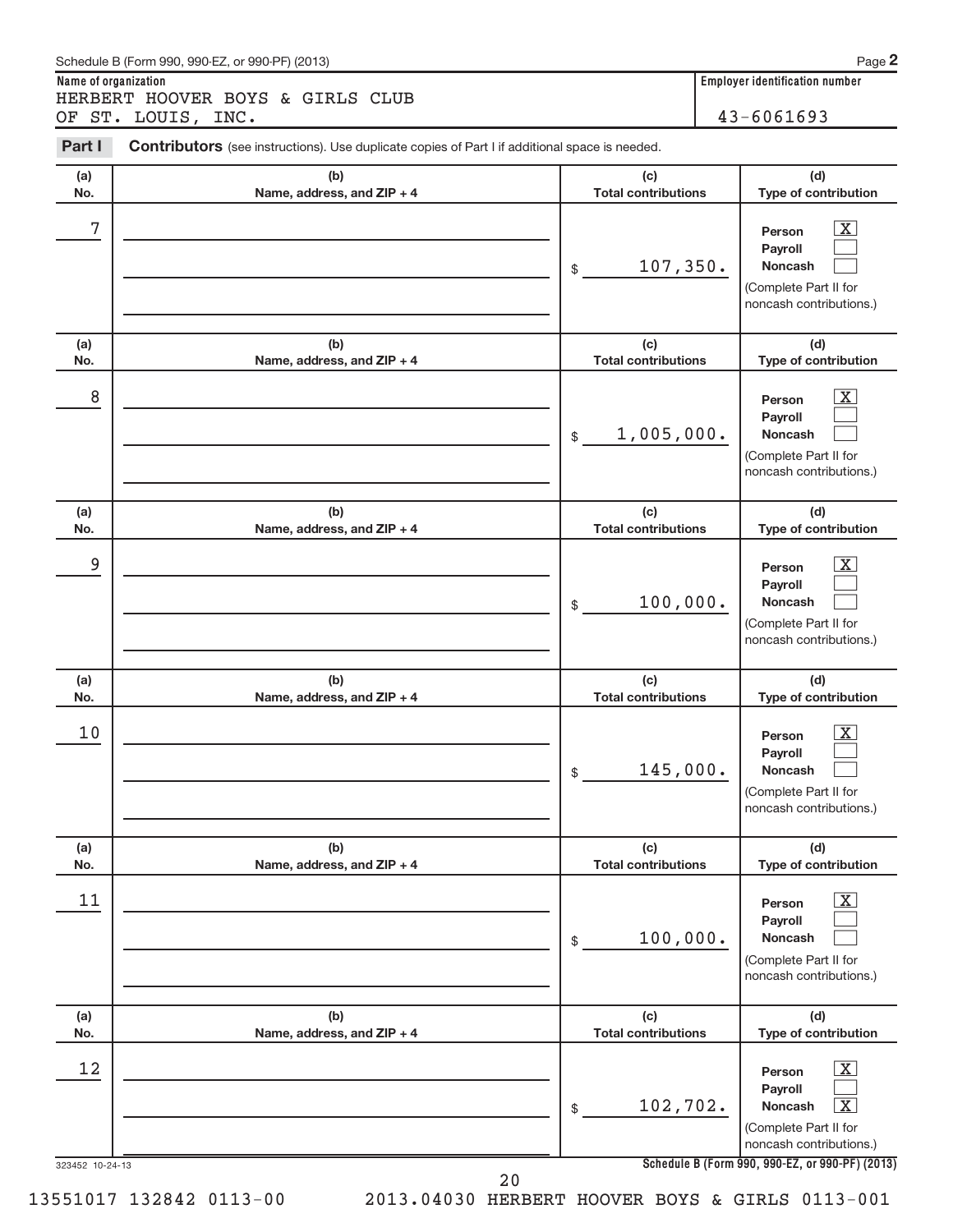| Schedule B (Form 990, 990-EZ, or 990-PF) (2013)                                                                 | Pac                            |
|-----------------------------------------------------------------------------------------------------------------|--------------------------------|
| Name of organization                                                                                            | Employer identification number |
| HERBERT HOOVER BOYS & GIRLS CLUB                                                                                |                                |
| OF ST. LOUIS, INC.                                                                                              | $43 - 6061693$                 |
| Part I<br><b>Contributors</b> (see instructions). Use duplicate copies of Part I if additional space is needed. |                                |

**2**

| (a)<br>No.      | (b)<br>Name, address, and ZIP + 4 | (c)<br><b>Total contributions</b> | (d)<br>Type of contribution                                                                                                                 |
|-----------------|-----------------------------------|-----------------------------------|---------------------------------------------------------------------------------------------------------------------------------------------|
| 13              |                                   | 59,779.<br>$$\mathbb{S}$$         | $\overline{\mathbf{x}}$<br>Person<br>Payroll<br>$\overline{\text{X}}$<br>Noncash<br>(Complete Part II for<br>noncash contributions.)        |
| (a)<br>No.      | (b)<br>Name, address, and ZIP + 4 | (c)<br><b>Total contributions</b> | (d)<br>Type of contribution                                                                                                                 |
| 14              |                                   | 66,468.<br>\$                     | $\overline{\mathbf{x}}$<br>Person<br>Payroll<br>$\overline{\text{X}}$<br><b>Noncash</b><br>(Complete Part II for<br>noncash contributions.) |
| (a)<br>No.      | (b)<br>Name, address, and ZIP + 4 | (c)<br><b>Total contributions</b> | (d)<br>Type of contribution                                                                                                                 |
|                 |                                   | \$                                | Person<br>Payroll<br><b>Noncash</b><br>(Complete Part II for<br>noncash contributions.)                                                     |
| (a)<br>No.      | (b)<br>Name, address, and ZIP + 4 | (c)<br><b>Total contributions</b> | (d)<br>Type of contribution                                                                                                                 |
|                 |                                   | \$                                | Person<br>Payroll<br><b>Noncash</b><br>(Complete Part II for<br>noncash contributions.)                                                     |
| (a)<br>No.      | (b)<br>Name, address, and ZIP + 4 | (c)<br><b>Total contributions</b> | (d)<br>Type of contribution                                                                                                                 |
|                 |                                   | \$                                | Person<br>Payroll<br><b>Noncash</b><br>(Complete Part II for<br>noncash contributions.)                                                     |
| (a)<br>No.      | (b)<br>Name, address, and ZIP + 4 | (c)<br><b>Total contributions</b> | (d)<br>Type of contribution                                                                                                                 |
| 323452 10-24-13 |                                   | \$                                | Person<br>Payroll<br><b>Noncash</b><br>(Complete Part II for<br>noncash contributions.)<br>Schedule B (Form 990, 990-EZ, or 990-PF) (2013)  |
|                 | 21                                |                                   |                                                                                                                                             |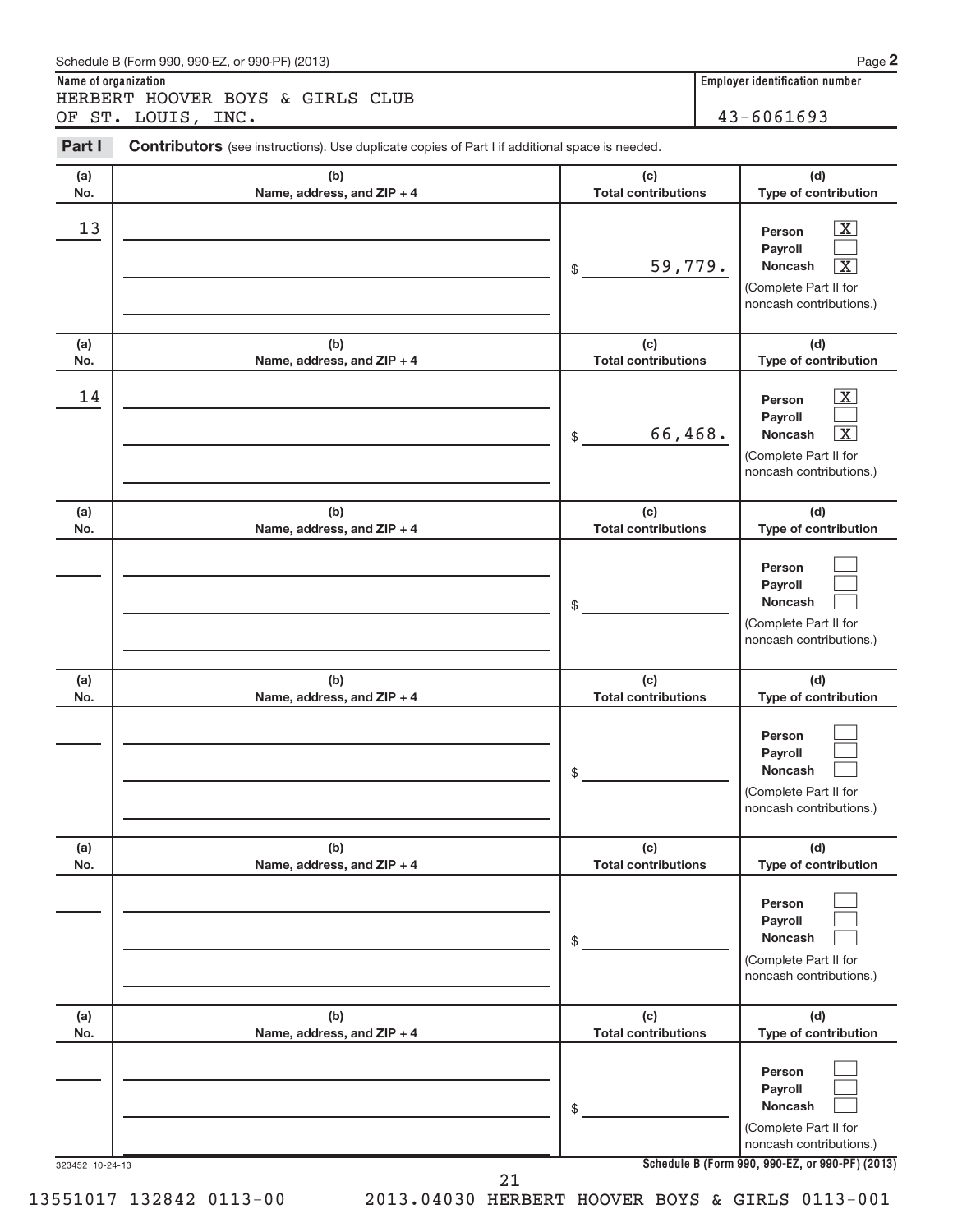| Name of organization         | Schedule B (Form 990, 990-EZ, or 990-PF) (2013)                                                        |                                                |                                         | Page 3<br><b>Employer identification number</b> |
|------------------------------|--------------------------------------------------------------------------------------------------------|------------------------------------------------|-----------------------------------------|-------------------------------------------------|
|                              | HERBERT HOOVER BOYS & GIRLS CLUB                                                                       |                                                |                                         |                                                 |
|                              | OF ST. LOUIS, INC.                                                                                     |                                                | $43 - 6061693$                          |                                                 |
| Part II                      | Noncash Property (see instructions). Use duplicate copies of Part II if additional space is needed.    |                                                |                                         |                                                 |
| (a)<br>No.<br>from<br>Part I | (b)<br>Description of noncash property given                                                           | (c)                                            | FMV (or estimate)<br>(see instructions) |                                                 |
| 12                           | VARIOUS NON-CASH CONTRIBUTIONS<br>INCLUDING SPORTS TICKETS, GIFT<br>CERTIFICATES AND VARIOUS EQUIPMENT | 102,702.<br>\$                                 |                                         | 12/31/13                                        |
| (a)<br>No.<br>from<br>Part I | (b)<br>Description of noncash property given                                                           | (c)<br>FMV (or estimate)<br>(see instructions) |                                         | (d)<br>Date received                            |
| 13                           | <b>PUBLICLY TRADED STOCK</b>                                                                           |                                                |                                         |                                                 |
|                              |                                                                                                        | 59,779.<br>\$                                  |                                         | 12/31/13                                        |
| (a)<br>No.<br>from<br>Part I | (b)<br>Description of noncash property given                                                           | (c)<br>FMV (or estimate)<br>(see instructions) |                                         | (d)<br>Date received                            |
| 14                           | VARIOUS AUCTION ITEMS                                                                                  |                                                |                                         |                                                 |
|                              |                                                                                                        | 66,468.<br>\$                                  |                                         | 12/31/13                                        |
| (a)<br>No.<br>from<br>Part I | (b)<br>Description of noncash property given                                                           | (c)<br>FMV (or estimate)<br>(see instructions) |                                         | (d)<br>Date received                            |
|                              |                                                                                                        | \$                                             |                                         |                                                 |
|                              |                                                                                                        |                                                |                                         |                                                 |
| (a)<br>No.<br>from<br>Part I | (b)<br>Description of noncash property given                                                           | (c)<br>FMV (or estimate)<br>(see instructions) |                                         | (d)<br>Date received                            |
|                              |                                                                                                        | \$                                             |                                         |                                                 |
| (a)<br>No.<br>from<br>Part I | (b)<br>Description of noncash property given                                                           | (c)<br>FMV (or estimate)<br>(see instructions) |                                         | (d)<br>Date received                            |
| 323453 10-24-13              |                                                                                                        | \$                                             |                                         | Schedule B (Form 990, 990-EZ, or 990-PF) (2013) |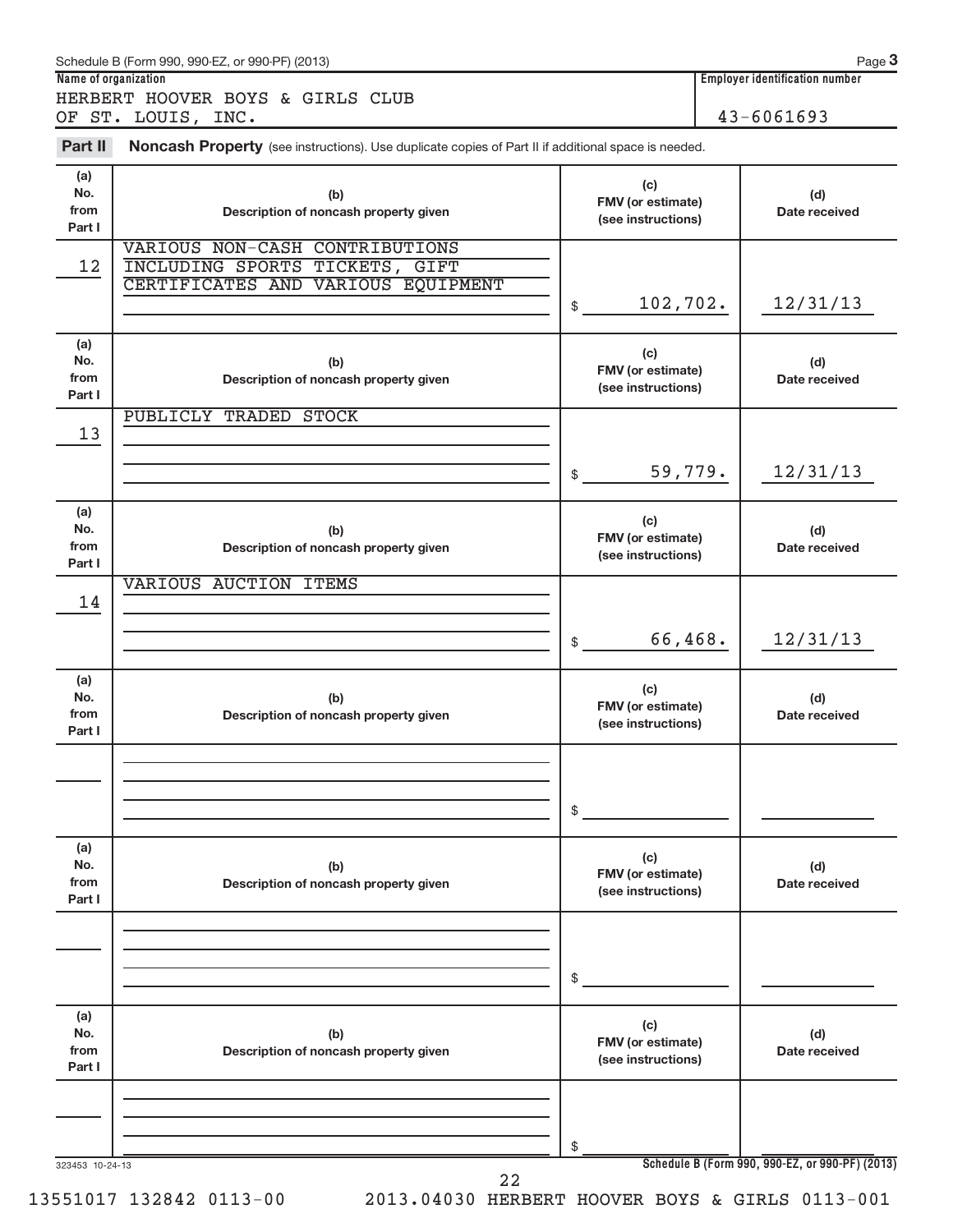|                           | Schedule B (Form 990, 990-EZ, or 990-PF) (2013)                                                                                                         |                      | Page 4                                                                                                                                                                                                                              |
|---------------------------|---------------------------------------------------------------------------------------------------------------------------------------------------------|----------------------|-------------------------------------------------------------------------------------------------------------------------------------------------------------------------------------------------------------------------------------|
| Name of organization      |                                                                                                                                                         |                      | <b>Employer identification number</b>                                                                                                                                                                                               |
|                           | HERBERT HOOVER BOYS & GIRLS CLUB<br>OF ST. LOUIS, INC.                                                                                                  |                      | 43-6061693                                                                                                                                                                                                                          |
| <b>Part III</b>           | the total of exclusively religious, charitable, etc., contributions of \$1,000 or less for the year. (Enter this information once.) $\triangleright$ \$ |                      | <i>Exclusively</i> religious, charitable, etc., individual contributions to section 501(c)(7), (8), or (10) organizations that total more than \$1,000 for the year. Complete columns (a) through (e) and the following line entry. |
| (a) No.                   | Use duplicate copies of Part III if additional space is needed.                                                                                         |                      |                                                                                                                                                                                                                                     |
| from<br>Part I            | (b) Purpose of gift                                                                                                                                     | (c) Use of gift      | (d) Description of how gift is held                                                                                                                                                                                                 |
|                           |                                                                                                                                                         | (e) Transfer of gift |                                                                                                                                                                                                                                     |
|                           | Transferee's name, address, and ZIP + 4                                                                                                                 |                      | Relationship of transferor to transferee                                                                                                                                                                                            |
| (a) No.<br>from           | (b) Purpose of gift                                                                                                                                     |                      |                                                                                                                                                                                                                                     |
| Part I                    |                                                                                                                                                         | (c) Use of gift      | (d) Description of how gift is held                                                                                                                                                                                                 |
|                           |                                                                                                                                                         | (e) Transfer of gift |                                                                                                                                                                                                                                     |
|                           | Transferee's name, address, and ZIP + 4                                                                                                                 |                      | Relationship of transferor to transferee                                                                                                                                                                                            |
| (a) No.<br>from<br>Part I | (b) Purpose of gift                                                                                                                                     | (c) Use of gift      | (d) Description of how gift is held                                                                                                                                                                                                 |
|                           |                                                                                                                                                         |                      |                                                                                                                                                                                                                                     |
|                           | Transferee's name, address, and ZIP + 4                                                                                                                 | (e) Transfer of gift | Relationship of transferor to transferee                                                                                                                                                                                            |
|                           |                                                                                                                                                         |                      |                                                                                                                                                                                                                                     |
| (a) No.<br>from<br>Part I | (b) Purpose of gift                                                                                                                                     | (c) Use of gift      | (d) Description of how gift is held                                                                                                                                                                                                 |
|                           |                                                                                                                                                         |                      |                                                                                                                                                                                                                                     |
|                           | Transferee's name, address, and ZIP + 4                                                                                                                 | (e) Transfer of gift | Relationship of transferor to transferee                                                                                                                                                                                            |
|                           |                                                                                                                                                         |                      |                                                                                                                                                                                                                                     |
| 323454 10-24-13           |                                                                                                                                                         | 23                   | Schedule B (Form 990, 990-EZ, or 990-PF) (2013)                                                                                                                                                                                     |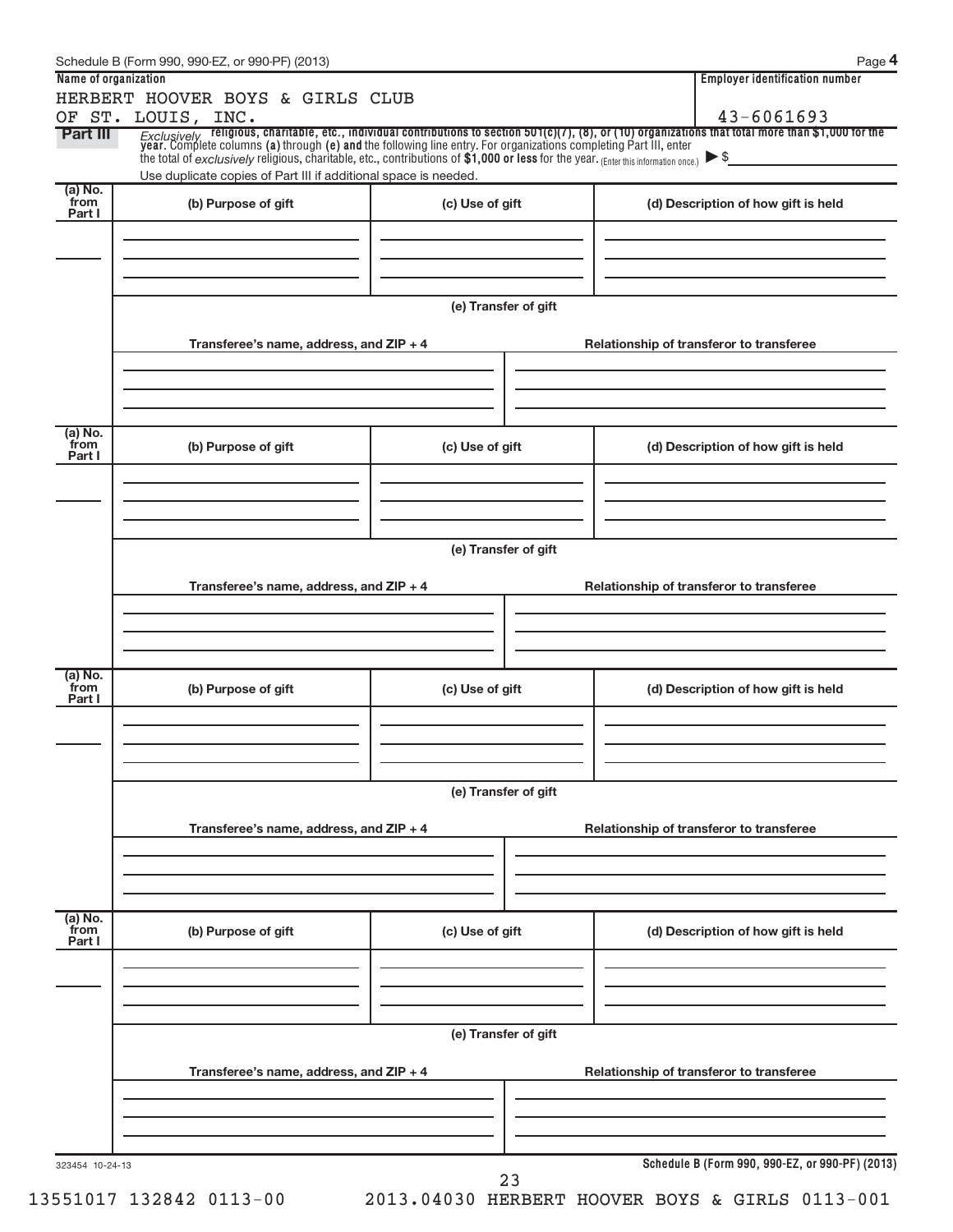|                    | <b>Supplemental Financial Statements</b><br><b>SCHEDULE D</b><br>Complete if the organization answered "Yes," to Form 990,<br>(Form 990)<br>Part IV, line 6, 7, 8, 9, 10, 11a, 11b, 11c, 11d, 11e, 11f, 12a, or 12b. |                                                                                                                                                                                                                                                      |                |                                                         |  |  |
|--------------------|----------------------------------------------------------------------------------------------------------------------------------------------------------------------------------------------------------------------|------------------------------------------------------------------------------------------------------------------------------------------------------------------------------------------------------------------------------------------------------|----------------|---------------------------------------------------------|--|--|
|                    | Attach to Form 990.<br>Department of the Treasury                                                                                                                                                                    |                                                                                                                                                                                                                                                      |                |                                                         |  |  |
|                    | Information about Schedule D (Form 990) and its instructions is at www.irs.gov/form990.<br>Internal Revenue Service<br>HERBERT HOOVER BOYS & GIRLS CLUB<br>Name of the organization                                  |                                                                                                                                                                                                                                                      |                |                                                         |  |  |
|                    |                                                                                                                                                                                                                      | OF ST. LOUIS, INC.                                                                                                                                                                                                                                   |                | <b>Employer identification number</b><br>$43 - 6061693$ |  |  |
|                    | Part I                                                                                                                                                                                                               | Organizations Maintaining Donor Advised Funds or Other Similar Funds or Accounts. Complete if the                                                                                                                                                    |                |                                                         |  |  |
|                    |                                                                                                                                                                                                                      | organization answered "Yes" to Form 990, Part IV, line 6.                                                                                                                                                                                            |                |                                                         |  |  |
|                    |                                                                                                                                                                                                                      | (a) Donor advised funds                                                                                                                                                                                                                              |                | (b) Funds and other accounts                            |  |  |
| 1                  |                                                                                                                                                                                                                      |                                                                                                                                                                                                                                                      |                |                                                         |  |  |
| 2                  |                                                                                                                                                                                                                      |                                                                                                                                                                                                                                                      |                |                                                         |  |  |
| З<br>4             |                                                                                                                                                                                                                      |                                                                                                                                                                                                                                                      |                |                                                         |  |  |
| 5                  |                                                                                                                                                                                                                      | Did the organization inform all donors and donor advisors in writing that the assets held in donor advised funds                                                                                                                                     |                |                                                         |  |  |
|                    |                                                                                                                                                                                                                      |                                                                                                                                                                                                                                                      |                | Yes<br><b>No</b>                                        |  |  |
| 6                  |                                                                                                                                                                                                                      | Did the organization inform all grantees, donors, and donor advisors in writing that grant funds can be used only                                                                                                                                    |                |                                                         |  |  |
|                    |                                                                                                                                                                                                                      | for charitable purposes and not for the benefit of the donor or donor advisor, or for any other purpose conferring                                                                                                                                   |                |                                                         |  |  |
|                    |                                                                                                                                                                                                                      |                                                                                                                                                                                                                                                      |                | Yes<br>No                                               |  |  |
|                    | Part II                                                                                                                                                                                                              | Conservation Easements. Complete if the organization answered "Yes" to Form 990, Part IV, line 7.                                                                                                                                                    |                |                                                         |  |  |
| 1.                 |                                                                                                                                                                                                                      | Purpose(s) of conservation easements held by the organization (check all that apply).                                                                                                                                                                |                |                                                         |  |  |
|                    |                                                                                                                                                                                                                      | Preservation of land for public use (e.g., recreation or education)<br>Preservation of an historically important land area                                                                                                                           |                |                                                         |  |  |
|                    |                                                                                                                                                                                                                      | Protection of natural habitat<br>Preservation of a certified historic structure                                                                                                                                                                      |                |                                                         |  |  |
|                    |                                                                                                                                                                                                                      | Preservation of open space                                                                                                                                                                                                                           |                |                                                         |  |  |
| 2                  |                                                                                                                                                                                                                      | Complete lines 2a through 2d if the organization held a qualified conservation contribution in the form of a conservation easement on the last                                                                                                       |                |                                                         |  |  |
|                    | day of the tax year.                                                                                                                                                                                                 |                                                                                                                                                                                                                                                      |                | Held at the End of the Tax Year                         |  |  |
| a                  |                                                                                                                                                                                                                      |                                                                                                                                                                                                                                                      | 2a             |                                                         |  |  |
| b                  |                                                                                                                                                                                                                      | Total acreage restricted by conservation easements                                                                                                                                                                                                   | 2 <sub>b</sub> |                                                         |  |  |
| c                  |                                                                                                                                                                                                                      |                                                                                                                                                                                                                                                      | 2c             |                                                         |  |  |
|                    |                                                                                                                                                                                                                      | d Number of conservation easements included in (c) acquired after 8/17/06, and not on a historic structure                                                                                                                                           |                |                                                         |  |  |
|                    |                                                                                                                                                                                                                      | listed in the National Register [111] Marshall Register [11] Marshall Register [11] Marshall Register [11] Marshall Register [11] Marshall Register [11] Marshall Register [11] Marshall Register [11] Marshall Register [11]                        | 2d             |                                                         |  |  |
| 3                  |                                                                                                                                                                                                                      | Number of conservation easements modified, transferred, released, extinguished, or terminated by the organization during the tax                                                                                                                     |                |                                                         |  |  |
|                    | $\sqrt{2}$ year $\blacktriangleright$                                                                                                                                                                                |                                                                                                                                                                                                                                                      |                |                                                         |  |  |
| 4                  |                                                                                                                                                                                                                      | Number of states where property subject to conservation easement is located >                                                                                                                                                                        |                |                                                         |  |  |
| 5                  |                                                                                                                                                                                                                      | Does the organization have a written policy regarding the periodic monitoring, inspection, handling of                                                                                                                                               |                |                                                         |  |  |
|                    |                                                                                                                                                                                                                      | violations, and enforcement of the conservation easements it holds?                                                                                                                                                                                  |                | Yes<br><b>No</b>                                        |  |  |
| 6                  |                                                                                                                                                                                                                      | Staff and volunteer hours devoted to monitoring, inspecting, and enforcing conservation easements during the year<br>Amount of expenses incurred in monitoring, inspecting, and enforcing conservation easements during the year $\triangleright$ \$ |                |                                                         |  |  |
| 7<br>8             |                                                                                                                                                                                                                      | Does each conservation easement reported on line 2(d) above satisfy the requirements of section 170(h)(4)(B)(i)                                                                                                                                      |                |                                                         |  |  |
|                    |                                                                                                                                                                                                                      |                                                                                                                                                                                                                                                      |                | Yes<br><b>No</b>                                        |  |  |
| 9                  |                                                                                                                                                                                                                      | In Part XIII, describe how the organization reports conservation easements in its revenue and expense statement, and balance sheet, and                                                                                                              |                |                                                         |  |  |
|                    |                                                                                                                                                                                                                      | include, if applicable, the text of the footnote to the organization's financial statements that describes the organization's accounting for                                                                                                         |                |                                                         |  |  |
|                    | conservation easements.                                                                                                                                                                                              |                                                                                                                                                                                                                                                      |                |                                                         |  |  |
|                    |                                                                                                                                                                                                                      | Part III   Organizations Maintaining Collections of Art, Historical Treasures, or Other Similar Assets.                                                                                                                                              |                |                                                         |  |  |
|                    |                                                                                                                                                                                                                      | Complete if the organization answered "Yes" to Form 990, Part IV, line 8.                                                                                                                                                                            |                |                                                         |  |  |
|                    |                                                                                                                                                                                                                      | 1a If the organization elected, as permitted under SFAS 116 (ASC 958), not to report in its revenue statement and balance sheet works of art,                                                                                                        |                |                                                         |  |  |
|                    |                                                                                                                                                                                                                      | historical treasures, or other similar assets held for public exhibition, education, or research in furtherance of public service, provide, in Part XIII,                                                                                            |                |                                                         |  |  |
|                    |                                                                                                                                                                                                                      | the text of the footnote to its financial statements that describes these items.                                                                                                                                                                     |                |                                                         |  |  |
|                    |                                                                                                                                                                                                                      | b If the organization elected, as permitted under SFAS 116 (ASC 958), to report in its revenue statement and balance sheet works of art, historical                                                                                                  |                |                                                         |  |  |
|                    | relating to these items:                                                                                                                                                                                             | treasures, or other similar assets held for public exhibition, education, or research in furtherance of public service, provide the following amounts                                                                                                |                |                                                         |  |  |
|                    |                                                                                                                                                                                                                      |                                                                                                                                                                                                                                                      |                |                                                         |  |  |
|                    |                                                                                                                                                                                                                      | (ii) Assets included in Form 990, Part X [11] Marson Marson Marson Marson Marson Marson Marson Marson Marson M                                                                                                                                       |                | $\frac{1}{2}$                                           |  |  |
| 2                  |                                                                                                                                                                                                                      | If the organization received or held works of art, historical treasures, or other similar assets for financial gain, provide                                                                                                                         |                |                                                         |  |  |
|                    |                                                                                                                                                                                                                      | the following amounts required to be reported under SFAS 116 (ASC 958) relating to these items:                                                                                                                                                      |                |                                                         |  |  |
|                    |                                                                                                                                                                                                                      |                                                                                                                                                                                                                                                      |                | $\triangleright$ \$                                     |  |  |
|                    |                                                                                                                                                                                                                      | <b>b</b> Assets included in Form 990, Part X $\ldots$ $\ldots$ $\ldots$ $\ldots$ $\ldots$ $\ldots$ $\ldots$ $\ldots$ $\ldots$ $\ldots$ $\ldots$ $\ldots$                                                                                             |                |                                                         |  |  |
|                    |                                                                                                                                                                                                                      |                                                                                                                                                                                                                                                      |                |                                                         |  |  |
|                    |                                                                                                                                                                                                                      | LHA For Paperwork Reduction Act Notice, see the Instructions for Form 990.                                                                                                                                                                           |                | Schedule D (Form 990) 2013                              |  |  |
| 332051<br>09-25-13 |                                                                                                                                                                                                                      |                                                                                                                                                                                                                                                      |                |                                                         |  |  |
|                    |                                                                                                                                                                                                                      | 24                                                                                                                                                                                                                                                   |                |                                                         |  |  |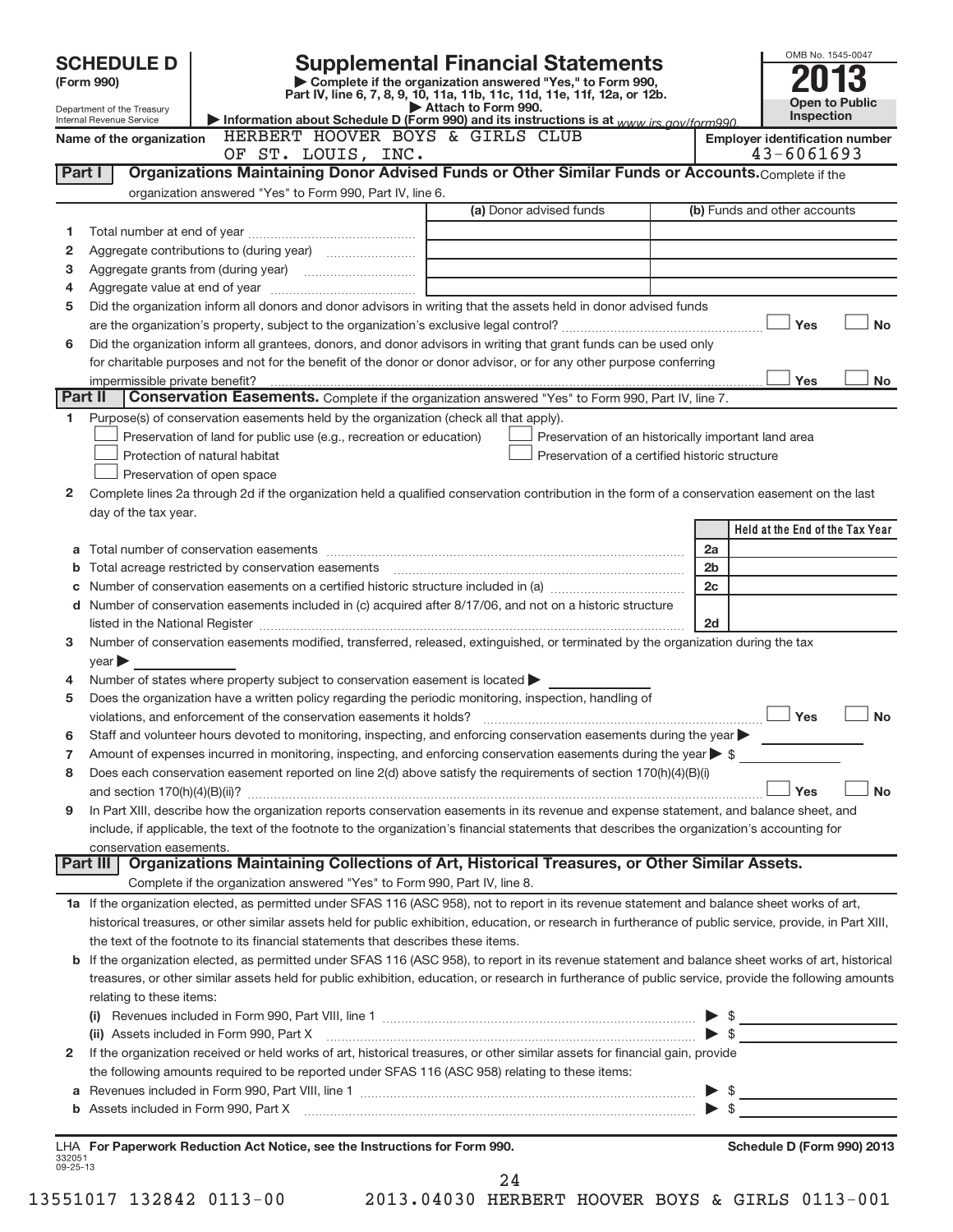|               |                                                                                                                                                                                                                               | HERBERT HOOVER BOYS & GIRLS CLUB |                   |                                                                                                                                                                                                                                |                 |                            |                     |     |              |
|---------------|-------------------------------------------------------------------------------------------------------------------------------------------------------------------------------------------------------------------------------|----------------------------------|-------------------|--------------------------------------------------------------------------------------------------------------------------------------------------------------------------------------------------------------------------------|-----------------|----------------------------|---------------------|-----|--------------|
|               | Schedule D (Form 990) 2013                                                                                                                                                                                                    | OF ST. LOUIS, INC.               |                   |                                                                                                                                                                                                                                |                 | $43 - 6061693$ Page 2      |                     |     |              |
|               | Part III   Organizations Maintaining Collections of Art, Historical Treasures, or Other Similar Assets(continued)                                                                                                             |                                  |                   |                                                                                                                                                                                                                                |                 |                            |                     |     |              |
| 3             | Using the organization's acquisition, accession, and other records, check any of the following that are a significant use of its collection items<br>(check all that apply):                                                  |                                  |                   |                                                                                                                                                                                                                                |                 |                            |                     |     |              |
| a             | Public exhibition                                                                                                                                                                                                             | d                                |                   | Loan or exchange programs                                                                                                                                                                                                      |                 |                            |                     |     |              |
| b             | Scholarly research                                                                                                                                                                                                            |                                  |                   | Other the contract of the contract of the contract of the contract of the contract of the contract of the contract of the contract of the contract of the contract of the contract of the contract of the contract of the cont |                 |                            |                     |     |              |
| c             | Preservation for future generations                                                                                                                                                                                           |                                  |                   |                                                                                                                                                                                                                                |                 |                            |                     |     |              |
|               | Provide a description of the organization's collections and explain how they further the organization's exempt purpose in Part XIII.                                                                                          |                                  |                   |                                                                                                                                                                                                                                |                 |                            |                     |     |              |
| 5             | During the year, did the organization solicit or receive donations of art, historical treasures, or other similar assets                                                                                                      |                                  |                   |                                                                                                                                                                                                                                |                 |                            |                     |     |              |
|               |                                                                                                                                                                                                                               |                                  |                   |                                                                                                                                                                                                                                |                 |                            | Yes                 |     | No           |
|               | <b>Part IV</b><br><b>Escrow and Custodial Arrangements.</b> Complete if the organization answered "Yes" to Form 990, Part IV, line 9, or                                                                                      |                                  |                   |                                                                                                                                                                                                                                |                 |                            |                     |     |              |
|               | reported an amount on Form 990, Part X, line 21.                                                                                                                                                                              |                                  |                   |                                                                                                                                                                                                                                |                 |                            |                     |     |              |
|               | 1a Is the organization an agent, trustee, custodian or other intermediary for contributions or other assets not included                                                                                                      |                                  |                   |                                                                                                                                                                                                                                |                 |                            |                     |     |              |
|               |                                                                                                                                                                                                                               |                                  |                   |                                                                                                                                                                                                                                |                 |                            | Yes                 |     | <b>No</b>    |
|               | b If "Yes," explain the arrangement in Part XIII and complete the following table:                                                                                                                                            |                                  |                   |                                                                                                                                                                                                                                |                 |                            |                     |     |              |
|               |                                                                                                                                                                                                                               |                                  |                   |                                                                                                                                                                                                                                |                 |                            |                     |     |              |
|               |                                                                                                                                                                                                                               |                                  |                   |                                                                                                                                                                                                                                |                 |                            | Amount              |     |              |
|               |                                                                                                                                                                                                                               |                                  |                   |                                                                                                                                                                                                                                | 1c              |                            |                     |     |              |
|               |                                                                                                                                                                                                                               |                                  |                   |                                                                                                                                                                                                                                | 1d              |                            |                     |     |              |
|               | e Distributions during the year manufactured and continuum control of the control of the control of the state of the control of the control of the control of the control of the control of the control of the control of the |                                  |                   |                                                                                                                                                                                                                                | 1e              |                            |                     |     |              |
|               |                                                                                                                                                                                                                               |                                  |                   |                                                                                                                                                                                                                                | 1f              |                            |                     |     |              |
|               | 2a Did the organization include an amount on Form 990, Part X, line 21? [11] manu-content content content content of the organization include an amount on Form 990, Part X, line 21?                                         |                                  |                   |                                                                                                                                                                                                                                |                 |                            | Yes                 |     | No           |
|               | b If "Yes," explain the arrangement in Part XIII. Check here if the explanation has been provided in Part XIII                                                                                                                |                                  |                   |                                                                                                                                                                                                                                |                 |                            |                     |     |              |
| <b>Part V</b> | Endowment Funds. Complete if the organization answered "Yes" to Form 990, Part IV, line 10.                                                                                                                                   |                                  |                   |                                                                                                                                                                                                                                |                 |                            |                     |     |              |
|               |                                                                                                                                                                                                                               | (a) Current year                 | (b) Prior year    | (c) Two years back $\vert$ (d) Three years back $\vert$                                                                                                                                                                        |                 |                            | (e) Four years back |     |              |
|               | 1a Beginning of year balance                                                                                                                                                                                                  | 703,098.                         | 827,052.          | 1,089,507.                                                                                                                                                                                                                     |                 | 1,134,722                  |                     |     | 1,246,170.   |
|               |                                                                                                                                                                                                                               | 36,421.                          |                   |                                                                                                                                                                                                                                |                 |                            |                     |     |              |
|               | c Net investment earnings, gains, and losses                                                                                                                                                                                  | 62,716.                          | 82,922.           | <8,504.                                                                                                                                                                                                                        |                 | 114,837.                   |                     |     | 199,694.     |
|               |                                                                                                                                                                                                                               |                                  | 199,765.          | 244,750.                                                                                                                                                                                                                       |                 | 149,686.                   |                     |     | 299,891.     |
|               | e Other expenditures for facilities                                                                                                                                                                                           |                                  |                   |                                                                                                                                                                                                                                |                 |                            |                     |     |              |
|               | and programs                                                                                                                                                                                                                  |                                  |                   |                                                                                                                                                                                                                                |                 |                            |                     |     |              |
|               | f Administrative expenses <i></i>                                                                                                                                                                                             | 9,165.                           | 7,111.            | 9,201.                                                                                                                                                                                                                         |                 | 10,366.                    |                     |     | 11,250.      |
|               | <b>g</b> End of year balance $\ldots$                                                                                                                                                                                         | 793,070.                         | 703,098.          | 827,052.                                                                                                                                                                                                                       |                 | 1,089,507.                 |                     |     | 1, 134, 723. |
| 2             | Provide the estimated percentage of the current year end balance (line 1g, column (a)) held as:                                                                                                                               |                                  |                   |                                                                                                                                                                                                                                |                 |                            |                     |     |              |
|               | a Board designated or quasi-endowment >                                                                                                                                                                                       | 100.00                           | %                 |                                                                                                                                                                                                                                |                 |                            |                     |     |              |
|               | <b>b</b> Permanent endowment $\blacktriangleright$                                                                                                                                                                            | $\frac{0}{0}$                    |                   |                                                                                                                                                                                                                                |                 |                            |                     |     |              |
|               | c Temporarily restricted endowment                                                                                                                                                                                            | $\%$                             |                   |                                                                                                                                                                                                                                |                 |                            |                     |     |              |
|               | The percentages in lines 2a, 2b, and 2c should equal 100%.                                                                                                                                                                    |                                  |                   |                                                                                                                                                                                                                                |                 |                            |                     |     |              |
|               | 3a Are there endowment funds not in the possession of the organization that are held and administered for the organization                                                                                                    |                                  |                   |                                                                                                                                                                                                                                |                 |                            |                     |     |              |
|               |                                                                                                                                                                                                                               |                                  |                   |                                                                                                                                                                                                                                |                 |                            |                     | Yes | No           |
|               | by:                                                                                                                                                                                                                           |                                  |                   |                                                                                                                                                                                                                                |                 |                            | 3a(i)               | X   |              |
|               |                                                                                                                                                                                                                               |                                  |                   |                                                                                                                                                                                                                                |                 |                            |                     |     | X            |
|               |                                                                                                                                                                                                                               |                                  |                   |                                                                                                                                                                                                                                |                 |                            | 3a(ii)              |     |              |
|               |                                                                                                                                                                                                                               |                                  |                   |                                                                                                                                                                                                                                |                 |                            | 3b                  |     |              |
|               | Describe in Part XIII the intended uses of the organization's endowment funds.                                                                                                                                                |                                  |                   |                                                                                                                                                                                                                                |                 |                            |                     |     |              |
|               | <b>Land, Buildings, and Equipment.</b><br><b>Part VI</b>                                                                                                                                                                      |                                  |                   |                                                                                                                                                                                                                                |                 |                            |                     |     |              |
|               | Complete if the organization answered "Yes" to Form 990, Part IV, line 11a. See Form 990, Part X, line 10.                                                                                                                    |                                  |                   |                                                                                                                                                                                                                                |                 |                            |                     |     |              |
|               | Description of property                                                                                                                                                                                                       | (a) Cost or other                | (b) Cost or other |                                                                                                                                                                                                                                | (c) Accumulated |                            | (d) Book value      |     |              |
|               |                                                                                                                                                                                                                               | basis (investment)               | basis (other)     |                                                                                                                                                                                                                                | depreciation    |                            |                     |     |              |
|               |                                                                                                                                                                                                                               |                                  |                   | 473, 206.                                                                                                                                                                                                                      |                 |                            |                     |     | 473, 206.    |
|               |                                                                                                                                                                                                                               |                                  |                   | 11, 233, 366.                                                                                                                                                                                                                  | 4,385,675.      |                            | 6,847,691.          |     |              |
|               |                                                                                                                                                                                                                               |                                  |                   |                                                                                                                                                                                                                                |                 |                            |                     |     |              |
|               |                                                                                                                                                                                                                               |                                  |                   | 1,107,740.                                                                                                                                                                                                                     | 1,011,731.      |                            |                     |     | 96,009.      |
|               |                                                                                                                                                                                                                               |                                  |                   | 136,855.                                                                                                                                                                                                                       | 38, 196.        |                            |                     |     | 98,659.      |
|               | Total. Add lines 1a through 1e. (Column (d) must equal Form 990, Part X, column (B), line 10(c).)                                                                                                                             |                                  |                   |                                                                                                                                                                                                                                |                 |                            | 7,515,565.          |     |              |
|               |                                                                                                                                                                                                                               |                                  |                   |                                                                                                                                                                                                                                |                 | Schedule D (Form 990) 2013 |                     |     |              |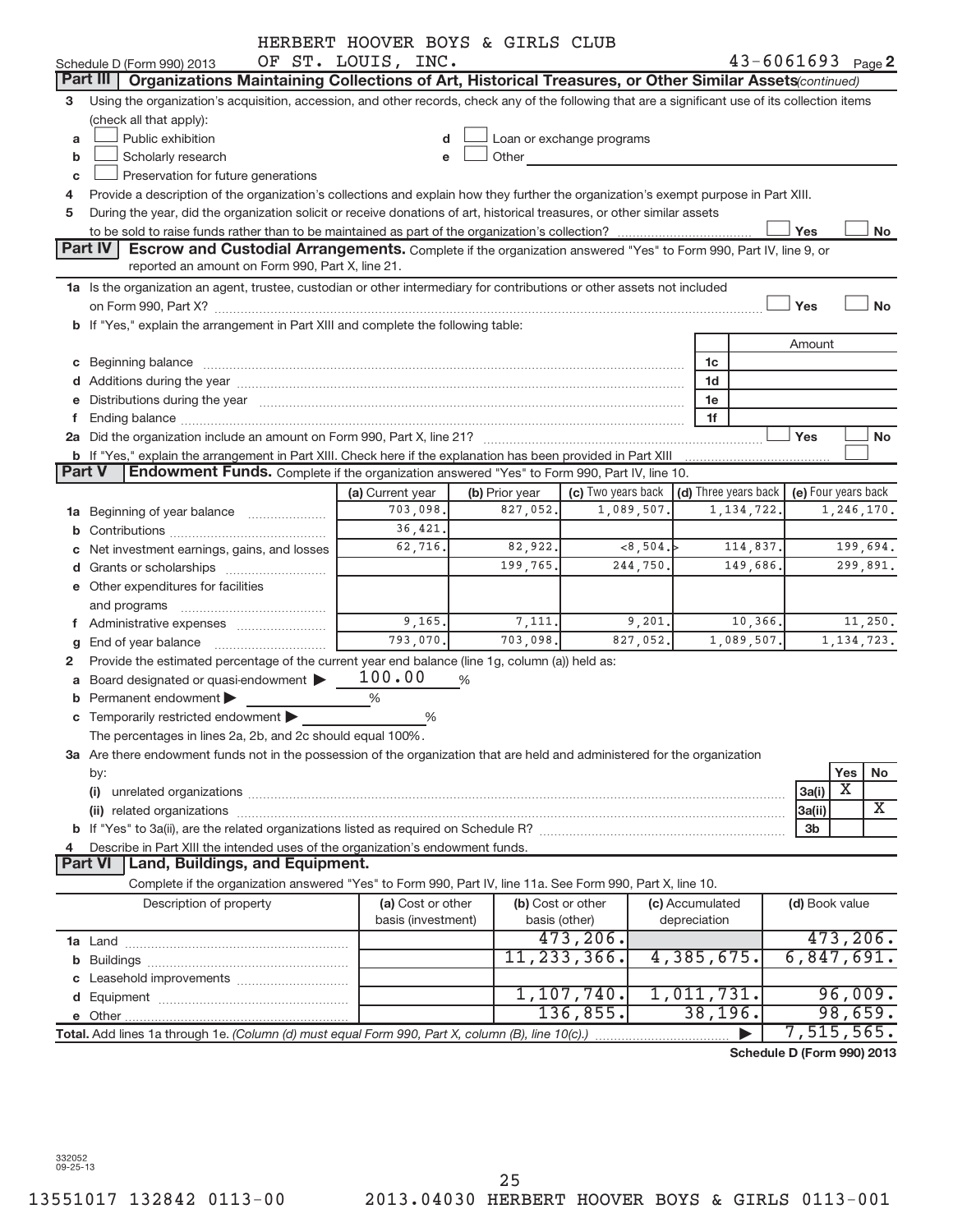|  | HERBERT HOOVER BOYS & GIRLS CLUB |  |  |
|--|----------------------------------|--|--|
|  | OF ST LOUTS TNO                  |  |  |

| OF ST. LOUIS, INC.<br>Schedule D (Form 990) 2013                                                                                                  |                 |                                                           | $43 - 6061693$ Page 3 |
|---------------------------------------------------------------------------------------------------------------------------------------------------|-----------------|-----------------------------------------------------------|-----------------------|
| <b>Part VII</b> Investments - Other Securities.                                                                                                   |                 |                                                           |                       |
| Complete if the organization answered "Yes" to Form 990, Part IV, line 11b. See Form 990, Part X, line 12.                                        |                 |                                                           |                       |
| (a) Description of security or category (including name of security)                                                                              | (b) Book value  | (c) Method of valuation: Cost or end-of-year market value |                       |
| (1) Financial derivatives                                                                                                                         |                 |                                                           |                       |
|                                                                                                                                                   |                 |                                                           |                       |
| (3) Other                                                                                                                                         |                 |                                                           |                       |
| (A)                                                                                                                                               |                 |                                                           |                       |
| (B)                                                                                                                                               |                 |                                                           |                       |
| (C)                                                                                                                                               |                 |                                                           |                       |
| (D)                                                                                                                                               |                 |                                                           |                       |
| (E)                                                                                                                                               |                 |                                                           |                       |
| (F)                                                                                                                                               |                 |                                                           |                       |
| (G)                                                                                                                                               |                 |                                                           |                       |
| (H)                                                                                                                                               |                 |                                                           |                       |
| Total. (Col. (b) must equal Form 990, Part X, col. (B) line 12.)<br>Part VIII Investments - Program Related.                                      |                 |                                                           |                       |
|                                                                                                                                                   |                 |                                                           |                       |
| Complete if the organization answered "Yes" to Form 990, Part IV, line 11c. See Form 990, Part X, line 13.<br>(a) Description of investment       | (b) Book value  | (c) Method of valuation: Cost or end-of-year market value |                       |
| (1)                                                                                                                                               |                 |                                                           |                       |
| (2)                                                                                                                                               |                 |                                                           |                       |
| (3)                                                                                                                                               |                 |                                                           |                       |
| (4)                                                                                                                                               |                 |                                                           |                       |
| (5)                                                                                                                                               |                 |                                                           |                       |
| (6)                                                                                                                                               |                 |                                                           |                       |
| (7)                                                                                                                                               |                 |                                                           |                       |
| (8)                                                                                                                                               |                 |                                                           |                       |
| (9)                                                                                                                                               |                 |                                                           |                       |
| Total. (Col. (b) must equal Form 990, Part X, col. (B) line 13.)                                                                                  |                 |                                                           |                       |
| <b>Part IX</b><br><b>Other Assets.</b>                                                                                                            |                 |                                                           |                       |
| Complete if the organization answered "Yes" to Form 990, Part IV, line 11d. See Form 990, Part X, line 15.                                        |                 |                                                           |                       |
|                                                                                                                                                   | (a) Description |                                                           | (b) Book value        |
| (1)                                                                                                                                               |                 |                                                           |                       |
| (2)                                                                                                                                               |                 |                                                           |                       |
| (3)                                                                                                                                               |                 |                                                           |                       |
| (4)                                                                                                                                               |                 |                                                           |                       |
| (5)                                                                                                                                               |                 |                                                           |                       |
| (6)                                                                                                                                               |                 |                                                           |                       |
| (7)                                                                                                                                               |                 |                                                           |                       |
| (8)                                                                                                                                               |                 |                                                           |                       |
| (9)                                                                                                                                               |                 |                                                           |                       |
| Total. (Column (b) must equal Form 990, Part X, col. (B) line 15.).<br><b>Other Liabilities.</b><br><b>Part X</b>                                 |                 |                                                           |                       |
|                                                                                                                                                   |                 |                                                           |                       |
| Complete if the organization answered "Yes" to Form 990, Part IV, line 11e or 11f. See Form 990, Part X, line 25.<br>(a) Description of liability |                 | (b) Book value                                            |                       |
| 1.                                                                                                                                                |                 |                                                           |                       |
| Federal income taxes<br>(1)<br>(2)                                                                                                                |                 |                                                           |                       |
| (3)                                                                                                                                               |                 |                                                           |                       |
| (4)                                                                                                                                               |                 |                                                           |                       |
| (5)                                                                                                                                               |                 |                                                           |                       |
| (6)                                                                                                                                               |                 |                                                           |                       |
| (7)                                                                                                                                               |                 |                                                           |                       |
| (8)                                                                                                                                               |                 |                                                           |                       |
| (9)                                                                                                                                               |                 |                                                           |                       |
|                                                                                                                                                   |                 |                                                           |                       |

**Total.** *(Column (b) must equal Form 990, Part X, col. (B) line 25.)*

**2.** Liability for uncertain tax positions. In Part XIII, provide the text of the footnote to the organization's financial statements that reports the organization's liability for uncertain tax positions under FIN 48 (ASC 740). Check here if the text of the footnote has been provided in Part XIII  $\Box$ 

 $\blacktriangleright$ 

**Schedule D (Form 990) 2013**

**Contract Contract**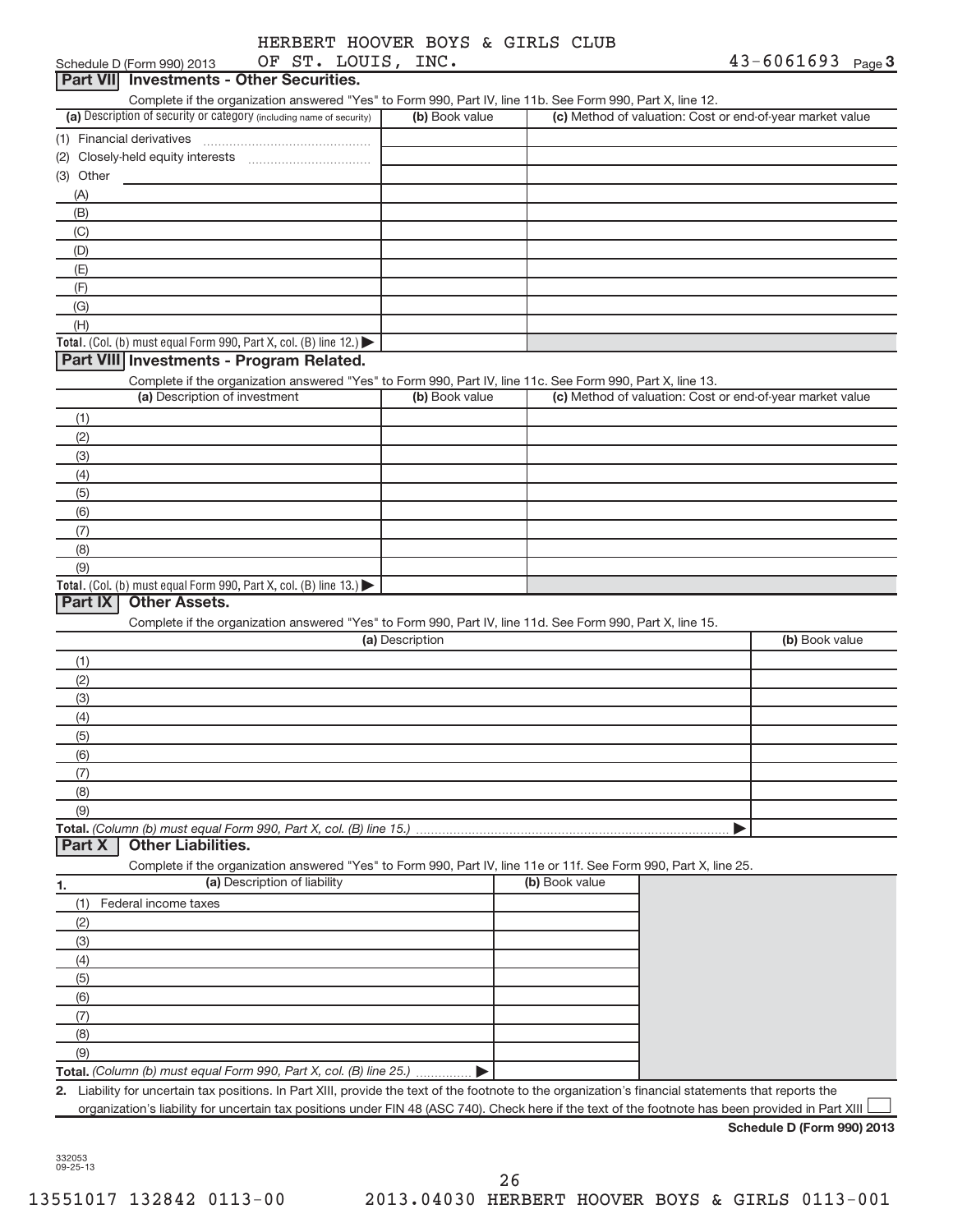|              | MANDANI MOOVAN DOID & GINAD CAOD<br>OF ST. LOUIS, INC.<br>Schedule D (Form 990) 2013                                                                                                                                                |                |          |                | 43-6061693 Page 4 |
|--------------|-------------------------------------------------------------------------------------------------------------------------------------------------------------------------------------------------------------------------------------|----------------|----------|----------------|-------------------|
|              | Reconciliation of Revenue per Audited Financial Statements With Revenue per Return.<br>Part XI                                                                                                                                      |                |          |                |                   |
|              | Complete if the organization answered "Yes" to Form 990, Part IV, line 12a.                                                                                                                                                         |                |          |                |                   |
| 1            | Total revenue, gains, and other support per audited financial statements                                                                                                                                                            |                |          | $\blacksquare$ | 4,761,391.        |
| 2            | Amounts included on line 1 but not on Form 990, Part VIII, line 12:                                                                                                                                                                 |                |          |                |                   |
| a            |                                                                                                                                                                                                                                     | 2a             | 279,840. |                |                   |
|              |                                                                                                                                                                                                                                     | 2 <sub>b</sub> | 203,850. |                |                   |
| С            |                                                                                                                                                                                                                                     | 2 <sub>c</sub> |          |                |                   |
| d            |                                                                                                                                                                                                                                     | 2d             |          |                |                   |
| e            | Add lines 2a through 2d                                                                                                                                                                                                             |                |          | 2e             | 483,690.          |
| з            |                                                                                                                                                                                                                                     |                |          | 3              | 4, 277, 701.      |
| 4            | Amounts included on Form 990, Part VIII, line 12, but not on line 1:                                                                                                                                                                |                |          |                |                   |
| a            | Investment expenses not included on Form 990, Part VIII, line 7b [11,111]                                                                                                                                                           | 4a             |          |                |                   |
|              |                                                                                                                                                                                                                                     | 4 <sub>b</sub> | 115,664. |                |                   |
|              | c Add lines 4a and 4b                                                                                                                                                                                                               |                |          | 4c             | 115,664.          |
| 5.           |                                                                                                                                                                                                                                     |                |          |                | 4,393,365.        |
|              | Part XII   Reconciliation of Expenses per Audited Financial Statements With Expenses per Return.                                                                                                                                    |                |          |                |                   |
|              | Complete if the organization answered "Yes" to Form 990, Part IV, line 12a.                                                                                                                                                         |                |          |                |                   |
| 1            | Total expenses and losses per audited financial statements [111] [12] manuscription and statements [15] Total expenses and losses per audited financial statements [11] manuscription and the statements of the statements of       |                |          | $\blacksquare$ | 3,868,857.        |
| $\mathbf{2}$ | Amounts included on line 1 but not on Form 990, Part IX, line 25:                                                                                                                                                                   |                |          |                |                   |
| a            |                                                                                                                                                                                                                                     | 2a             | 203,850. |                |                   |
| b            |                                                                                                                                                                                                                                     | 2 <sub>b</sub> |          |                |                   |
|              |                                                                                                                                                                                                                                     | 2c             |          |                |                   |
|              |                                                                                                                                                                                                                                     | 2d             |          |                |                   |
|              | e Add lines 2a through 2d <b>Martin Martin Community</b> and a filter and a filter and a filter and a filter and a filter and a filter and a filter and a filter and a filter and a filter and a filter and a filter and a filter a |                |          | 2e             | 203,850.          |
| З.           |                                                                                                                                                                                                                                     |                |          | 3              | 3,665,007.        |
| 4            | Amounts included on Form 990, Part IX, line 25, but not on line 1:                                                                                                                                                                  |                |          |                |                   |
|              | Investment expenses not included on Form 990, Part VIII, line 7b [100] [100] [100] [100] [100] [100] [100] [10                                                                                                                      | 4a             |          |                |                   |
| b.           |                                                                                                                                                                                                                                     | 4 <sub>b</sub> | 115,664. |                |                   |
|              | Add lines 4a and 4b                                                                                                                                                                                                                 |                |          | 4c             | 115,664.          |
|              |                                                                                                                                                                                                                                     |                |          | 5              | 3,780,671.        |
|              | Part XIII Supplemental Information.                                                                                                                                                                                                 |                |          |                |                   |

Provide the descriptions required for Part II, lines 3, 5, and 9; Part III, lines 1a and 4; Part IV, lines 1b and 2b; Part V, line 4; Part X, line 2; Part XI, lines 2d and 4b; and Part XII, lines 2d and 4b. Also complete this part to provide any additional information.

PART V, LINE 4:

EXPLANATION: THE JAMAL PHILLIPS SCHOLARSHIP FUND IS HELD IN A CUSTODIAL

ACCOUNT. ENDOWMENT FUNDS GO TOWARDS CHARACTER AND LEADERSHIP PROGRAMS,

MENTORING PROGRAMS, TECHNOLOGY PROGRAMS AND EDUCATION AND CAREER

DEVELOPMENT.

PART XI, LINE 4B - OTHER ADJUSTMENTS:

#### SPECIAL EVENT NON-CASH CONTRIBUTIONS RECOGNIZED FOR TAX

PURPOSES 66,468.

SPECIAL EVENT NON-CASH EXPENSES RECOGNIZED FOR TAX PURPOSES -66,468.

NON-CASH CONTRIBUTIONS RECOGNIZED FOR TAX PURPOSES 84,399.

|                          |  | INVESTMENT EXPENSE RECLASSIFIED TO EXPENSE |  |                                                 |  |  | $31,265$ .                 |  |
|--------------------------|--|--------------------------------------------|--|-------------------------------------------------|--|--|----------------------------|--|
| 332054<br>$09 - 25 - 13$ |  |                                            |  |                                                 |  |  | Schedule D (Form 990) 2013 |  |
|                          |  |                                            |  |                                                 |  |  |                            |  |
| 13551017 132842 0113-00  |  |                                            |  | 2013.04030 HERBERT HOOVER BOYS & GIRLS 0113-001 |  |  |                            |  |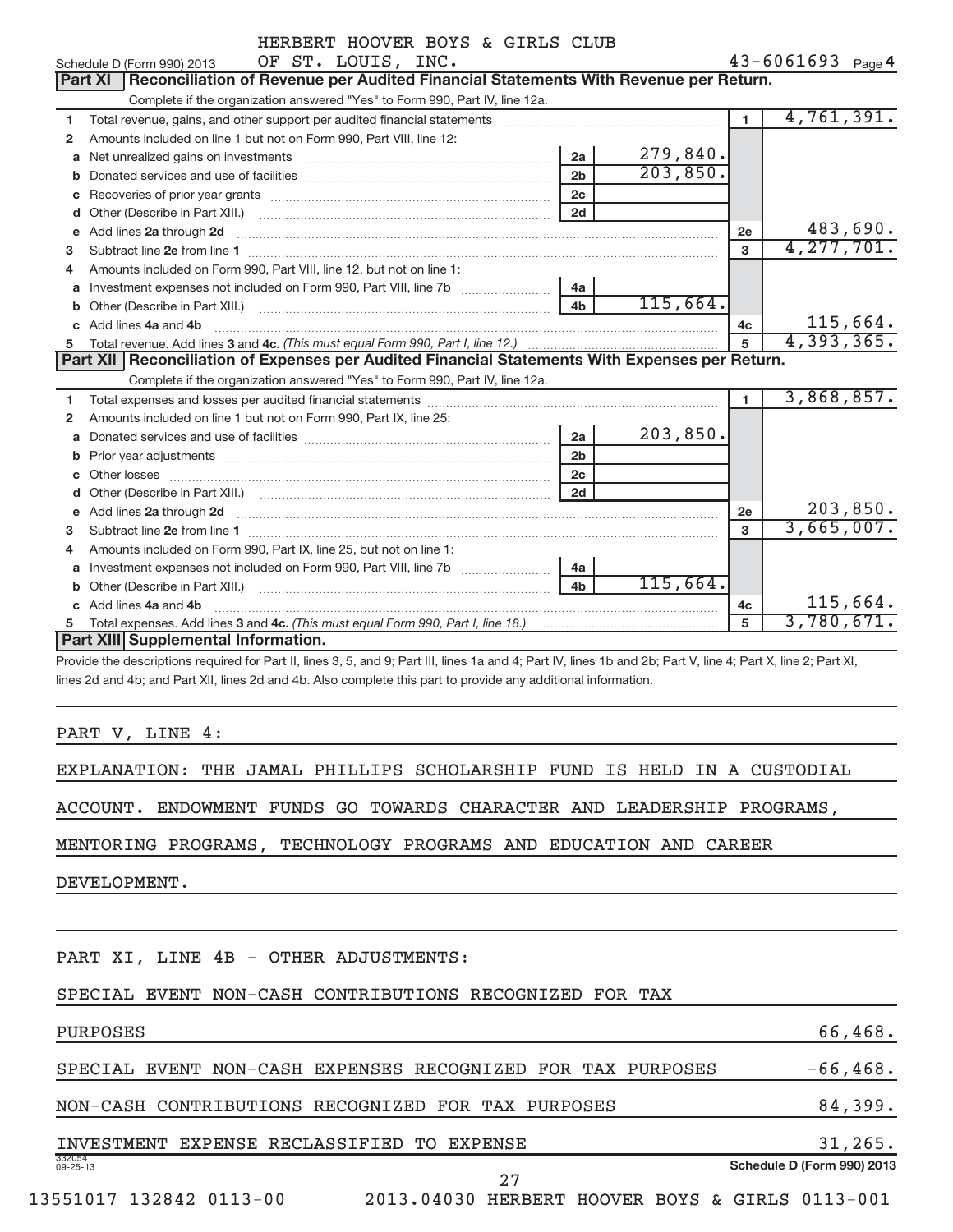| HERBERT HOOVER BOYS & GIRLS CLUB<br>OF ST. LOUIS, INC.<br>$\begin{array}{c} \begin{array}{c} \begin{array}{c} \begin{array}{c} \end{array} \\ \begin{array}{c} \end{array} \end{array} \end{array} \end{array} \end{array} \end{array} \end{array} \begin{array}{c} \begin{array}{c} \begin{array}{c} \end{array} \\ \begin{array}{c} \end{array} \end{array} \end{array} \begin{array}{c} \begin{array}{c} \end{array} \end{array} \end{array} \begin{array}{c} \begin{array}{c} \end{array} \end{array} \end{array} \begin{array}{c} \begin{array}{c} \end{array} \end{array} \end{array} \begin{array}{c} \$<br>Schedule D (Form 990) 2013 | $43 - 6061693$ Page 5      |
|-----------------------------------------------------------------------------------------------------------------------------------------------------------------------------------------------------------------------------------------------------------------------------------------------------------------------------------------------------------------------------------------------------------------------------------------------------------------------------------------------------------------------------------------------------------------------------------------------------------------------------------------------|----------------------------|
| <b>Part XIII Supplemental Information (continued)</b>                                                                                                                                                                                                                                                                                                                                                                                                                                                                                                                                                                                         |                            |
| TOTAL TO SCHEDULE D, PART XI, LINE 4B<br><u> 1989 - Johann Barn, mars ann an t-Amhain Aonaich an t-Aonaich an t-Aonaich ann an t-Aonaich ann an t-Aonaich</u>                                                                                                                                                                                                                                                                                                                                                                                                                                                                                 | 115,664.                   |
|                                                                                                                                                                                                                                                                                                                                                                                                                                                                                                                                                                                                                                               |                            |
| PART XII, LINE 4B - OTHER ADJUSTMENTS:                                                                                                                                                                                                                                                                                                                                                                                                                                                                                                                                                                                                        |                            |
| NON-CASH CONTRIBUTIONS RECOGNIZED FOR TAX PURPOSES                                                                                                                                                                                                                                                                                                                                                                                                                                                                                                                                                                                            | 84,399.                    |
| INVESTMENT EXPENSE RECLASSIFIED FROM REVENUE                                                                                                                                                                                                                                                                                                                                                                                                                                                                                                                                                                                                  | 31,265.                    |
| TOTAL TO SCHEDULE D, PART XII, LINE 4B<br><u> 1989 - Johann Barn, mars ann an t-Amhair an t-Amhair an t-Amhair an t-Amhair an t-Amhair an t-Amhair an t-Amh</u>                                                                                                                                                                                                                                                                                                                                                                                                                                                                               | 115,664.                   |
|                                                                                                                                                                                                                                                                                                                                                                                                                                                                                                                                                                                                                                               |                            |
|                                                                                                                                                                                                                                                                                                                                                                                                                                                                                                                                                                                                                                               |                            |
|                                                                                                                                                                                                                                                                                                                                                                                                                                                                                                                                                                                                                                               |                            |
|                                                                                                                                                                                                                                                                                                                                                                                                                                                                                                                                                                                                                                               |                            |
|                                                                                                                                                                                                                                                                                                                                                                                                                                                                                                                                                                                                                                               |                            |
|                                                                                                                                                                                                                                                                                                                                                                                                                                                                                                                                                                                                                                               |                            |
|                                                                                                                                                                                                                                                                                                                                                                                                                                                                                                                                                                                                                                               |                            |
|                                                                                                                                                                                                                                                                                                                                                                                                                                                                                                                                                                                                                                               |                            |
|                                                                                                                                                                                                                                                                                                                                                                                                                                                                                                                                                                                                                                               |                            |
|                                                                                                                                                                                                                                                                                                                                                                                                                                                                                                                                                                                                                                               |                            |
|                                                                                                                                                                                                                                                                                                                                                                                                                                                                                                                                                                                                                                               |                            |
|                                                                                                                                                                                                                                                                                                                                                                                                                                                                                                                                                                                                                                               |                            |
|                                                                                                                                                                                                                                                                                                                                                                                                                                                                                                                                                                                                                                               |                            |
|                                                                                                                                                                                                                                                                                                                                                                                                                                                                                                                                                                                                                                               |                            |
|                                                                                                                                                                                                                                                                                                                                                                                                                                                                                                                                                                                                                                               |                            |
|                                                                                                                                                                                                                                                                                                                                                                                                                                                                                                                                                                                                                                               |                            |
|                                                                                                                                                                                                                                                                                                                                                                                                                                                                                                                                                                                                                                               |                            |
|                                                                                                                                                                                                                                                                                                                                                                                                                                                                                                                                                                                                                                               |                            |
|                                                                                                                                                                                                                                                                                                                                                                                                                                                                                                                                                                                                                                               |                            |
|                                                                                                                                                                                                                                                                                                                                                                                                                                                                                                                                                                                                                                               |                            |
|                                                                                                                                                                                                                                                                                                                                                                                                                                                                                                                                                                                                                                               |                            |
|                                                                                                                                                                                                                                                                                                                                                                                                                                                                                                                                                                                                                                               |                            |
| 332055<br>09-25-13<br>28                                                                                                                                                                                                                                                                                                                                                                                                                                                                                                                                                                                                                      | Schedule D (Form 990) 2013 |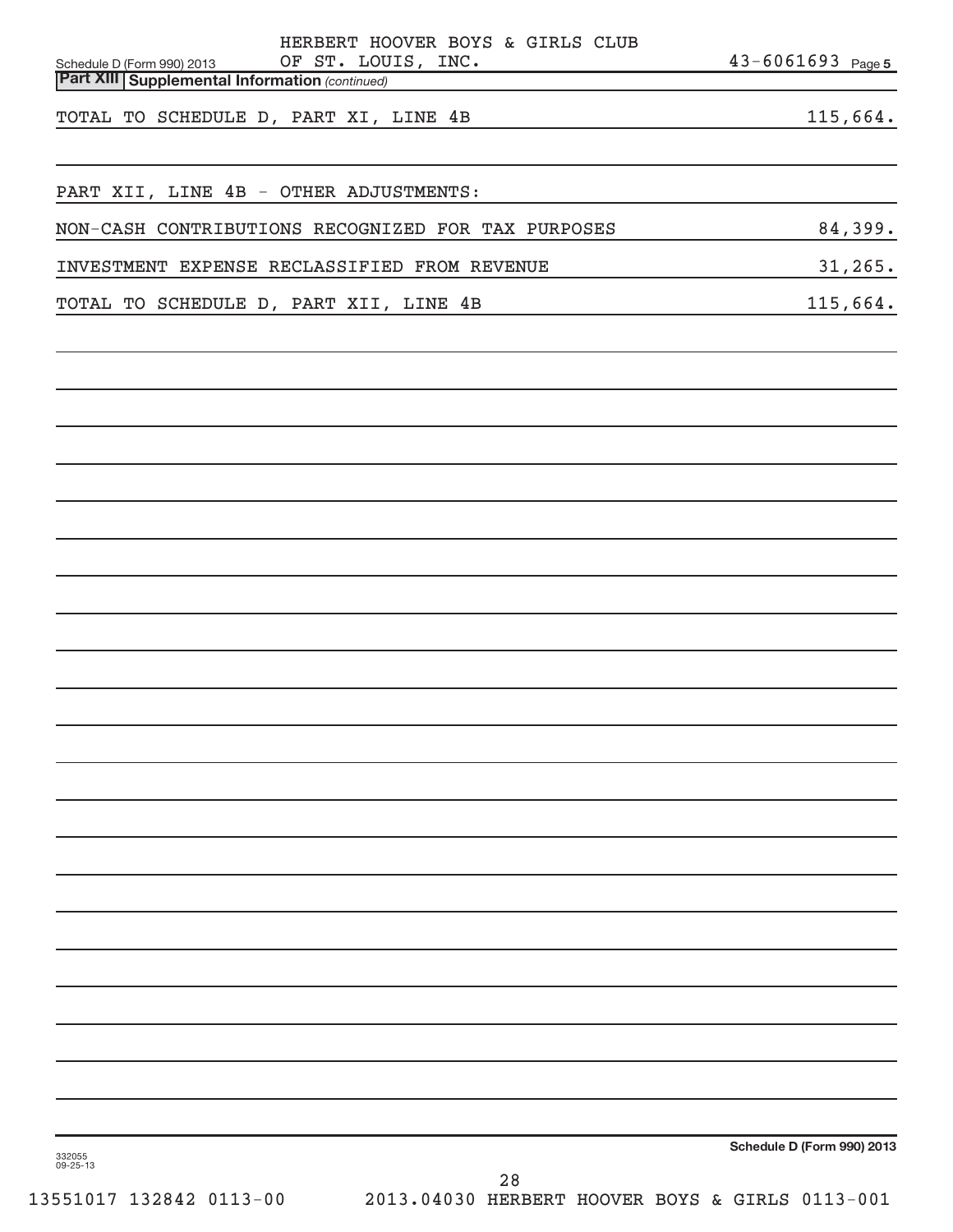| <b>SCHEDULE G</b>                                            |                                  | <b>Supplemental Information Regarding Fundraising or Gaming Activities</b>                                                                         |                                                 |    |                                       |                                                         | OMB No. 1545-0047                     |
|--------------------------------------------------------------|----------------------------------|----------------------------------------------------------------------------------------------------------------------------------------------------|-------------------------------------------------|----|---------------------------------------|---------------------------------------------------------|---------------------------------------|
| (Form 990 or 990-EZ)                                         |                                  | Complete if the organization answered "Yes" to Form 990, Part IV, lines 17, 18, or 19, or if the                                                   |                                                 |    |                                       |                                                         |                                       |
| Department of the Treasury                                   |                                  | organization entered more than \$15,000 on Form 990-EZ, line 6a.                                                                                   |                                                 |    |                                       |                                                         | <b>Open To Public</b>                 |
| Internal Revenue Service                                     |                                  | Attach to Form 990 or Form 990-EZ.<br>Information about Schedule G (Form 990 or 990-EZ) and its instructions is at www.irs.gov/form 990.           |                                                 |    |                                       |                                                         | Inspection                            |
| Name of the organization                                     |                                  | HERBERT HOOVER BOYS & GIRLS CLUB<br>OF ST. LOUIS, INC.                                                                                             |                                                 |    |                                       | 43-6061693                                              | <b>Employer identification number</b> |
| Part I                                                       | required to complete this part.  | Fundraising Activities. Complete if the organization answered "Yes" to Form 990, Part IV, line 17. Form 990-EZ filers are not                      |                                                 |    |                                       |                                                         |                                       |
|                                                              |                                  | 1 Indicate whether the organization raised funds through any of the following activities. Check all that apply.                                    |                                                 |    |                                       |                                                         |                                       |
| Mail solicitations<br>a                                      |                                  | e                                                                                                                                                  |                                                 |    | Solicitation of non-government grants |                                                         |                                       |
| b                                                            | Internet and email solicitations | f                                                                                                                                                  |                                                 |    | Solicitation of government grants     |                                                         |                                       |
| Phone solicitations<br>c                                     |                                  | Special fundraising events<br>g                                                                                                                    |                                                 |    |                                       |                                                         |                                       |
| In-person solicitations<br>d                                 |                                  | 2 a Did the organization have a written or oral agreement with any individual (including officers, directors, trustees or                          |                                                 |    |                                       |                                                         |                                       |
|                                                              |                                  | key employees listed in Form 990, Part VII) or entity in connection with professional fundraising services?                                        |                                                 |    |                                       | Yes                                                     | No                                    |
| compensated at least \$5,000 by the organization.            |                                  | b If "Yes," list the ten highest paid individuals or entities (fundraisers) pursuant to agreements under which the fundraiser is to be             |                                                 |    |                                       |                                                         |                                       |
|                                                              |                                  |                                                                                                                                                    | (iii) Did<br>fundraiser                         |    |                                       | (v) Amount paid                                         | (vi) Amount paid                      |
| (i) Name and address of individual<br>or entity (fundraiser) |                                  | (ii) Activity                                                                                                                                      | have custody<br>or control of<br>contributions? |    | (iv) Gross receipts<br>from activity  | to (or retained by)<br>fundraiser<br>listed in col. (i) | to (or retained by)<br>organization   |
|                                                              |                                  |                                                                                                                                                    | Yes                                             | No |                                       |                                                         |                                       |
|                                                              |                                  |                                                                                                                                                    |                                                 |    |                                       |                                                         |                                       |
|                                                              |                                  |                                                                                                                                                    |                                                 |    |                                       |                                                         |                                       |
|                                                              |                                  |                                                                                                                                                    |                                                 |    |                                       |                                                         |                                       |
|                                                              |                                  |                                                                                                                                                    |                                                 |    |                                       |                                                         |                                       |
|                                                              |                                  |                                                                                                                                                    |                                                 |    |                                       |                                                         |                                       |
|                                                              |                                  |                                                                                                                                                    |                                                 |    |                                       |                                                         |                                       |
|                                                              |                                  |                                                                                                                                                    |                                                 |    |                                       |                                                         |                                       |
|                                                              |                                  |                                                                                                                                                    |                                                 |    |                                       |                                                         |                                       |
|                                                              |                                  |                                                                                                                                                    |                                                 |    |                                       |                                                         |                                       |
|                                                              |                                  |                                                                                                                                                    |                                                 |    |                                       |                                                         |                                       |
| Total                                                        |                                  |                                                                                                                                                    |                                                 |    |                                       |                                                         |                                       |
| or licensing.                                                |                                  | 3 List all states in which the organization is registered or licensed to solicit contributions or has been notified it is exempt from registration |                                                 |    |                                       |                                                         |                                       |
|                                                              |                                  |                                                                                                                                                    |                                                 |    |                                       |                                                         |                                       |
|                                                              |                                  |                                                                                                                                                    |                                                 |    |                                       |                                                         |                                       |
|                                                              |                                  |                                                                                                                                                    |                                                 |    |                                       |                                                         |                                       |
|                                                              |                                  |                                                                                                                                                    |                                                 |    |                                       |                                                         |                                       |
|                                                              |                                  |                                                                                                                                                    |                                                 |    |                                       |                                                         |                                       |
|                                                              |                                  |                                                                                                                                                    |                                                 |    |                                       |                                                         |                                       |
|                                                              |                                  |                                                                                                                                                    |                                                 |    |                                       |                                                         |                                       |
|                                                              |                                  |                                                                                                                                                    |                                                 |    |                                       |                                                         |                                       |
|                                                              |                                  | LHA For Paperwork Reduction Act Notice, see the Instructions for Form 990 or 990-EZ.                                                               |                                                 |    |                                       |                                                         | Schedule G (Form 990 or 990-EZ) 2013  |

332081 09-12-13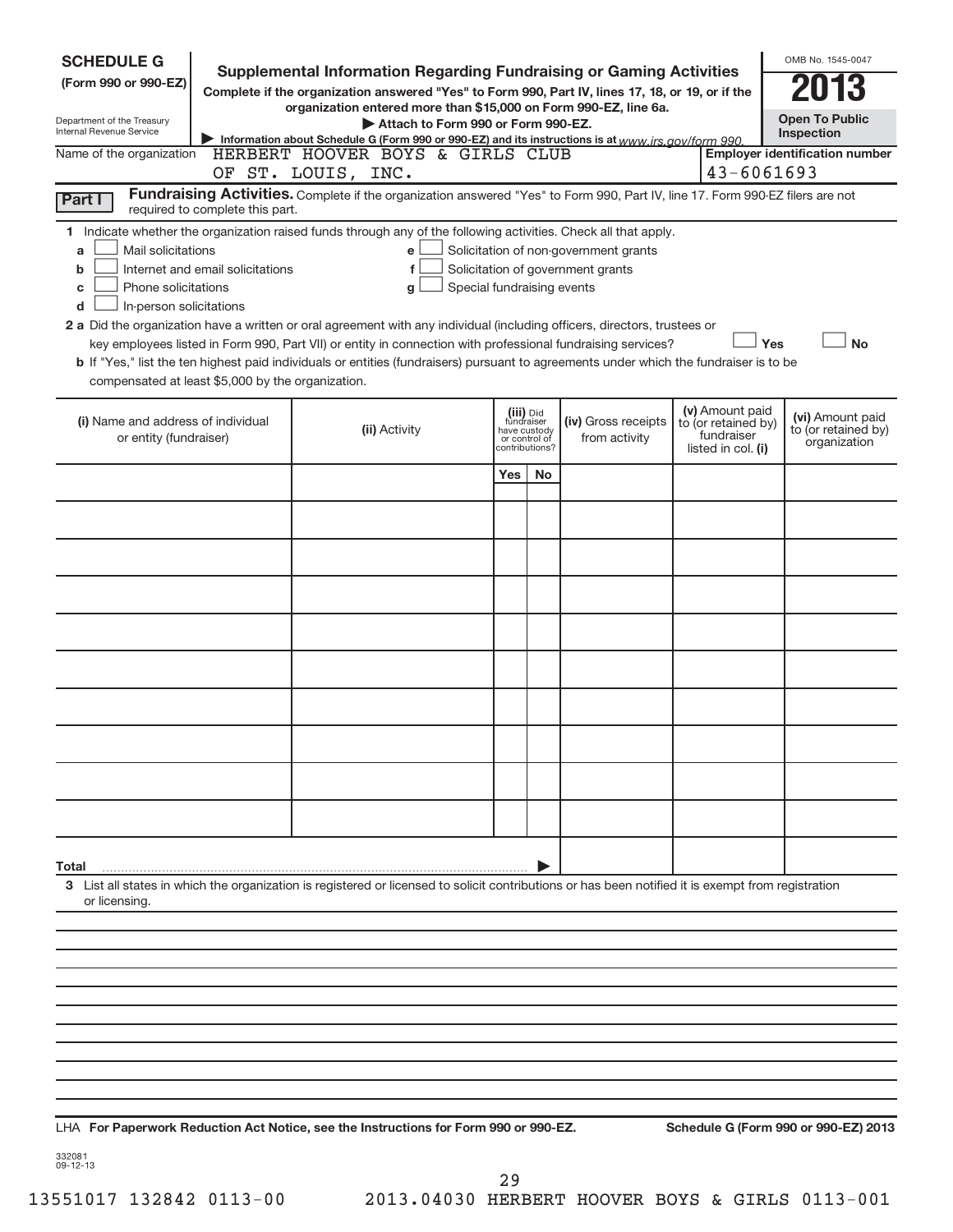Schedule G (Form 990 or 990-EZ) 2013  $OFST. LOUIS, INC.$ Part II | Fundraising Events. Complete if the organization answered "Yes" to Form 990, Part IV, line 18, or reported more than \$15,000 of fundraising event contributions and gross income on Form 990-EZ, lines 1 and 6b. List events with gross receipts greater than \$5,000.  $(a)$  Event #1  $(b)$  Event #2 (c) Other events **(d)** Total events DINNER (add col. (a) through AUCTION 2 GOLF EVENT col. **(c)**) (event type) (event type) (total number) Revenue 161,892. 310,824. 67,444. 540,160. **1** Gross receipts ~~~~~~~~~~~~~~ 132,834. 211,525. 44,471. 388,830. **2** Less: Contributions ................................... 29,058. 99,299. 22,973. 151,330. Gross income (line 1 minus line 2) **3**. . . . . . . . . . . **4** Cash prizes ~~~~~~~~~~~~~~~ 1,790. 1,790. **5** Noncash prizes ~~~~~~~~~~~~~ Direct Expenses Expenses 38,765. 33,728. 10,121. 82,614. **6** Rent/facility costs ~~~~~~~~~~~~ Direct 14,312. 14,312. **7** Food and beverages ……………………………… 2,300. 700. 3,000. **8** Entertainment ~~~~~~~~~~~~~~ 237. 71,833. 3,957. 76,027. **9** Other direct expenses  $\ldots$  **..........................** 177,743. **10** Direct expense summary. Add lines 4 through 9 in column (d) ~~~~~~~~~~~~~~~~~~~~~~~~ |  $<$ 26,413.> **11** Net income summary. Subtract line 10 from line 3, column (d) | Part III | Gaming. Complete if the organization answered "Yes" to Form 990, Part IV, line 19, or reported more than \$15,000 on Form 990-EZ, line 6a. (b) Pull tabs/instant (d) Total gaming (add **(a) (b) (c) (d)**  Revenue bingo/progressive bingocol. (a) through col. (c)) Gross revenue **12** Cash prizes ~~~~~~~~~~~~~~~ Expenses Direct Expenses **3** Noncash prizes ~~~~~~~~~~~~~ Direct **4** Rent/facility costs ~~~~~~~~~~~~ **5**Other direct expenses ---Yes % |└──<sup>|</sup> Yes % |└──<sup>|</sup> Yes %%% **6** Volunteer labor ---No |└──No |└──No volute er labor albor albor albor albor albor albor albor albor albor albor albor albor albor albor albor albo **7**Direct expense summary. Add lines 2 through 5 in column (d) ———————————————————————<del>→</del> Net gaming income summary. Subtract line 7 from line 1, column (d) **8** | **9**Enter the state(s) in which the organization operates gaming activities: -**Nes Yes Noa**Is the organization licensed to operate gaming activities in each of these states? ~~~~~~~~~~~~~~~~~~~~ **b** If "No," explain: **No-** -**10 a** Were any of the organization's gaming licenses revoked, suspended or terminated during the tax year? ~~~~~~~~~ **b** If "Yes," explain: **Schedule G (Form 990 or 990-EZ) 2013**332082 09-12-13 30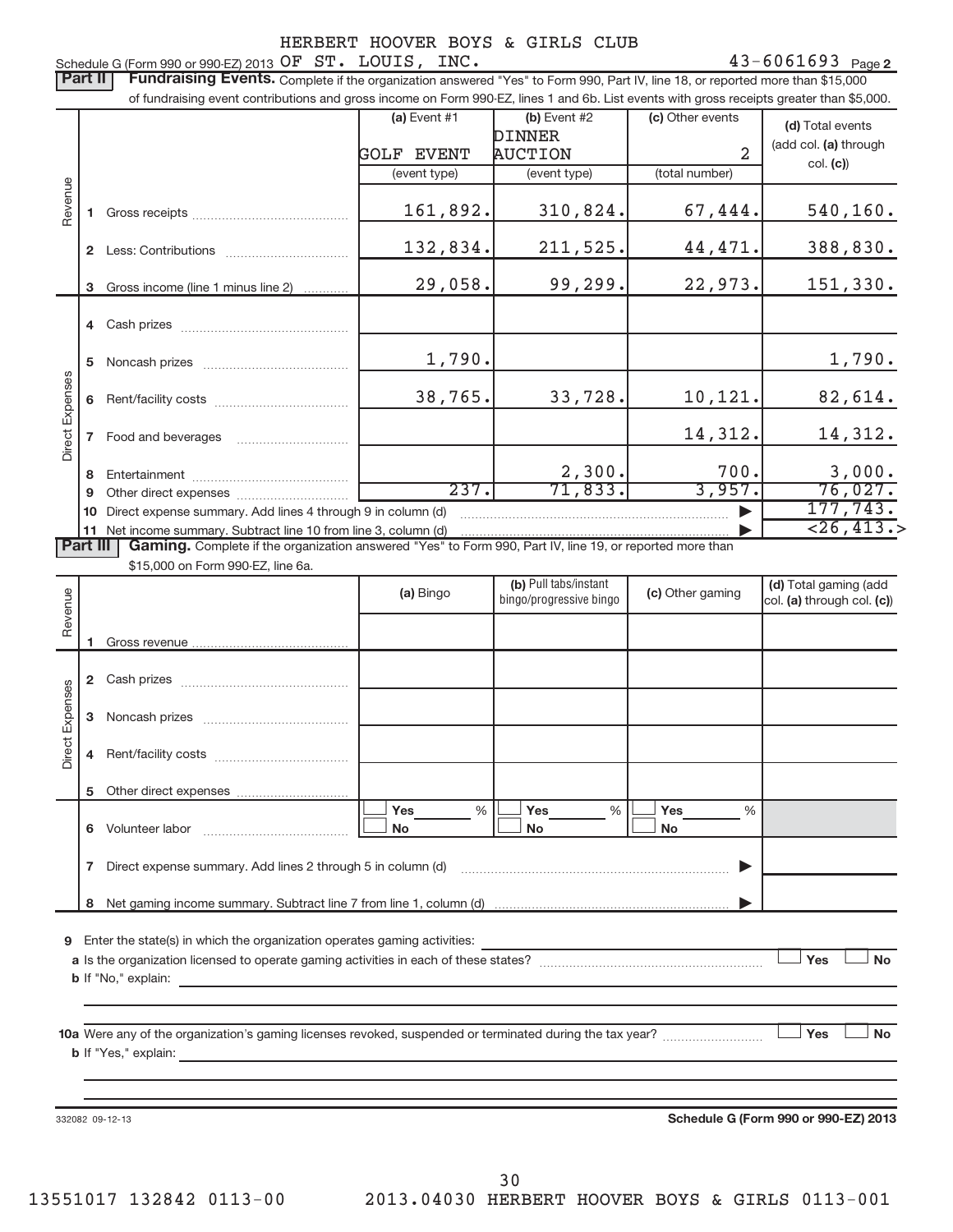#### HERBERT HOOVER BOYS & GIRLS CLUB OF ST. LOUIS, INC. 43-6061693

|    | Schedule G (Form 990 or 990-EZ) 2013 OF ST. LOUIS, INC.                                                                                                                                                                                                                             | $43 - 6061693$  |            | Page 3    |
|----|-------------------------------------------------------------------------------------------------------------------------------------------------------------------------------------------------------------------------------------------------------------------------------------|-----------------|------------|-----------|
|    |                                                                                                                                                                                                                                                                                     |                 | Yes        | <b>No</b> |
|    | 12 Is the organization a grantor, beneficiary or trustee of a trust or a member of a partnership or other entity formed                                                                                                                                                             |                 |            |           |
|    |                                                                                                                                                                                                                                                                                     |                 | Yes        | <b>No</b> |
|    | 13 Indicate the percentage of gaming activity operated in:                                                                                                                                                                                                                          |                 |            |           |
|    |                                                                                                                                                                                                                                                                                     | 13а             |            | %         |
|    | b An outside facility www.commutation.com/commutation.com/commutation.com/commutation.com/commutation.com/commu                                                                                                                                                                     | 13 <sub>b</sub> |            | %         |
|    | 14 Enter the name and address of the person who prepares the organization's gaming/special events books and records:                                                                                                                                                                |                 |            |           |
|    | Name $\blacktriangleright$<br>and the control of the control of the control of the control of the control of the control of the control of the                                                                                                                                      |                 |            |           |
|    | Address >                                                                                                                                                                                                                                                                           |                 |            |           |
|    | 15a Does the organization have a contract with a third party from whom the organization receives gaming revenue?                                                                                                                                                                    |                 | <b>Yes</b> | <b>No</b> |
|    |                                                                                                                                                                                                                                                                                     |                 |            |           |
|    | of gaming revenue retained by the third party $\triangleright$ \$ _________________.                                                                                                                                                                                                |                 |            |           |
|    | c If "Yes," enter name and address of the third party:                                                                                                                                                                                                                              |                 |            |           |
|    | Name $\blacktriangleright$<br><u> 1989 - Johann Barbara, martxa alemaniar arg</u>                                                                                                                                                                                                   |                 |            |           |
|    | Address >                                                                                                                                                                                                                                                                           |                 |            |           |
| 16 | Gaming manager information:                                                                                                                                                                                                                                                         |                 |            |           |
|    | Name $\blacktriangleright$                                                                                                                                                                                                                                                          |                 |            |           |
|    | Gaming manager compensation > \$                                                                                                                                                                                                                                                    |                 |            |           |
|    | Description of services provided ><br><u> 1989 - Johann Harry Harry Harry Harry Harry Harry Harry Harry Harry Harry Harry Harry Harry Harry Harry Harry</u>                                                                                                                         |                 |            |           |
|    |                                                                                                                                                                                                                                                                                     |                 |            |           |
|    | Director/officer<br>Employee<br>Independent contractor                                                                                                                                                                                                                              |                 |            |           |
|    | <b>17</b> Mandatory distributions:                                                                                                                                                                                                                                                  |                 |            |           |
|    | a Is the organization required under state law to make charitable distributions from the gaming proceeds to                                                                                                                                                                         |                 |            |           |
|    | retain the state gaming license?                                                                                                                                                                                                                                                    |                 | Yes        | No        |
|    | b Enter the amount of distributions required under state law to be distributed to other exempt organizations or spent in the                                                                                                                                                        |                 |            |           |
|    | organization's own exempt activities during the tax year $\triangleright$ \$                                                                                                                                                                                                        |                 |            |           |
|    | <b>Part IV</b><br>Supplemental Information. Provide the explanations required by Part I, line 2b, columns (iii) and (v), and Part III, lines 9, 9b, 10b, 15b,<br>15c, 16, and 17b, as applicable. Also complete this part to provide any additional information (see instructions). |                 |            |           |
|    |                                                                                                                                                                                                                                                                                     |                 |            |           |
|    |                                                                                                                                                                                                                                                                                     |                 |            |           |
|    |                                                                                                                                                                                                                                                                                     |                 |            |           |
|    |                                                                                                                                                                                                                                                                                     |                 |            |           |
|    |                                                                                                                                                                                                                                                                                     |                 |            |           |
|    |                                                                                                                                                                                                                                                                                     |                 |            |           |
|    |                                                                                                                                                                                                                                                                                     |                 |            |           |
|    |                                                                                                                                                                                                                                                                                     |                 |            |           |
|    |                                                                                                                                                                                                                                                                                     |                 |            |           |
|    |                                                                                                                                                                                                                                                                                     |                 |            |           |

332083 09-12-13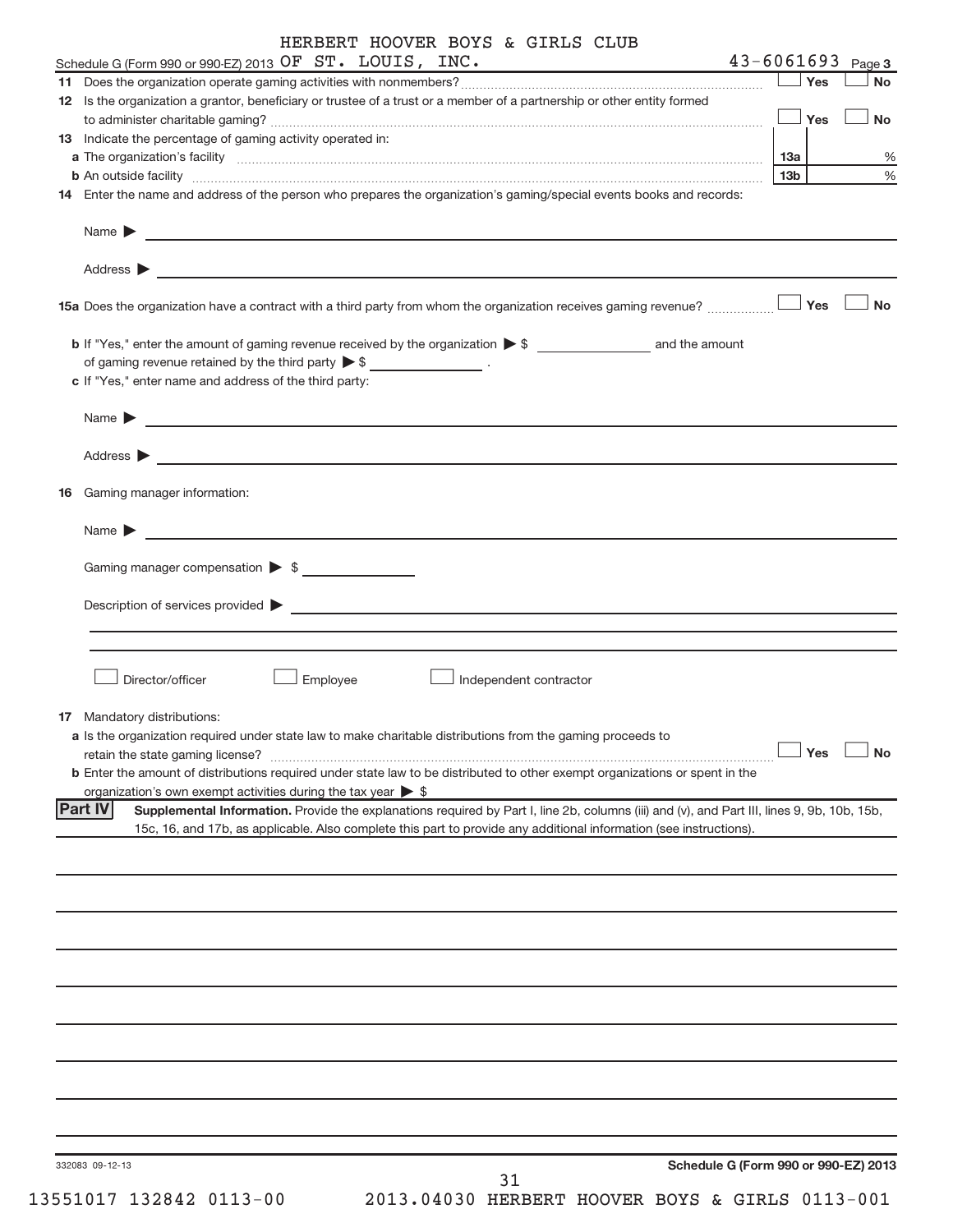|              | <b>SCHEDULE J</b>                                      | <b>Compensation Information</b>                                                                                                                                                                                                     |                                       | OMB No. 1545-0047          |     |                         |
|--------------|--------------------------------------------------------|-------------------------------------------------------------------------------------------------------------------------------------------------------------------------------------------------------------------------------------|---------------------------------------|----------------------------|-----|-------------------------|
|              | (Form 990)                                             | For certain Officers, Directors, Trustees, Key Employees, and Highest                                                                                                                                                               |                                       |                            |     |                         |
|              |                                                        | <b>Compensated Employees</b>                                                                                                                                                                                                        |                                       | 2013                       |     |                         |
|              |                                                        | Complete if the organization answered "Yes" on Form 990, Part IV, line 23.<br>Attach to Form 990. See separate instructions.                                                                                                        |                                       | <b>Open to Public</b>      |     |                         |
|              | Department of the Treasury<br>Internal Revenue Service | Information about Schedule J (Form 990) and its instructions is at www.irs.gov/form990.                                                                                                                                             |                                       | Inspection                 |     |                         |
|              | Name of the organization                               | HERBERT HOOVER BOYS & GIRLS CLUB                                                                                                                                                                                                    | <b>Employer identification number</b> |                            |     |                         |
|              |                                                        | OF ST. LOUIS, INC.                                                                                                                                                                                                                  |                                       | $43 - 6061693$             |     |                         |
|              | Part I                                                 | <b>Questions Regarding Compensation</b>                                                                                                                                                                                             |                                       |                            |     |                         |
|              |                                                        |                                                                                                                                                                                                                                     |                                       |                            | Yes | <b>No</b>               |
|              |                                                        | Check the appropriate box(es) if the organization provided any of the following to or for a person listed in Form 990,                                                                                                              |                                       |                            |     |                         |
|              |                                                        | Part VII, Section A, line 1a. Complete Part III to provide any relevant information regarding these items.                                                                                                                          |                                       |                            |     |                         |
|              | First-class or charter travel                          | Housing allowance or residence for personal use                                                                                                                                                                                     |                                       |                            |     |                         |
|              | Travel for companions                                  | Payments for business use of personal residence                                                                                                                                                                                     |                                       |                            |     |                         |
|              |                                                        | $\mathbf{X}$ Health or social club dues or initiation fees<br>Tax indemnification and gross-up payments                                                                                                                             |                                       |                            |     |                         |
|              |                                                        | Discretionary spending account<br>Personal services (e.g., maid, chauffeur, chef)                                                                                                                                                   |                                       |                            |     |                         |
|              |                                                        |                                                                                                                                                                                                                                     |                                       |                            |     |                         |
|              |                                                        | <b>b</b> If any of the boxes on line 1a are checked, did the organization follow a written policy regarding payment or                                                                                                              |                                       |                            |     |                         |
|              |                                                        |                                                                                                                                                                                                                                     |                                       | 1b                         | Х   |                         |
| $\mathbf{2}$ |                                                        | Did the organization require substantiation prior to reimbursing or allowing expenses incurred by all directors,                                                                                                                    |                                       |                            |     |                         |
|              |                                                        |                                                                                                                                                                                                                                     |                                       | $\overline{2}$             | Χ   |                         |
|              |                                                        |                                                                                                                                                                                                                                     |                                       |                            |     |                         |
| 3            |                                                        | Indicate which, if any, of the following the filing organization used to establish the compensation of the organization's                                                                                                           |                                       |                            |     |                         |
|              |                                                        | CEO/Executive Director. Check all that apply. Do not check any boxes for methods used by a related organization to                                                                                                                  |                                       |                            |     |                         |
|              |                                                        | establish compensation of the CEO/Executive Director, but explain in Part III.                                                                                                                                                      |                                       |                            |     |                         |
|              | Compensation committee                                 | Written employment contract                                                                                                                                                                                                         |                                       |                            |     |                         |
|              |                                                        | Compensation survey or study<br>Independent compensation consultant                                                                                                                                                                 |                                       |                            |     |                         |
|              |                                                        | $\vert X \vert$ Approval by the board or compensation committee<br>Form 990 of other organizations                                                                                                                                  |                                       |                            |     |                         |
|              |                                                        |                                                                                                                                                                                                                                     |                                       |                            |     |                         |
| 4            |                                                        | During the year, did any person listed in Form 990, Part VII, Section A, line 1a, with respect to the filing                                                                                                                        |                                       |                            |     |                         |
|              | organization or a related organization:                |                                                                                                                                                                                                                                     |                                       |                            |     |                         |
|              |                                                        | Receive a severance payment or change-of-control payment?                                                                                                                                                                           |                                       | 4a                         |     | х                       |
|              |                                                        |                                                                                                                                                                                                                                     |                                       | 4b                         |     | $\overline{\textbf{X}}$ |
|              |                                                        |                                                                                                                                                                                                                                     |                                       | 4c                         |     | $\overline{\mathbf{X}}$ |
|              |                                                        | If "Yes" to any of lines 4a-c, list the persons and provide the applicable amounts for each item in Part III.                                                                                                                       |                                       |                            |     |                         |
|              |                                                        |                                                                                                                                                                                                                                     |                                       |                            |     |                         |
|              |                                                        | Only section 501(c)(3) and 501(c)(4) organizations must complete lines 5-9.                                                                                                                                                         |                                       |                            |     |                         |
|              |                                                        | For persons listed in Form 990, Part VII, Section A, line 1a, did the organization pay or accrue any compensation                                                                                                                   |                                       |                            |     |                         |
|              | contingent on the revenues of:                         |                                                                                                                                                                                                                                     |                                       |                            |     |                         |
| a            |                                                        | The organization? <b>contracts</b> and contracts are contracted and contract and contract and contract and contract and contract and contract and contract and contract and contract and contract and contract and contract and con |                                       | 5a                         |     | х                       |
|              |                                                        |                                                                                                                                                                                                                                     |                                       | 5b                         |     | $\overline{\texttt{x}}$ |
|              |                                                        | If "Yes" to line 5a or 5b, describe in Part III.                                                                                                                                                                                    |                                       |                            |     |                         |
|              |                                                        | 6 For persons listed in Form 990, Part VII, Section A, line 1a, did the organization pay or accrue any compensation                                                                                                                 |                                       |                            |     |                         |
|              | contingent on the net earnings of:                     |                                                                                                                                                                                                                                     |                                       |                            |     |                         |
| a            |                                                        |                                                                                                                                                                                                                                     |                                       | 6a                         |     | х                       |
|              |                                                        |                                                                                                                                                                                                                                     |                                       | 6b                         |     | $\overline{\text{X}}$   |
|              |                                                        | If "Yes" to line 6a or 6b, describe in Part III.                                                                                                                                                                                    |                                       |                            |     |                         |
|              |                                                        | 7 For persons listed in Form 990, Part VII, Section A, line 1a, did the organization provide any non-fixed payments                                                                                                                 |                                       |                            |     |                         |
|              |                                                        |                                                                                                                                                                                                                                     |                                       | $\overline{7}$             |     | x                       |
| 8            |                                                        | Were any amounts reported in Form 990, Part VII, paid or accrued pursuant to a contract that was subject to the                                                                                                                     |                                       |                            |     |                         |
|              |                                                        |                                                                                                                                                                                                                                     |                                       | 8                          |     | x.                      |
| 9            |                                                        | If "Yes" to line 8, did the organization also follow the rebuttable presumption procedure described in                                                                                                                              |                                       |                            |     |                         |
|              |                                                        |                                                                                                                                                                                                                                     |                                       | 9                          |     |                         |
|              |                                                        | LHA For Paperwork Reduction Act Notice, see the Instructions for Form 990.                                                                                                                                                          |                                       | Schedule J (Form 990) 2013 |     |                         |

332111 09-13-13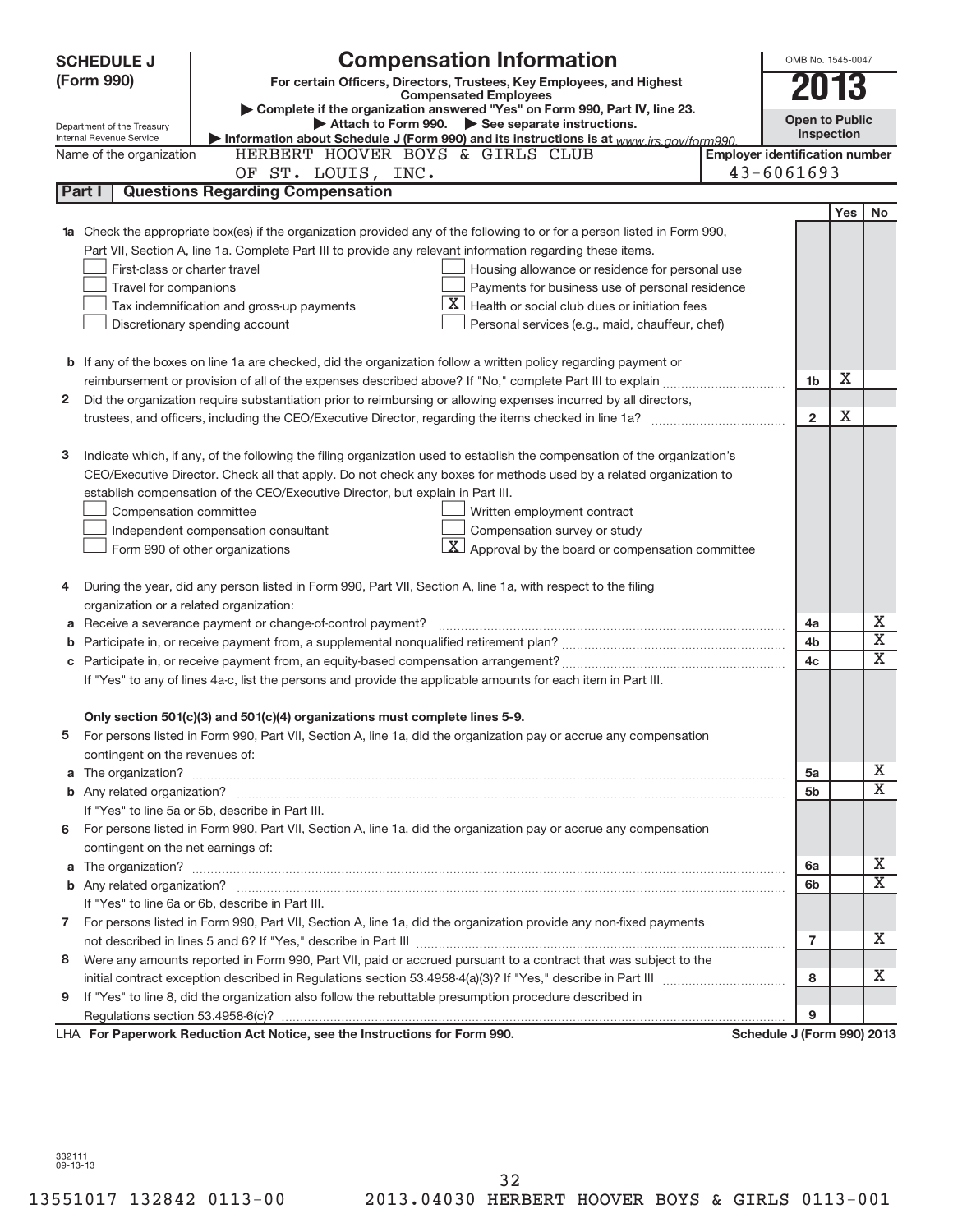| Schedule J (Form 990) 2013                                                                                                                                                                                                                                                       |                          | OF ST. LOUIS, INC.                              |                                           |                                           | 43-6061693                             |                                        |                                                    | Page 2                                    |
|----------------------------------------------------------------------------------------------------------------------------------------------------------------------------------------------------------------------------------------------------------------------------------|--------------------------|-------------------------------------------------|-------------------------------------------|-------------------------------------------|----------------------------------------|----------------------------------------|----------------------------------------------------|-------------------------------------------|
| Part II   Officers, Directors, Trustees, Key Employees, and Highest Compensated Employees. Use duplicate copies if additional space is needed                                                                                                                                    |                          |                                                 |                                           |                                           |                                        |                                        |                                                    |                                           |
| For each individual whose compensation must be reported in Schedule J, report compensation from the organization on row (i) and from related organizations, described in the instructions, on row (ii)<br>Do not list any individuals that are not listed on Form 990, Part VII. |                          |                                                 |                                           |                                           |                                        |                                        |                                                    |                                           |
| Note. The sum of columns (B)(i) (iii) for each listed individual must equal the total amount of Form 990, Part VII, Section A, line 1a, applicable column (D) and (E) amounts for that individual.                                                                               |                          |                                                 |                                           |                                           |                                        |                                        |                                                    |                                           |
|                                                                                                                                                                                                                                                                                  |                          | (B) Breakdown of W-2                            |                                           | and/or 1099-MISC compensation             | (C) Retirement and                     | (D) Nontaxable                         | (E) Total of columns                               | (F) Compensation                          |
| (A) Name and Title                                                                                                                                                                                                                                                               |                          | compensation<br>(i) Base                        | compensation<br>(ii) Bonus &<br>incentive | compensation<br>reportable<br>(iii) Other | other deferred<br>compensation         | benefits                               | $(B)(i)$ - $(D)$                                   | reported as deferred<br>in prior Form 990 |
| FLINT FOWLER<br>(1)                                                                                                                                                                                                                                                              | $\widehat{=}$            | $\bullet$<br>$\frac{00}{00}$<br>$\frac{160}{1}$ | $\circ$                                   | ٠<br>$\circ$                              | ٠<br>$00\overline{b}$<br>$\frac{1}{2}$ | ٠<br>718<br>N<br>$\mathord{\text{--}}$ | $\bullet$<br>$\frac{8}{11}$<br>ω<br>$\frac{8}{18}$ | $\dot{\circ}$                             |
| EXECUTIVE DIRECTOR                                                                                                                                                                                                                                                               | $\widehat{\equiv}$       | $\bullet$<br>0                                  | 0                                         | 0                                         | ∣⇔                                     | ⊝                                      | ٠<br>10                                            | $\circ$                                   |
|                                                                                                                                                                                                                                                                                  | $\widehat{=}$            |                                                 |                                           |                                           |                                        |                                        |                                                    |                                           |
|                                                                                                                                                                                                                                                                                  | $\widehat{(\mathbb{I})}$ |                                                 |                                           |                                           |                                        |                                        |                                                    |                                           |
|                                                                                                                                                                                                                                                                                  | $\widehat{=}$            |                                                 |                                           |                                           |                                        |                                        |                                                    |                                           |
|                                                                                                                                                                                                                                                                                  | $\widehat{\equiv}$       |                                                 |                                           |                                           |                                        |                                        |                                                    |                                           |
|                                                                                                                                                                                                                                                                                  | $\widehat{=}$            |                                                 |                                           |                                           |                                        |                                        |                                                    |                                           |
|                                                                                                                                                                                                                                                                                  | $\widehat{\equiv}$       |                                                 |                                           |                                           |                                        |                                        |                                                    |                                           |
|                                                                                                                                                                                                                                                                                  | $\widehat{=}$            |                                                 |                                           |                                           |                                        |                                        |                                                    |                                           |
|                                                                                                                                                                                                                                                                                  | $\widehat{=}$            |                                                 |                                           |                                           |                                        |                                        |                                                    |                                           |
|                                                                                                                                                                                                                                                                                  | $\widehat{=}$            |                                                 |                                           |                                           |                                        |                                        |                                                    |                                           |
|                                                                                                                                                                                                                                                                                  | $\widehat{\equiv}$       |                                                 |                                           |                                           |                                        |                                        |                                                    |                                           |
|                                                                                                                                                                                                                                                                                  |                          |                                                 |                                           |                                           |                                        |                                        |                                                    |                                           |
|                                                                                                                                                                                                                                                                                  | $\oplus$ $\oplus$        |                                                 |                                           |                                           |                                        |                                        |                                                    |                                           |
|                                                                                                                                                                                                                                                                                  | $\widehat{=}$            |                                                 |                                           |                                           |                                        |                                        |                                                    |                                           |
|                                                                                                                                                                                                                                                                                  | $\widehat{(\mathbb{I})}$ |                                                 |                                           |                                           |                                        |                                        |                                                    |                                           |
|                                                                                                                                                                                                                                                                                  | $\widehat{=}$            |                                                 |                                           |                                           |                                        |                                        |                                                    |                                           |
|                                                                                                                                                                                                                                                                                  | $\widehat{\equiv}$       |                                                 |                                           |                                           |                                        |                                        |                                                    |                                           |
|                                                                                                                                                                                                                                                                                  |                          |                                                 |                                           |                                           |                                        |                                        |                                                    |                                           |
|                                                                                                                                                                                                                                                                                  | $\oplus$ $\oplus$        |                                                 |                                           |                                           |                                        |                                        |                                                    |                                           |
|                                                                                                                                                                                                                                                                                  | $\widehat{=}$            |                                                 |                                           |                                           |                                        |                                        |                                                    |                                           |
|                                                                                                                                                                                                                                                                                  | $\widehat{=}$            |                                                 |                                           |                                           |                                        |                                        |                                                    |                                           |
|                                                                                                                                                                                                                                                                                  | $\widehat{=}$            |                                                 |                                           |                                           |                                        |                                        |                                                    |                                           |
|                                                                                                                                                                                                                                                                                  | $\widehat{\equiv}$       |                                                 |                                           |                                           |                                        |                                        |                                                    |                                           |
|                                                                                                                                                                                                                                                                                  |                          |                                                 |                                           |                                           |                                        |                                        |                                                    |                                           |
|                                                                                                                                                                                                                                                                                  | $\widehat{\Xi}$          |                                                 |                                           |                                           |                                        |                                        |                                                    |                                           |
|                                                                                                                                                                                                                                                                                  | $\mathrel{\widehat{=}}$  |                                                 |                                           |                                           |                                        |                                        |                                                    |                                           |
|                                                                                                                                                                                                                                                                                  | $\ddot{=}$               |                                                 |                                           |                                           |                                        |                                        |                                                    |                                           |
|                                                                                                                                                                                                                                                                                  | $\widehat{=}$            |                                                 |                                           |                                           |                                        |                                        |                                                    |                                           |
|                                                                                                                                                                                                                                                                                  | $\widehat{\equiv}$       |                                                 |                                           |                                           |                                        |                                        |                                                    |                                           |
|                                                                                                                                                                                                                                                                                  | $\widehat{=}$            |                                                 |                                           |                                           |                                        |                                        |                                                    |                                           |
|                                                                                                                                                                                                                                                                                  | $\widehat{=}$            |                                                 |                                           |                                           |                                        |                                        |                                                    |                                           |
|                                                                                                                                                                                                                                                                                  |                          |                                                 |                                           |                                           |                                        |                                        |                                                    | Schedule J (Form 990) 2013                |
| 332112<br>09-13-13                                                                                                                                                                                                                                                               |                          |                                                 |                                           | 33                                        |                                        |                                        |                                                    |                                           |

332112 09-13-13

Schedule J (Form 990) 2013 Page  $43 - 6061693$ OF ST. LOUIS, INC. 43-6061693 HERBERT HOOVER BOYS & GIRLS CLUB<br>OF ST. LOUIS, INC.

HERBERT HOOVER BOYS & GIRLS CLUB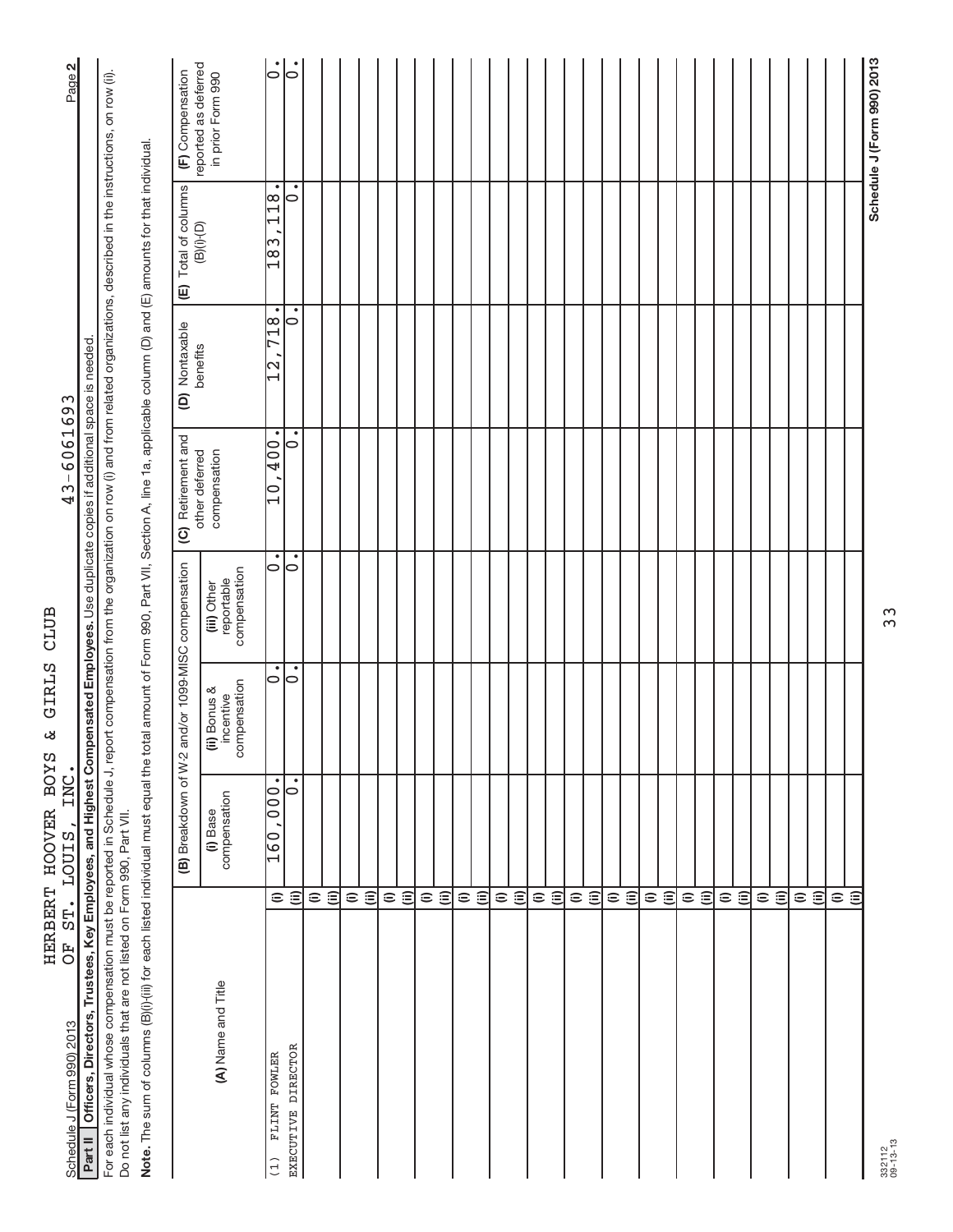| ST. LOUIS, INC.<br>F<br>O<br>Part III Supplemental Information<br>Schedule J (Form 990) 2013                                                                                                               | Page 3<br>43-6061693       |
|------------------------------------------------------------------------------------------------------------------------------------------------------------------------------------------------------------|----------------------------|
| Provide the information, explanation, or descriptions required for Part I, lines 1a, 1b, 3, 4a, 4b, 4c, 5a, 5b, 6a, 6b, 7, and 8, and for Part II. Also complete this part for any additional information. |                            |
|                                                                                                                                                                                                            |                            |
|                                                                                                                                                                                                            |                            |
|                                                                                                                                                                                                            |                            |
|                                                                                                                                                                                                            |                            |
|                                                                                                                                                                                                            |                            |
|                                                                                                                                                                                                            |                            |
|                                                                                                                                                                                                            |                            |
|                                                                                                                                                                                                            |                            |
|                                                                                                                                                                                                            |                            |
|                                                                                                                                                                                                            |                            |
|                                                                                                                                                                                                            |                            |
|                                                                                                                                                                                                            |                            |
|                                                                                                                                                                                                            |                            |
|                                                                                                                                                                                                            |                            |
|                                                                                                                                                                                                            |                            |
|                                                                                                                                                                                                            |                            |
|                                                                                                                                                                                                            |                            |
|                                                                                                                                                                                                            |                            |
|                                                                                                                                                                                                            |                            |
|                                                                                                                                                                                                            | Schedule J (Form 990) 2013 |

HERBERT HOOVER BOYS & GIRLS CLUB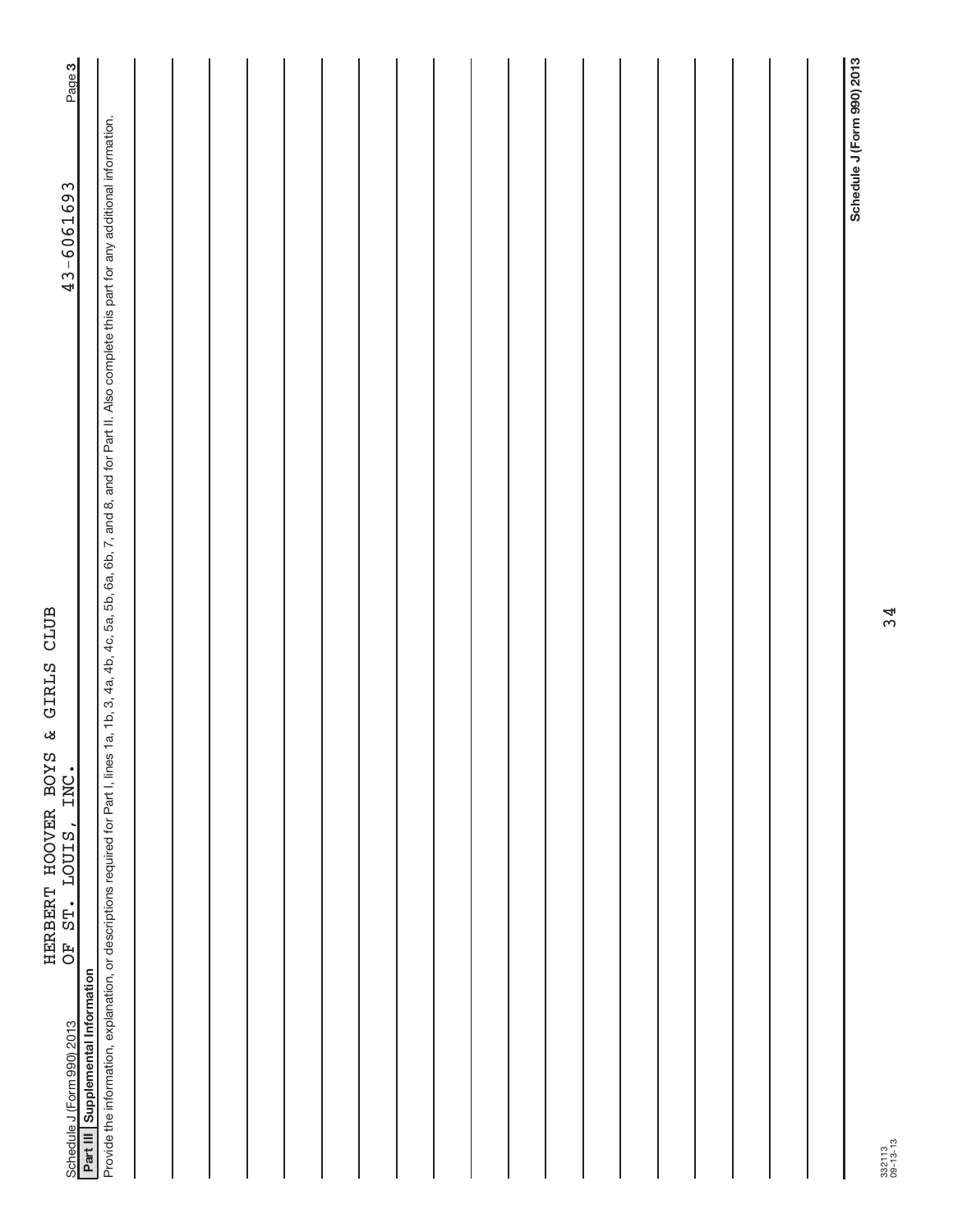|          | <b>SCHEDULE M</b><br>(Form 990)                        |                                                                                                                                        |                         | <b>Noncash Contributions</b>  |                                                                                               |                     | OMB No. 1545-0047<br>2013                             |     |    |
|----------|--------------------------------------------------------|----------------------------------------------------------------------------------------------------------------------------------------|-------------------------|-------------------------------|-----------------------------------------------------------------------------------------------|---------------------|-------------------------------------------------------|-----|----|
|          | Department of the Treasury<br>Internal Revenue Service | Attach to Form 990.                                                                                                                    |                         |                               | > Complete if the organizations answered "Yes" on Form 990, Part IV, lines 29 or 30.          |                     | <b>Open to Public</b><br>Inspection                   |     |    |
|          |                                                        | HERBERT HOOVER BOYS & GIRLS CLUB                                                                                                       |                         |                               | Information about Schedule M (Form 990) and its instructions is at www.irs.gov/form990.       |                     | <b>Employer identification number</b>                 |     |    |
|          | Name of the organization                               |                                                                                                                                        |                         |                               |                                                                                               |                     | $43 - 6061693$                                        |     |    |
| Part I   | <b>Types of Property</b>                               | OF ST. LOUIS, INC.                                                                                                                     |                         |                               |                                                                                               |                     |                                                       |     |    |
|          |                                                        |                                                                                                                                        | (a)                     | (b)                           | (c)                                                                                           |                     | (d)                                                   |     |    |
|          |                                                        |                                                                                                                                        | Check if<br>applicable  | Number of<br>contributions or | Noncash contribution<br>amounts reported on<br>items contributed Form 990, Part VIII, line 1q |                     | Method of determining<br>noncash contribution amounts |     |    |
| 1        |                                                        |                                                                                                                                        |                         |                               |                                                                                               |                     |                                                       |     |    |
| 2        |                                                        |                                                                                                                                        |                         |                               |                                                                                               |                     |                                                       |     |    |
| З        |                                                        | Art - Fractional interests                                                                                                             |                         |                               |                                                                                               |                     |                                                       |     |    |
| 4        |                                                        |                                                                                                                                        |                         |                               |                                                                                               |                     |                                                       |     |    |
| 5        |                                                        | Clothing and household goods                                                                                                           | $\overline{\textbf{x}}$ |                               | 34,572.                                                                                       | FMV                 |                                                       |     |    |
| 6        |                                                        |                                                                                                                                        |                         |                               |                                                                                               |                     |                                                       |     |    |
| 7        |                                                        |                                                                                                                                        |                         |                               |                                                                                               |                     |                                                       |     |    |
| 8        |                                                        |                                                                                                                                        |                         |                               |                                                                                               |                     |                                                       |     |    |
| 9        |                                                        |                                                                                                                                        | $\overline{\text{X}}$   | 14                            | 59,779.                                                                                       | <b>MARKET VALUE</b> |                                                       |     |    |
| 10       |                                                        | Securities - Closely held stock                                                                                                        |                         |                               |                                                                                               |                     |                                                       |     |    |
| 11       | Securities - Partnership, LLC, or                      |                                                                                                                                        |                         |                               |                                                                                               |                     |                                                       |     |    |
|          |                                                        |                                                                                                                                        |                         |                               |                                                                                               |                     |                                                       |     |    |
| 12       | Securities - Miscellaneous                             |                                                                                                                                        |                         |                               |                                                                                               |                     |                                                       |     |    |
| 13       | Qualified conservation contribution -                  |                                                                                                                                        |                         |                               |                                                                                               |                     |                                                       |     |    |
|          |                                                        |                                                                                                                                        |                         |                               |                                                                                               |                     |                                                       |     |    |
| 14       |                                                        | Qualified conservation contribution - Other                                                                                            |                         |                               |                                                                                               |                     |                                                       |     |    |
| 15       |                                                        |                                                                                                                                        |                         |                               |                                                                                               |                     |                                                       |     |    |
| 16       |                                                        |                                                                                                                                        |                         |                               |                                                                                               |                     |                                                       |     |    |
| 17<br>18 |                                                        |                                                                                                                                        | $\overline{\textbf{x}}$ |                               | 1,145.                                                                                        | FMV                 |                                                       |     |    |
| 19       |                                                        |                                                                                                                                        | $\overline{\text{X}}$   |                               | 1,133.                                                                                        | <b>FMV</b>          |                                                       |     |    |
| 20       |                                                        | Drugs and medical supplies                                                                                                             |                         |                               |                                                                                               |                     |                                                       |     |    |
| 21       |                                                        |                                                                                                                                        |                         |                               |                                                                                               |                     |                                                       |     |    |
| 22       | <b>Historical artifacts</b>                            |                                                                                                                                        |                         |                               |                                                                                               |                     |                                                       |     |    |
| 23       |                                                        |                                                                                                                                        |                         |                               |                                                                                               |                     |                                                       |     |    |
| 24       | Archeological artifacts                                |                                                                                                                                        |                         |                               |                                                                                               |                     |                                                       |     |    |
| 25       | Other                                                  | <b>AUCTION ITEMS</b>                                                                                                                   | Х                       | 221                           | 66,468.                                                                                       | FMV                 |                                                       |     |    |
| 26       | Other                                                  | SPORTS TICKET                                                                                                                          | $\overline{\text{X}}$   | 31                            | 46,349.                                                                                       | FMV                 |                                                       |     |    |
| 27       | Other                                                  | FURNITURE,<br>FI                                                                                                                       | $\overline{\textbf{x}}$ | 6                             | 18,303.                                                                                       | FMV                 |                                                       |     |    |
| 28       | Other                                                  | <b>OTHER</b>                                                                                                                           | $\overline{\textbf{x}}$ | 1                             | 1,200.                                                                                        | FMV                 |                                                       |     |    |
| 29       |                                                        | Number of Forms 8283 received by the organization during the tax year for contributions                                                |                         |                               |                                                                                               |                     |                                                       |     |    |
|          |                                                        | for which the organization completed Form 8283, Part IV, Donee Acknowledgement                                                         |                         |                               | 29                                                                                            |                     |                                                       |     |    |
|          |                                                        |                                                                                                                                        |                         |                               |                                                                                               |                     |                                                       | Yes | No |
|          |                                                        | 30a During the year, did the organization receive by contribution any property reported in Part I, lines 1 - 28, that it must hold for |                         |                               |                                                                                               |                     |                                                       |     |    |
|          |                                                        | at least three years from the date of the initial contribution, and which is not required to be used for exempt purposes for           |                         |                               |                                                                                               |                     |                                                       |     |    |
|          |                                                        |                                                                                                                                        |                         |                               |                                                                                               |                     | 30a                                                   |     | х  |
| b        |                                                        | If "Yes," describe the arrangement in Part II.                                                                                         |                         |                               |                                                                                               |                     |                                                       |     |    |
| 31       |                                                        | Does the organization have a gift acceptance policy that requires the review of any non-standard contributions?                        |                         |                               |                                                                                               |                     | 31                                                    |     | х  |
|          |                                                        | 32a Does the organization hire or use third parties or related organizations to solicit, process, or sell noncash                      |                         |                               |                                                                                               |                     |                                                       |     |    |
|          | contributions?                                         |                                                                                                                                        |                         |                               |                                                                                               |                     | <b>32a</b>                                            |     | X  |
| b        | If "Yes," describe in Part II.                         |                                                                                                                                        |                         |                               |                                                                                               |                     |                                                       |     |    |
| 33       |                                                        | If the organization did not report an amount in column (c) for a type of property for which column (a) is checked,                     |                         |                               |                                                                                               |                     |                                                       |     |    |
| LHA      | describe in Part II.                                   | For Paperwork Reduction Act Notice, see the Instructions for Form 990.                                                                 |                         |                               |                                                                                               |                     | Schedule M (Form 990) (2013)                          |     |    |
|          |                                                        |                                                                                                                                        |                         |                               |                                                                                               |                     |                                                       |     |    |

332141 09-03-13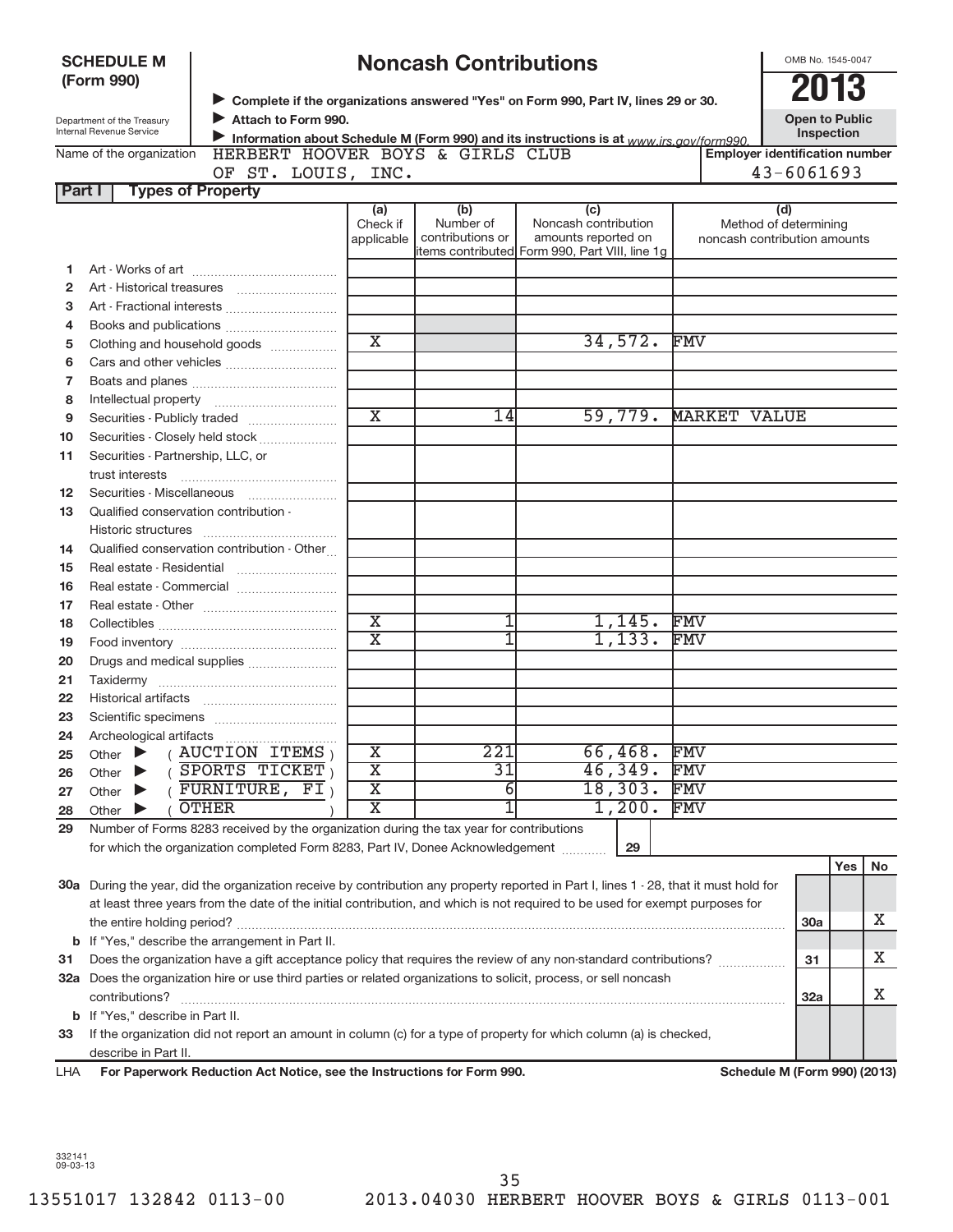|                 |                                                 | HERBERT HOOVER BOYS & GIRLS CLUB |  |    |                                                                                                                                                                                                                                                                      |                              |        |
|-----------------|-------------------------------------------------|----------------------------------|--|----|----------------------------------------------------------------------------------------------------------------------------------------------------------------------------------------------------------------------------------------------------------------------|------------------------------|--------|
|                 | Schedule M (Form 990) (2013) OF ST. LOUIS, INC. |                                  |  |    |                                                                                                                                                                                                                                                                      | $43 - 6061693$               | Page 2 |
| <b>Part II</b>  | this part for any additional information.       |                                  |  |    | Supplemental Information. Provide the information required by Part I, lines 30b, 32b, and 33, and whether the organization<br>is reporting in Part I, column (b), the number of contributions, the number of items received, or a combination of both. Also complete |                              |        |
|                 |                                                 |                                  |  |    |                                                                                                                                                                                                                                                                      |                              |        |
|                 |                                                 |                                  |  |    |                                                                                                                                                                                                                                                                      |                              |        |
|                 |                                                 |                                  |  |    |                                                                                                                                                                                                                                                                      |                              |        |
|                 |                                                 |                                  |  |    |                                                                                                                                                                                                                                                                      |                              |        |
|                 |                                                 |                                  |  |    |                                                                                                                                                                                                                                                                      |                              |        |
|                 |                                                 |                                  |  |    |                                                                                                                                                                                                                                                                      |                              |        |
|                 |                                                 |                                  |  |    |                                                                                                                                                                                                                                                                      |                              |        |
|                 |                                                 |                                  |  |    |                                                                                                                                                                                                                                                                      |                              |        |
|                 |                                                 |                                  |  |    |                                                                                                                                                                                                                                                                      |                              |        |
|                 |                                                 |                                  |  |    |                                                                                                                                                                                                                                                                      |                              |        |
|                 |                                                 |                                  |  |    |                                                                                                                                                                                                                                                                      |                              |        |
|                 |                                                 |                                  |  |    |                                                                                                                                                                                                                                                                      |                              |        |
|                 |                                                 |                                  |  |    |                                                                                                                                                                                                                                                                      |                              |        |
|                 |                                                 |                                  |  |    |                                                                                                                                                                                                                                                                      |                              |        |
|                 |                                                 |                                  |  |    |                                                                                                                                                                                                                                                                      |                              |        |
|                 |                                                 |                                  |  |    |                                                                                                                                                                                                                                                                      |                              |        |
|                 |                                                 |                                  |  |    |                                                                                                                                                                                                                                                                      |                              |        |
|                 |                                                 |                                  |  |    |                                                                                                                                                                                                                                                                      |                              |        |
|                 |                                                 |                                  |  |    |                                                                                                                                                                                                                                                                      |                              |        |
|                 |                                                 |                                  |  |    |                                                                                                                                                                                                                                                                      |                              |        |
|                 |                                                 |                                  |  |    |                                                                                                                                                                                                                                                                      |                              |        |
|                 |                                                 |                                  |  |    |                                                                                                                                                                                                                                                                      |                              |        |
|                 |                                                 |                                  |  |    |                                                                                                                                                                                                                                                                      |                              |        |
|                 |                                                 |                                  |  |    |                                                                                                                                                                                                                                                                      |                              |        |
|                 |                                                 |                                  |  |    |                                                                                                                                                                                                                                                                      |                              |        |
|                 |                                                 |                                  |  |    |                                                                                                                                                                                                                                                                      |                              |        |
|                 |                                                 |                                  |  |    |                                                                                                                                                                                                                                                                      |                              |        |
|                 |                                                 |                                  |  |    |                                                                                                                                                                                                                                                                      |                              |        |
|                 |                                                 |                                  |  |    |                                                                                                                                                                                                                                                                      |                              |        |
|                 |                                                 |                                  |  |    |                                                                                                                                                                                                                                                                      |                              |        |
|                 |                                                 |                                  |  |    |                                                                                                                                                                                                                                                                      |                              |        |
|                 |                                                 |                                  |  |    |                                                                                                                                                                                                                                                                      |                              |        |
|                 |                                                 |                                  |  |    |                                                                                                                                                                                                                                                                      |                              |        |
|                 |                                                 |                                  |  |    |                                                                                                                                                                                                                                                                      |                              |        |
|                 |                                                 |                                  |  |    |                                                                                                                                                                                                                                                                      |                              |        |
| 332142 09-03-13 |                                                 |                                  |  |    |                                                                                                                                                                                                                                                                      | Schedule M (Form 990) (2013) |        |
|                 |                                                 |                                  |  | 36 |                                                                                                                                                                                                                                                                      |                              |        |
|                 |                                                 |                                  |  |    |                                                                                                                                                                                                                                                                      |                              |        |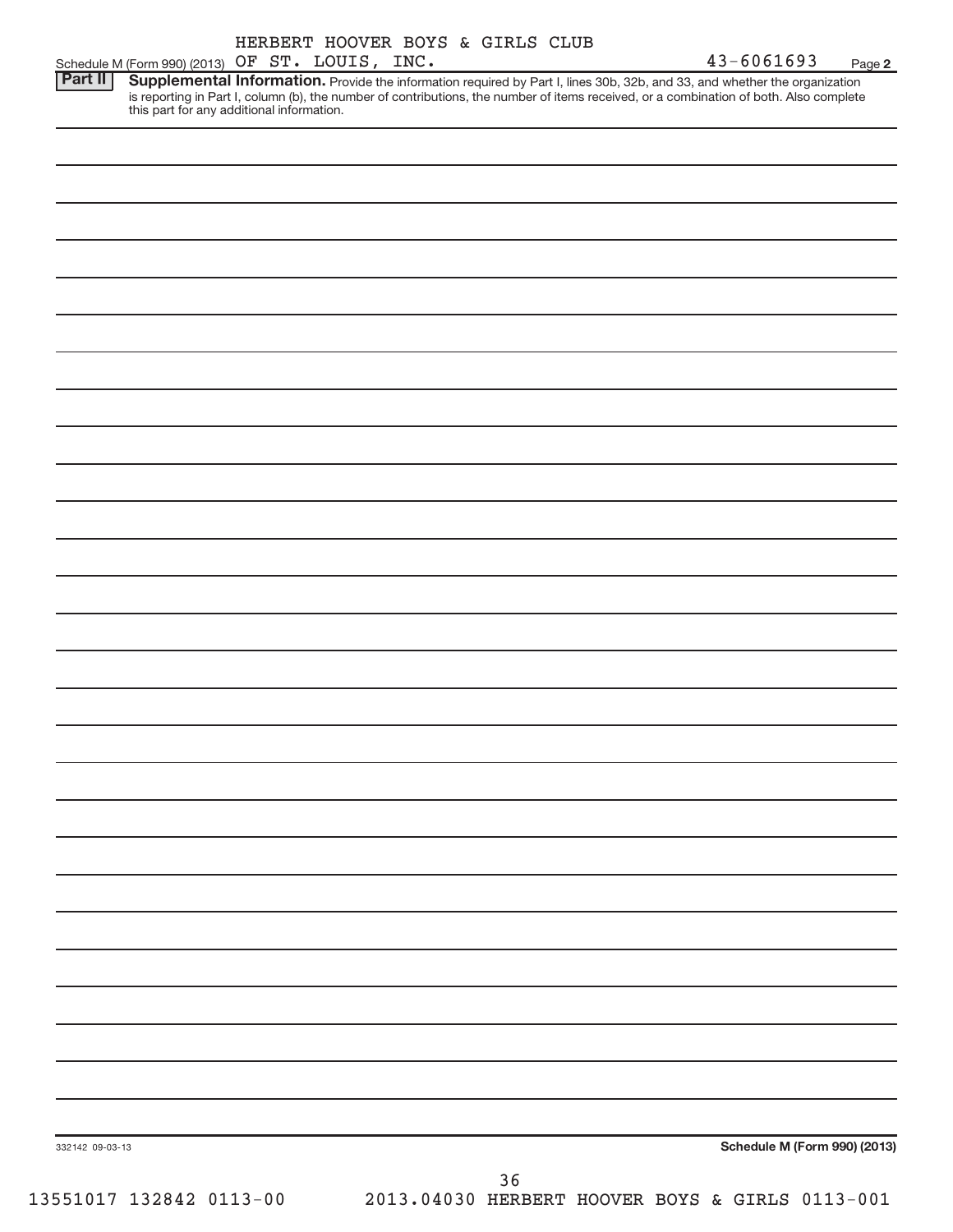| <b>SCHEDULE O</b><br>(Form 990 or 990-EZ)<br>Department of the Treasury<br>Internal Revenue Service | Supplemental Information to Form 990 or 990-EZ<br>Complete to provide information for responses to specific questions on<br>Form 990 or 990-EZ or to provide any additional information.<br>Attach to Form 990 or 990-EZ.<br>Information about Schedule O (Form 990 or 990-EZ) and its instructions is at www irs gov/form990 |  | OMB No. 1545-0047<br><b>Open to Public</b><br><b>Inspection</b> |  |  |  |
|-----------------------------------------------------------------------------------------------------|-------------------------------------------------------------------------------------------------------------------------------------------------------------------------------------------------------------------------------------------------------------------------------------------------------------------------------|--|-----------------------------------------------------------------|--|--|--|
| Name of the organization                                                                            | HERBERT HOOVER BOYS & GIRLS CLUB<br>OF ST. LOUIS, INC.                                                                                                                                                                                                                                                                        |  | <b>Employer identification number</b><br>$43 - 6061693$         |  |  |  |
|                                                                                                     |                                                                                                                                                                                                                                                                                                                               |  |                                                                 |  |  |  |
|                                                                                                     | FORM 990, PART I, LINE 1, DESCRIPTION OF<br>ORGANIZATION MISSION:                                                                                                                                                                                                                                                             |  |                                                                 |  |  |  |
| INSPIRE AND<br>TO                                                                                   | <b>ENABLE YOUTH AGES 6</b><br>TO<br>18<br>TO<br>REALIZE<br>THEIR FULL                                                                                                                                                                                                                                                         |  |                                                                 |  |  |  |
|                                                                                                     | POTENTIAL AS PRODUCTIVE, RESPONSIBLE AND CARING CITIZENS, THE BOYS AND                                                                                                                                                                                                                                                        |  |                                                                 |  |  |  |
|                                                                                                     | GIRLS CLUB OF ST LOUIS PROVIDES RECREATIONAL, ATHLETIC AND EDUCATIONAL                                                                                                                                                                                                                                                        |  |                                                                 |  |  |  |
| FACILITIES FOR YOUTH IN                                                                             | THE METROPOLITAN ST. LOUIS COMMUNITY.                                                                                                                                                                                                                                                                                         |  |                                                                 |  |  |  |
|                                                                                                     |                                                                                                                                                                                                                                                                                                                               |  |                                                                 |  |  |  |
|                                                                                                     | FORM 990, PART III, LINE 1, DESCRIPTION OF ORGANIZATION MISSION:                                                                                                                                                                                                                                                              |  |                                                                 |  |  |  |
| TО<br>INSPIRE AND                                                                                   | ENABLE YOUTH AGES 6 TO 18<br>TO REALIZE THEIR FULL                                                                                                                                                                                                                                                                            |  |                                                                 |  |  |  |
|                                                                                                     | POTENTIAL AS PRODUCTIVE, RESPONSIBLE AND CARING CITIZENS, THE BOYS AND                                                                                                                                                                                                                                                        |  |                                                                 |  |  |  |
|                                                                                                     | GIRLS CLUB OF ST LOUIS PROVIDES RECREATIONAL, ATHLETIC AND EDUCATIONAL                                                                                                                                                                                                                                                        |  |                                                                 |  |  |  |
| FACILITIES FOR YOUTH IN                                                                             | THE METROPOLITAN ST. LOUIS COMMUNITY.                                                                                                                                                                                                                                                                                         |  |                                                                 |  |  |  |
|                                                                                                     |                                                                                                                                                                                                                                                                                                                               |  |                                                                 |  |  |  |
|                                                                                                     | FORM 990, PART III, LINE 4D, OTHER PROGRAM SERVICES:                                                                                                                                                                                                                                                                          |  |                                                                 |  |  |  |
| EAST MIDDLE SCHOOL CLUB                                                                             |                                                                                                                                                                                                                                                                                                                               |  |                                                                 |  |  |  |
|                                                                                                     | 21ST CENTURY COMMUNITY LEARNING CENTERS                                                                                                                                                                                                                                                                                       |  |                                                                 |  |  |  |
| EXPENSES $\frac{255}{305}$ . INCLUDING GRANTS OF $\frac{2}{5}$ 0. REVENUE $\frac{2}{5}$ 4,114.      |                                                                                                                                                                                                                                                                                                                               |  |                                                                 |  |  |  |
|                                                                                                     |                                                                                                                                                                                                                                                                                                                               |  |                                                                 |  |  |  |
|                                                                                                     | FORM 990, PART VI, SECTION B, LINE 11:                                                                                                                                                                                                                                                                                        |  |                                                                 |  |  |  |
|                                                                                                     | EXPLANATION: THE RETURN IS PREPARED BY AN INDEPENDENT PUBLIC ACCOUNTING                                                                                                                                                                                                                                                       |  |                                                                 |  |  |  |
|                                                                                                     | FIRM. THE GOVERNING BODY REVIEWS THE RETURN PRIOR TO FILING.                                                                                                                                                                                                                                                                  |  |                                                                 |  |  |  |
|                                                                                                     |                                                                                                                                                                                                                                                                                                                               |  |                                                                 |  |  |  |
|                                                                                                     | FORM 990, PART VI, SECTION B, LINE 12C:                                                                                                                                                                                                                                                                                       |  |                                                                 |  |  |  |
|                                                                                                     | EXPLANATION: THE CONFLICT OF INTEREST FORM IS SENT OUT ANNUALLY TO STAFF                                                                                                                                                                                                                                                      |  |                                                                 |  |  |  |
|                                                                                                     | MEMBERS AND BOARD MEMBERS. BOARD MEMBERS SIGN AND RETURN BY MAIL OR IN                                                                                                                                                                                                                                                        |  |                                                                 |  |  |  |
|                                                                                                     | PERSON. THE FINANCE DEPARTMENT FOLLOWS UP WITH STAFF AND BOARD MEMBERS TO                                                                                                                                                                                                                                                     |  |                                                                 |  |  |  |
|                                                                                                     | ENSURE THEY ARE ALL TURNED IN EACH YEAR.                                                                                                                                                                                                                                                                                      |  |                                                                 |  |  |  |
| 332211                                                                                              | LHA For Paperwork Reduction Act Notice, see the Instructions for Form 990 or 990-EZ.                                                                                                                                                                                                                                          |  | Schedule O (Form 990 or 990-EZ) (2013)                          |  |  |  |
| 09-04-13                                                                                            | 37                                                                                                                                                                                                                                                                                                                            |  |                                                                 |  |  |  |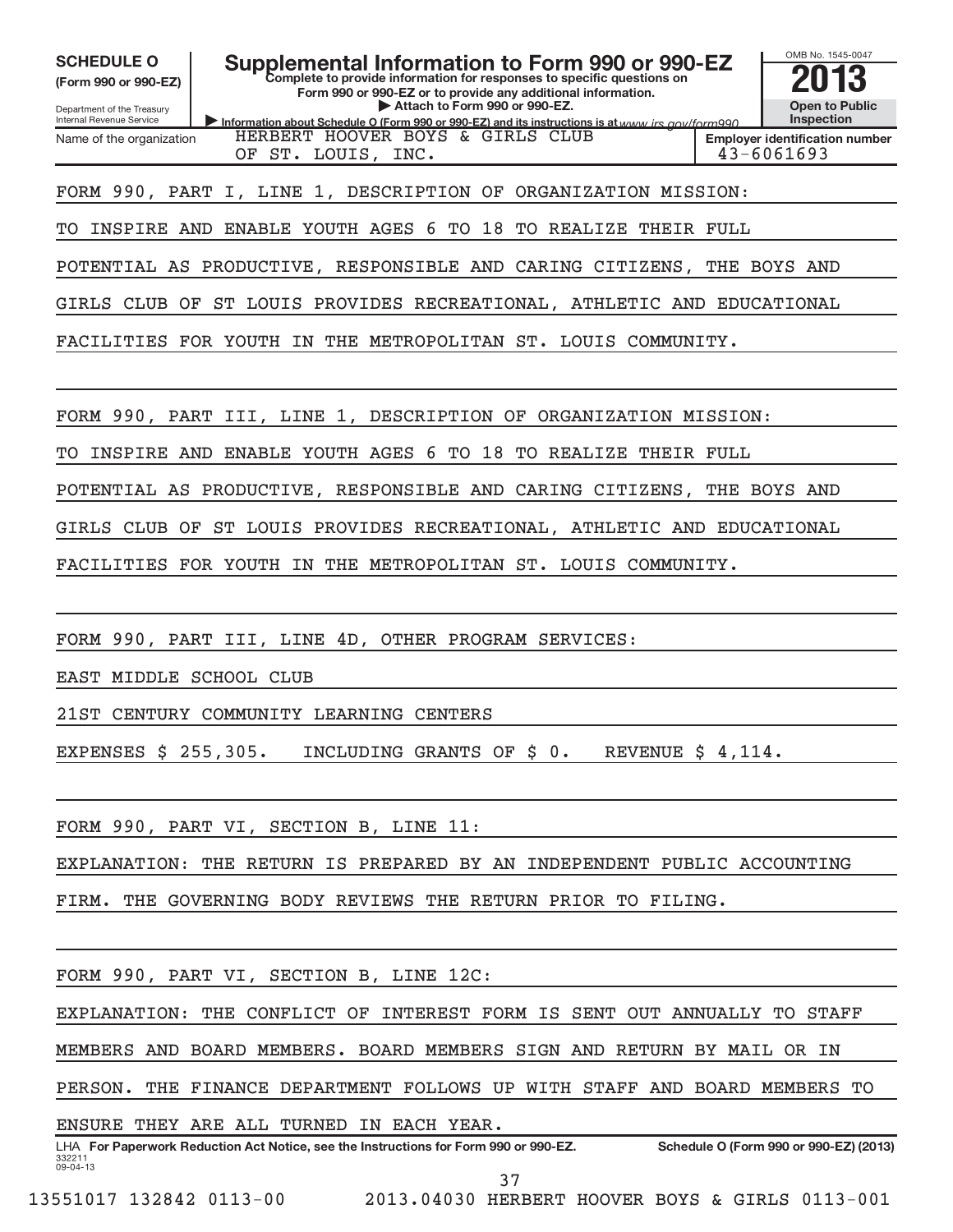| Schedule O (Form 990 or 990-EZ) (2013) |                                                                                 | Page 2                                                  |
|----------------------------------------|---------------------------------------------------------------------------------|---------------------------------------------------------|
|                                        | Name of the organization HERBERT HOOVER BOYS & GIRLS CLUB<br>OF ST. LOUIS, INC. | <b>Emplover identification number</b><br>$43 - 6061693$ |

FORM 990, PART VI, SECTION B, LINE 15:

EXPLANATION: THE BOARD SETS THE PRESIDENT'S SALARY. THE PRESIDENT SETS THE

VICE-PRESIDENT'S SALARY BASED ON BOYS AND GIRLS CLUB OF AMERICA GUIDELINES.

FORM 990, PART VI, SECTION C, LINE 19:

EXPLANATION: AUDITED FINANCIAL STATEMENTS PROVIDED UPON WRITTEN REQUEST.

332212 09-04-13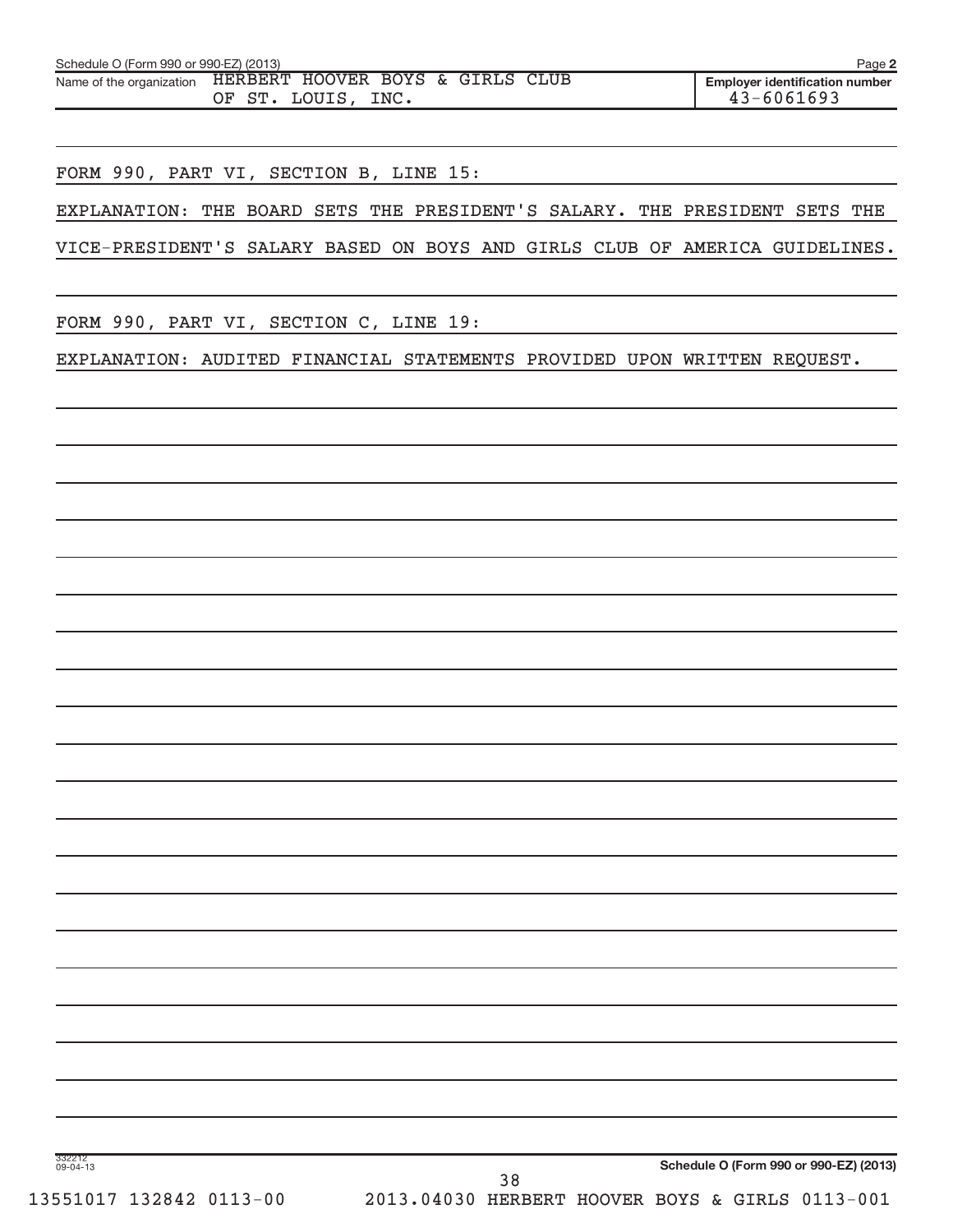| <b>SCHEDULER</b><br>(Form 990)                                                    |                                                           | Complete if the organization answered "Yes" on Form 990, Part IV, line 33, 34, 35b, 36, or 37.<br>Related Organizations and Unrelated Partnerships                                |                                                                        |                                              |                                                                             |                                                     | OMB No. 1545-0047<br>2013                                                       |
|-----------------------------------------------------------------------------------|-----------------------------------------------------------|-----------------------------------------------------------------------------------------------------------------------------------------------------------------------------------|------------------------------------------------------------------------|----------------------------------------------|-----------------------------------------------------------------------------|-----------------------------------------------------|---------------------------------------------------------------------------------|
| Department of the Treasury<br>Internal Revenue Service                            |                                                           | ▶Information about Schedule R (Form 990) and its instructions is at www.irs.gov/form990.<br>OVER BOYS & GIRLS CLUB<br>Attach to Form 990.                                         | See separate instructions.                                             |                                              |                                                                             |                                                     | Open to Public<br>Inspection                                                    |
| Name of the organization                                                          | HOOVER BOYS<br>LOUIS,<br><b>HERBERT</b><br>ST.<br>FO<br>O | INC.                                                                                                                                                                              |                                                                        |                                              |                                                                             | Employer identification number<br>43-6061693        |                                                                                 |
| Part I                                                                            |                                                           | Identification of Disregarded Entities Complete if the organization answered "Yes" on Form 990, Part IV, line 33.                                                                 |                                                                        |                                              |                                                                             |                                                     |                                                                                 |
| Name, address, and EIN (if applicable)<br>of disregarded entity<br><u>ම</u>       |                                                           | Primary activity<br>ê                                                                                                                                                             | Legal domicile (state or<br>foreign country)<br>$\widehat{\mathbf{c}}$ | Total income<br>$\widehat{\mathbf{c}}$       | End-of-year assets<br>$\widehat{e}$                                         |                                                     | Direct controlling<br>entity<br>$\widehat{\epsilon}$                            |
|                                                                                   |                                                           |                                                                                                                                                                                   |                                                                        |                                              |                                                                             |                                                     |                                                                                 |
|                                                                                   |                                                           |                                                                                                                                                                                   |                                                                        |                                              |                                                                             |                                                     |                                                                                 |
|                                                                                   |                                                           |                                                                                                                                                                                   |                                                                        |                                              |                                                                             |                                                     |                                                                                 |
|                                                                                   |                                                           |                                                                                                                                                                                   |                                                                        |                                              |                                                                             |                                                     |                                                                                 |
| organizations during the tax year.<br>Part II                                     |                                                           | <b>Identification of Related Tax-Exempt Organizations</b> Complete if the organization answered "Yes" on Form 990, Part IV, line 34 because it had one or more related tax-exempt |                                                                        |                                              |                                                                             |                                                     |                                                                                 |
| Name, address, and EIN<br>of related organization<br>$\widehat{a}$                |                                                           | Primary activity<br>ê                                                                                                                                                             | Legal domicile (state or<br>foreign country)<br>$\widehat{\mathbf{c}}$ | Exempt Code<br>section<br>$\widehat{\sigma}$ | status (if section<br>Public charity<br>501(c)(3)<br>$\widehat{\mathbf{e}}$ | Direct controlling<br>entity<br>$\mathbf{\epsilon}$ | Section $\mathbf{g}$<br>Section 512(b)(13)<br>ž<br>controlled<br>entity?<br>Yes |
| COMMUNITY<br>6310<br>GRAND AVE<br><b>MO</b><br>ADAMS PARK<br>ST LOUIS.<br>2901 N. | 43-1888292<br>Τ.<br><b>CENTER</b>                         | YOUTH<br><b>INSPIRE</b>                                                                                                                                                           | <b>MISSOURI</b>                                                        | 501(C)(3)                                    | r<br><b>LINE</b>                                                            | N/A                                                 | X                                                                               |
| 63107<br>GRAND AVE<br>MENTOR ST. LOUIS<br><b>MO</b><br>ST LOUIS<br>2901 N.        | 43-1713228                                                | MENTOR YOUTH                                                                                                                                                                      | MISSOURI                                                               | 501(C)(3)                                    | $\overline{ }$<br><b>LINE</b>                                               | N/A                                                 | Χ                                                                               |
|                                                                                   |                                                           |                                                                                                                                                                                   |                                                                        |                                              |                                                                             |                                                     |                                                                                 |
|                                                                                   |                                                           |                                                                                                                                                                                   |                                                                        |                                              |                                                                             |                                                     |                                                                                 |
| For Paperwork Reduction Act Notice, see the Instructions for Form 990.            |                                                           |                                                                                                                                                                                   |                                                                        |                                              |                                                                             |                                                     | Schedule R (Form 990) 2013                                                      |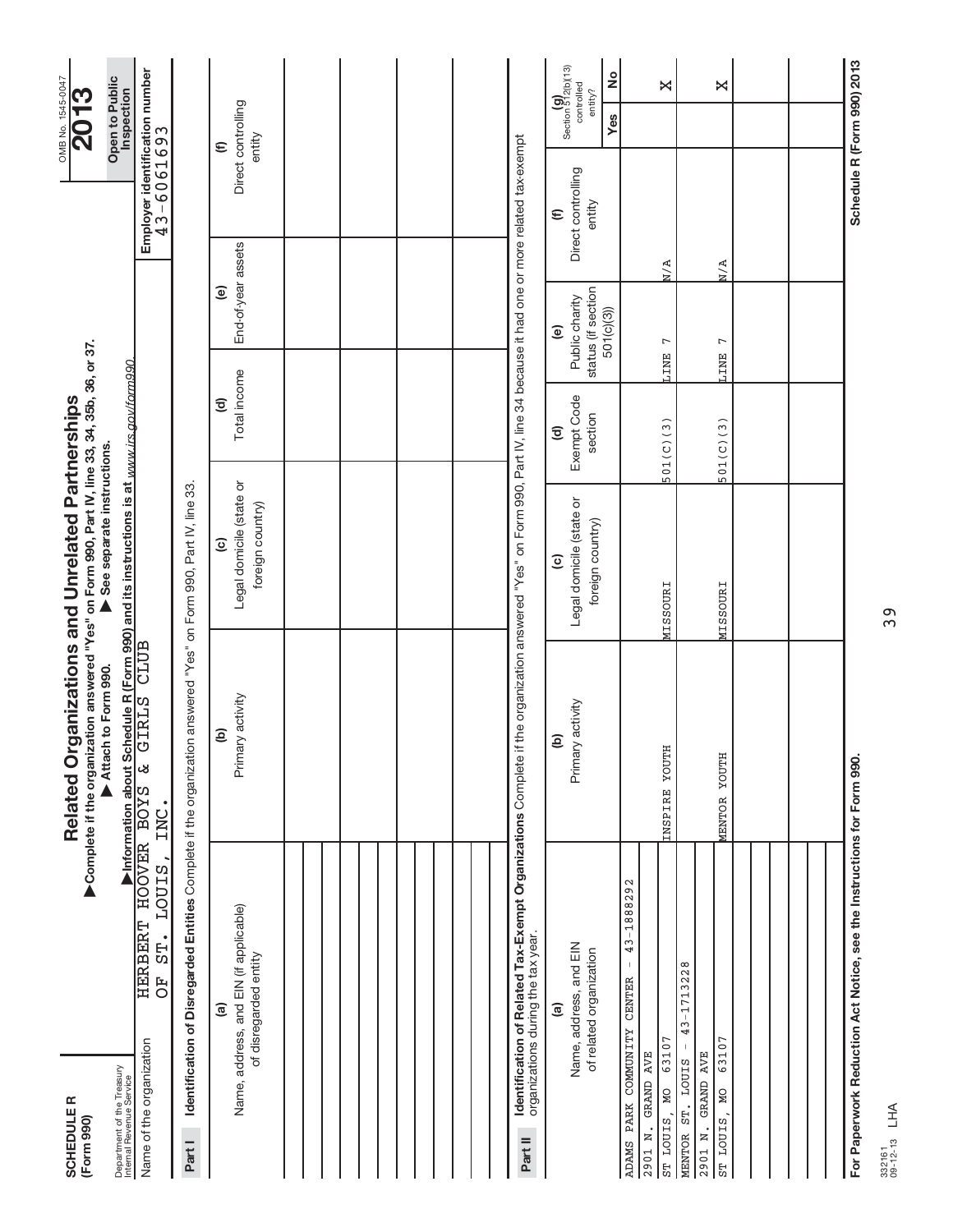| $\sim$<br>Page                                                                                                   |                                                                                                                                           | General or <mark>Percentage</mark><br>managing <b>ownership</b><br>partner?<br>$\widehat{\epsilon}$ |  |  |                                                                                                                                                                                                                                                                           | °<br>$\begin{array}{c} \textbf{(i)}\\ \text{Section}\\ 512 \text{(b)} \text{(13)}\\ \text{controlled}\\ \text{entiv} \text{?} \end{array}$<br><b>Yes</b> |  |  |                            |
|------------------------------------------------------------------------------------------------------------------|-------------------------------------------------------------------------------------------------------------------------------------------|-----------------------------------------------------------------------------------------------------|--|--|---------------------------------------------------------------------------------------------------------------------------------------------------------------------------------------------------------------------------------------------------------------------------|----------------------------------------------------------------------------------------------------------------------------------------------------------|--|--|----------------------------|
| ო<br>606169                                                                                                      |                                                                                                                                           | <b>Yes</b> No<br>⊜                                                                                  |  |  |                                                                                                                                                                                                                                                                           | Percentage<br>Ξ                                                                                                                                          |  |  | Schedule R (Form 990) 2013 |
| 43                                                                                                               |                                                                                                                                           | Code V-UBI<br>  amount in box<br>  20 of Schedule<br>  K-1 (Form 1065)<br>$\widehat{=}$             |  |  |                                                                                                                                                                                                                                                                           | end-of-year<br>assets<br>Share of<br>ම                                                                                                                   |  |  |                            |
|                                                                                                                  |                                                                                                                                           | Disproportionate<br>2<br>allocations?<br>ε<br>Yes                                                   |  |  |                                                                                                                                                                                                                                                                           |                                                                                                                                                          |  |  |                            |
|                                                                                                                  |                                                                                                                                           | Share of<br>end-of-year<br>assets<br>$\circledcirc$                                                 |  |  |                                                                                                                                                                                                                                                                           | Share of total<br>income<br>$\widehat{\epsilon}$                                                                                                         |  |  |                            |
| iip Complete if the organization answered "Yes" on Form 990, Part IV, line 34 because it had one or more related |                                                                                                                                           |                                                                                                     |  |  |                                                                                                                                                                                                                                                                           | Type of entity<br>(C corp, S corp,<br>or trust)<br>ම                                                                                                     |  |  |                            |
|                                                                                                                  |                                                                                                                                           | Share of total<br>income<br>$\mathbf \epsilon$                                                      |  |  |                                                                                                                                                                                                                                                                           |                                                                                                                                                          |  |  |                            |
|                                                                                                                  |                                                                                                                                           |                                                                                                     |  |  |                                                                                                                                                                                                                                                                           | Direct controlling<br>entity<br>$\widehat{\mathbf{c}}$                                                                                                   |  |  |                            |
|                                                                                                                  |                                                                                                                                           | (related, unrelated,<br>excluded from tax under<br>sections 512-514)<br>Predominant income<br>ම     |  |  |                                                                                                                                                                                                                                                                           |                                                                                                                                                          |  |  | $\frac{1}{4}$              |
|                                                                                                                  |                                                                                                                                           |                                                                                                     |  |  |                                                                                                                                                                                                                                                                           | Legal domicile<br>(state or<br>foreign<br>country)<br>$\widehat{\mathbf{c}}$                                                                             |  |  |                            |
|                                                                                                                  |                                                                                                                                           | Direct controlling<br>entity<br>$\widehat{\mathbf{c}}$                                              |  |  |                                                                                                                                                                                                                                                                           | Primary activity<br>$\widehat{e}$                                                                                                                        |  |  |                            |
| INC<br>٠<br><b>LOUIS</b><br>$\bullet$                                                                            |                                                                                                                                           | Legal<br>domicile<br>(state or<br>foreign<br>country)<br>$\widehat{c}$                              |  |  |                                                                                                                                                                                                                                                                           |                                                                                                                                                          |  |  |                            |
|                                                                                                                  |                                                                                                                                           | Primary activity<br>$\widehat{e}$                                                                   |  |  |                                                                                                                                                                                                                                                                           |                                                                                                                                                          |  |  |                            |
| ST.<br>FO<br>O<br>Schedule R (Form 990) 2013                                                                     | Identification of Related Organizations Taxable as a Partnersh<br>organizations treated as a partnership during the tax year.<br>Part III | Name, address, and EIN<br>of related organization<br>$\widehat{a}$                                  |  |  | Identification of Related Organizations Taxable as a Corporation or Trust Complete if the organization answered "Yes" on Form 990, Part IV, line 34 because it had one or more related<br>organizations treated as a corporation or trust during the tax year.<br>Part IV | Name, address, and EIN<br>of related organization<br>ම                                                                                                   |  |  | 332162 09-12-13            |

HERBERT HOOVER BOYS & GIRLS CLUB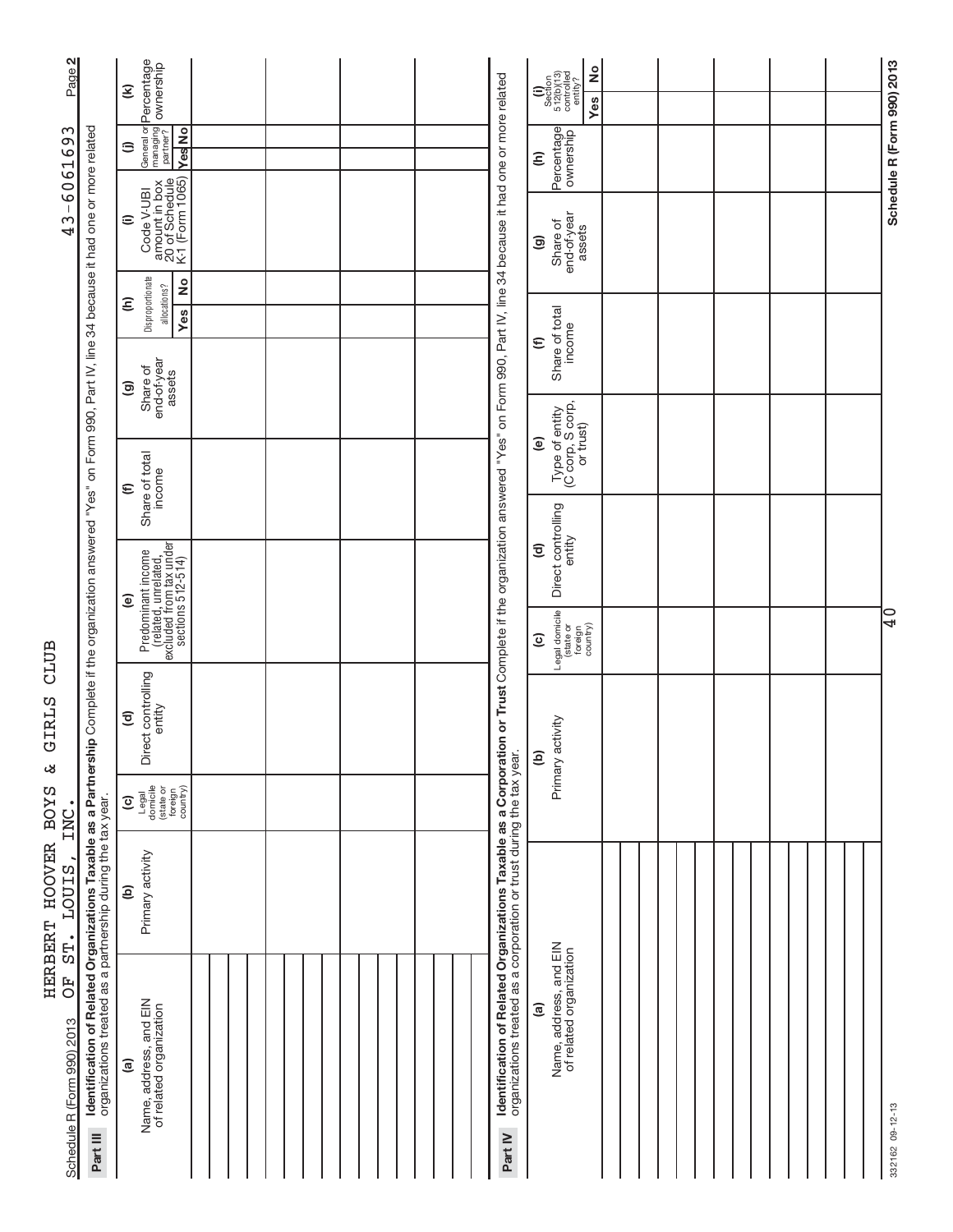|                            | נטלוקים<br>I<br>١<br>j |
|----------------------------|------------------------|
|                            |                        |
|                            |                        |
| תדסות רווח                 |                        |
| ś                          |                        |
|                            | くとけ<br>)<br>i          |
| さんこく しょうしょう ストー・コード しょうしょう | てーーくー<br>l             |
| <br>                       | 目と にく<br>$\frac{1}{2}$ |
|                            |                        |
|                            | 、rcc<br>CC             |
|                            |                        |

က|

Part V Transactions With Related Organizations Complete if the organization answered "Yes" on Form 990, Part IV, line 34, 35b, or 36. Complete if the organization answered "Yes" on Form 990, Part IV, line 34, 35b, or 36. **Part V Transactions With Related Organizations** 

| During the tax year, did the organization engage in any of the following transactions with one or more related organizations listed in Parts II-IV?<br>$\dot{\underline{\omega}}$<br>Note. Complete line 1 if any entity is listed in Parts II, III, or IV of this schedu |                         |                        |                                                                                                    |                                                             | <u>ខ</u><br>Yes                                     |
|---------------------------------------------------------------------------------------------------------------------------------------------------------------------------------------------------------------------------------------------------------------------------|-------------------------|------------------------|----------------------------------------------------------------------------------------------------|-------------------------------------------------------------|-----------------------------------------------------|
| Receipt of (i) interest (ii) annuities (iii) royalties or (iv) rent from a controlled entity                                                                                                                                                                              |                         |                        |                                                                                                    | 1a                                                          |                                                     |
| G                                                                                                                                                                                                                                                                         |                         |                        |                                                                                                    |                                                             |                                                     |
| $\frac{1}{2}$<br>Gift, grant, or capital contribution to related organization(s)<br>ᅀ                                                                                                                                                                                     |                         |                        |                                                                                                    | $\triangleq$                                                |                                                     |
| Gift, grant, or capital contribution from related organization(s)<br>ပ                                                                                                                                                                                                    |                         |                        |                                                                                                    | $\frac{1}{2}$                                               | $ \mathbb{x}  \mathbb{x}   \mathbb{x}   \mathbb{x}$ |
| Loans or loan guarantees to or for related organization(s)<br>$\overline{\mathbf{C}}$                                                                                                                                                                                     |                         |                        |                                                                                                    | $\overline{c}$                                              |                                                     |
|                                                                                                                                                                                                                                                                           |                         |                        |                                                                                                    |                                                             |                                                     |
| $\pmb{\Phi}$                                                                                                                                                                                                                                                              |                         |                        |                                                                                                    | $\overset{\mathsf{\scriptscriptstyle{\Theta}}}{\mathsf{=}}$ |                                                     |
|                                                                                                                                                                                                                                                                           |                         |                        |                                                                                                    |                                                             |                                                     |
| Dividends from related organization(s)                                                                                                                                                                                                                                    |                         |                        |                                                                                                    | ¥.                                                          | ×⊠×                                                 |
|                                                                                                                                                                                                                                                                           |                         |                        |                                                                                                    |                                                             |                                                     |
| Sale of assets to related organization(s)<br>ත                                                                                                                                                                                                                            |                         |                        |                                                                                                    | 은                                                           |                                                     |
| Purchase of assets from related organization(s)<br>$\mathbf{r}$                                                                                                                                                                                                           |                         |                        |                                                                                                    | $\Rightarrow$                                               |                                                     |
| Exchange of assets with related organization(s)                                                                                                                                                                                                                           |                         |                        |                                                                                                    | Ŧ                                                           | k                                                   |
| Lease of facilities, equipment, or other assets to related organization(s)                                                                                                                                                                                                |                         |                        |                                                                                                    | Ξ                                                           | ×                                                   |
|                                                                                                                                                                                                                                                                           |                         |                        |                                                                                                    |                                                             |                                                     |
| Lease of facilities, equipment, or other assets from related organization(s)<br>⊻                                                                                                                                                                                         |                         |                        |                                                                                                    | $\breve{+}$                                                 | X                                                   |
| Performance of services or membership or fundraising solicitations for                                                                                                                                                                                                    | related organization(s) |                        |                                                                                                    | $\equiv$                                                    | ×                                                   |
| Performance of services or membership or fundraising solicitations by related organization(s)<br>g                                                                                                                                                                        |                         |                        |                                                                                                    | $\mathbf{m}$                                                | ∣≍                                                  |
| Sharing of facilities, equipment, mailing lists, or other assets with related organization(s)<br>$\epsilon$                                                                                                                                                               |                         |                        |                                                                                                    | $\frac{1}{\tau}$                                            |                                                     |
| Sharing of paid employees with related organization(s)<br>$\circ$                                                                                                                                                                                                         |                         |                        |                                                                                                    | $\frac{1}{2}$                                               | $ \mathsf{X} $ X                                    |
| Ĵ                                                                                                                                                                                                                                                                         |                         |                        |                                                                                                    |                                                             |                                                     |
|                                                                                                                                                                                                                                                                           |                         |                        |                                                                                                    |                                                             |                                                     |
| Reimbursement paid to related organization(s) for expenses<br>Q                                                                                                                                                                                                           |                         |                        |                                                                                                    | $\frac{\circ}{\cdot}$                                       | ×∣×                                                 |
| Reimbursement paid by related organization(s) for expenses<br>$\sigma$                                                                                                                                                                                                    |                         |                        |                                                                                                    | $\overline{q}$                                              |                                                     |
|                                                                                                                                                                                                                                                                           |                         |                        |                                                                                                    |                                                             |                                                     |
| Other transfer of cash or property to related organization(s)<br>L,                                                                                                                                                                                                       |                         |                        |                                                                                                    | ≑                                                           | Χ                                                   |
| Other transfer of cash or property from related organization(s)<br>S                                                                                                                                                                                                      |                         |                        |                                                                                                    | $\frac{8}{10}$                                              | ×                                                   |
| If the answer to any of the above is "Yes," see the instructions for infor<br>$\mathbf{\Omega}$                                                                                                                                                                           |                         |                        | mation on who must complete this line, including covered relationships and transaction thresholds. |                                                             |                                                     |
| Name of related organization<br>@                                                                                                                                                                                                                                         | (b)<br>Transaction      | (c)<br>Amount involved | Method of determining amount involved<br>$\widehat{\mathbf{c}}$                                    |                                                             |                                                     |
|                                                                                                                                                                                                                                                                           | type (a-s)              |                        |                                                                                                    |                                                             |                                                     |
| $\widehat{\tau}$                                                                                                                                                                                                                                                          |                         |                        |                                                                                                    |                                                             |                                                     |
| (2)                                                                                                                                                                                                                                                                       |                         |                        |                                                                                                    |                                                             |                                                     |
|                                                                                                                                                                                                                                                                           |                         |                        |                                                                                                    |                                                             |                                                     |
| ම                                                                                                                                                                                                                                                                         |                         |                        |                                                                                                    |                                                             |                                                     |
| €                                                                                                                                                                                                                                                                         |                         |                        |                                                                                                    |                                                             |                                                     |
| ම                                                                                                                                                                                                                                                                         |                         |                        |                                                                                                    |                                                             |                                                     |
| ම                                                                                                                                                                                                                                                                         |                         |                        |                                                                                                    |                                                             |                                                     |
| 332163 09-12-13                                                                                                                                                                                                                                                           | 4                       |                        | Schedule R (Form 990) 2013                                                                         |                                                             |                                                     |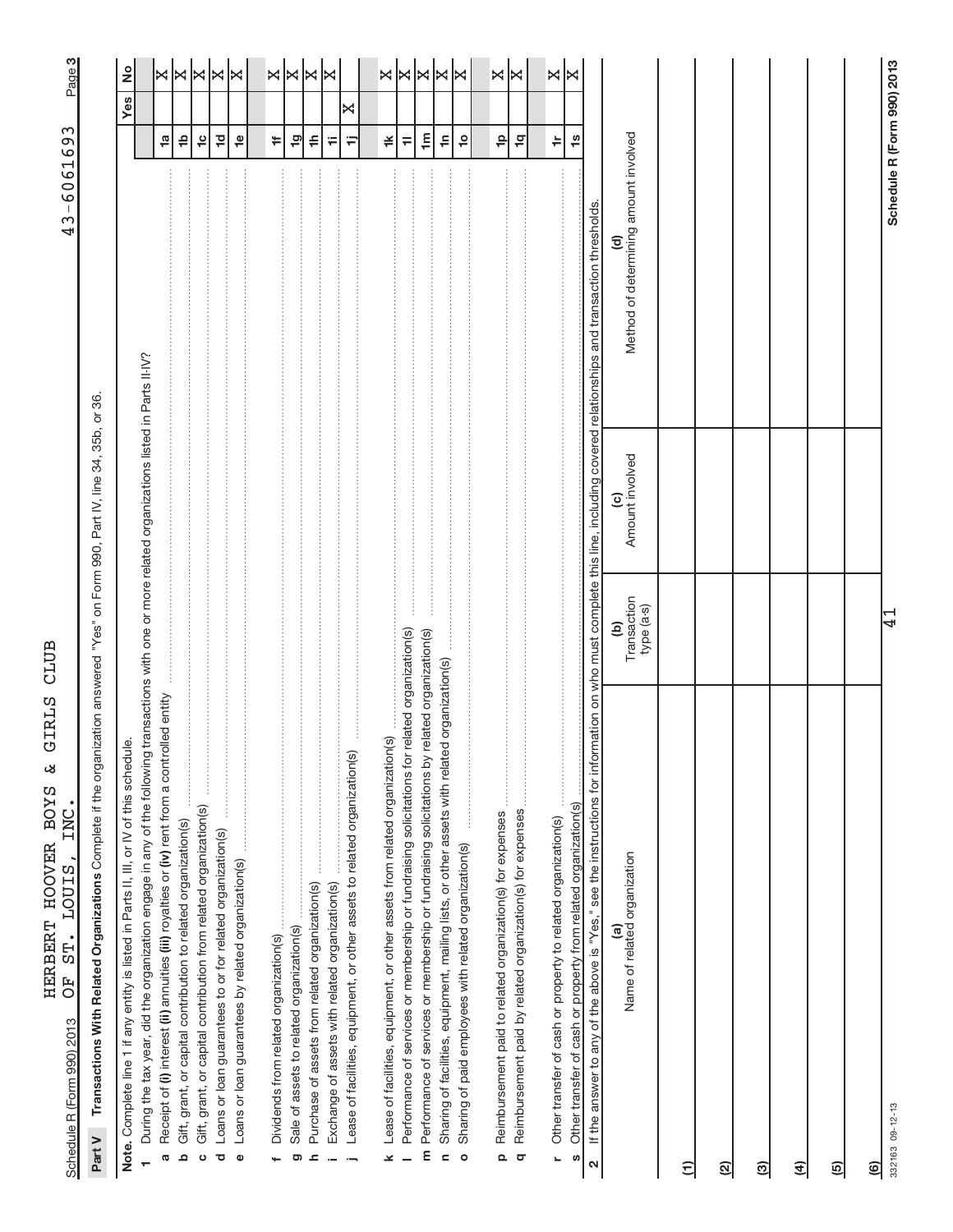| Page 4                                                              |                                                                      |                                                                                                                                                                                                                                                                                                                          | General or <mark>Percentage</mark><br>managing<br>partner? OW <b>nership</b><br>$\mathbf{\widehat{\epsilon}}$                                                                                                                                                                                             |  |  |  |  |  |  |  |  |  |  | Schedule R (Form 990) 2013 |
|---------------------------------------------------------------------|----------------------------------------------------------------------|--------------------------------------------------------------------------------------------------------------------------------------------------------------------------------------------------------------------------------------------------------------------------------------------------------------------------|-----------------------------------------------------------------------------------------------------------------------------------------------------------------------------------------------------------------------------------------------------------------------------------------------------------|--|--|--|--|--|--|--|--|--|--|----------------------------|
|                                                                     |                                                                      |                                                                                                                                                                                                                                                                                                                          | <b>Yes</b> No<br>⊜                                                                                                                                                                                                                                                                                        |  |  |  |  |  |  |  |  |  |  |                            |
| 43-6061693                                                          |                                                                      |                                                                                                                                                                                                                                                                                                                          | Dispropor- Code V-UBI Gate<br>allocations? of Schedule K-1<br>allocations? of Schedule K-1<br>Yes No (Form 1065)<br>$\widehat{=}$                                                                                                                                                                         |  |  |  |  |  |  |  |  |  |  |                            |
|                                                                     |                                                                      |                                                                                                                                                                                                                                                                                                                          | Yes No<br>Ξ                                                                                                                                                                                                                                                                                               |  |  |  |  |  |  |  |  |  |  |                            |
| CLUB<br>GIRLS<br>لان<br>HERBERT HOOVER BOYS<br>INC.<br><b>LOUIS</b> |                                                                      |                                                                                                                                                                                                                                                                                                                          | end-of-year<br>Share of<br>assets<br>$\circledcirc$                                                                                                                                                                                                                                                       |  |  |  |  |  |  |  |  |  |  |                            |
|                                                                     |                                                                      |                                                                                                                                                                                                                                                                                                                          | Share of<br>income<br>total<br>$\epsilon$                                                                                                                                                                                                                                                                 |  |  |  |  |  |  |  |  |  |  |                            |
|                                                                     |                                                                      |                                                                                                                                                                                                                                                                                                                          | $\begin{bmatrix} \mathbf{e} \\ \mathbf{h} \end{bmatrix}$<br>Are all<br>partners sec.<br>501(c)(3)<br>orgs.?<br><b>Yes</b> No                                                                                                                                                                              |  |  |  |  |  |  |  |  |  |  |                            |
|                                                                     | the organization answered "Yes" on Form 990, Part IV, line 37        |                                                                                                                                                                                                                                                                                                                          | $\begin{tabular}{ p c c } \hline \textbf{Predominant income} & \textbf{else} \\ \hline \textbf{(related, unrelated, t)} & \textbf{else} \\ \hline \textbf{excluded from tax} & \textbf{else} \\ \hline \textbf{under section 5 12-514) & \textbf{else} \\ \hline \end{tabular}$<br>$\widehat{\mathbf{c}}$ |  |  |  |  |  |  |  |  |  |  |                            |
|                                                                     |                                                                      |                                                                                                                                                                                                                                                                                                                          | (state or foreign<br>Legal domicile<br>country)<br>$\overline{c}$                                                                                                                                                                                                                                         |  |  |  |  |  |  |  |  |  |  |                            |
|                                                                     |                                                                      |                                                                                                                                                                                                                                                                                                                          | Primary activity<br>$\widehat{e}$                                                                                                                                                                                                                                                                         |  |  |  |  |  |  |  |  |  |  |                            |
| ST.<br><b>FO</b><br>Schedule R (Form 990) 2013                      | Part VI Unrelated Organizations Taxable as a Partnership Complete if | Provide the following information for each entity taxed as a partnership through which the organization conducted more than five percent of its activities (measured by total assets or gross revenue)<br>that was not a related organization. See instructions regarding exclusion for certain investment partnerships. | Name, address, and EIN<br>of entity<br>$\widehat{a}$                                                                                                                                                                                                                                                      |  |  |  |  |  |  |  |  |  |  |                            |

42